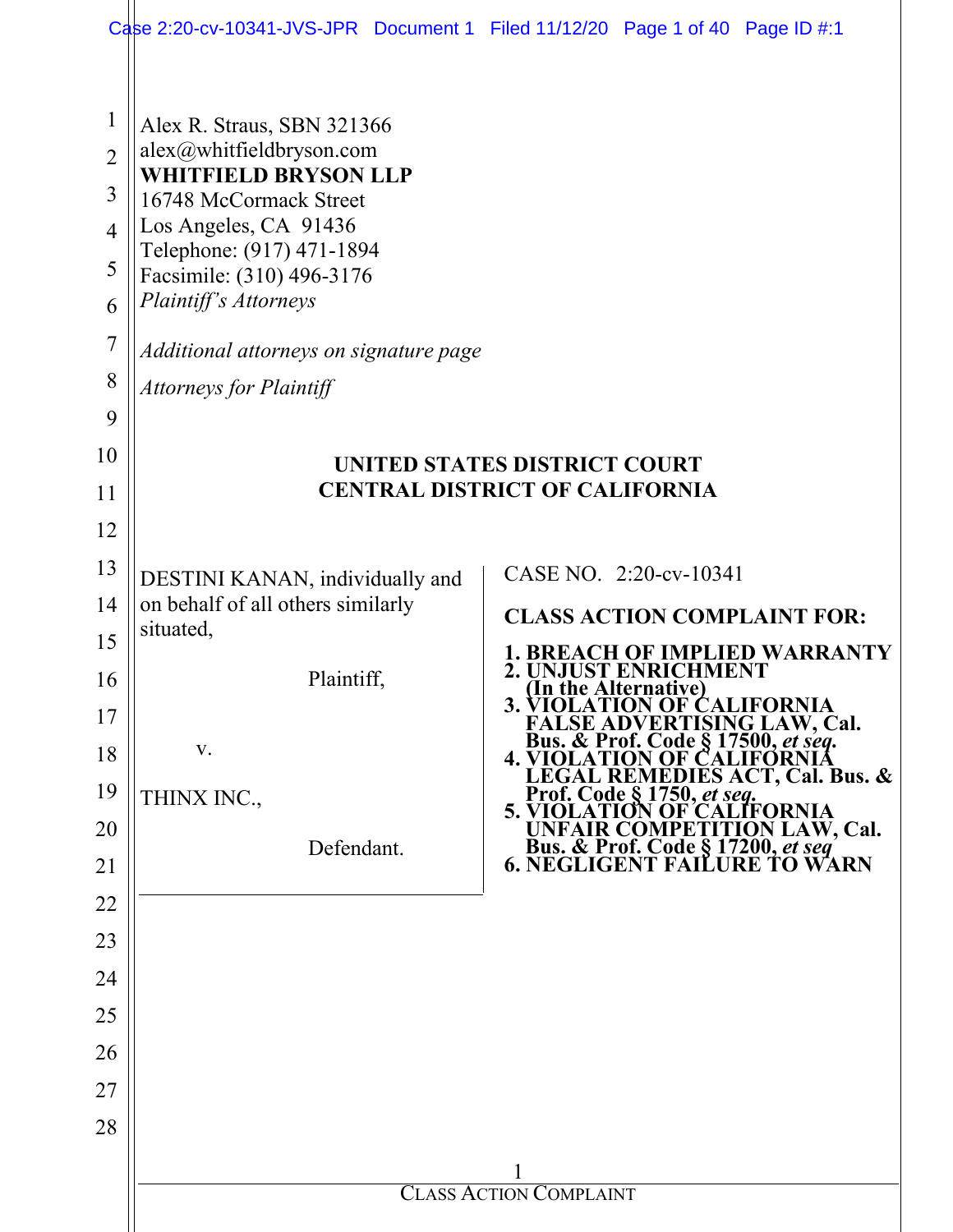Plaintiff Destini Kanan ("Plaintiff") brings this Class Action Complaint against Defendant Thinx Inc. ("Defendant"), individually and on behalf of all others similarly situated, and complains and alleges upon personal knowledge as to herself and her own acts and experience and, as to all other matters, upon information and belief, including investigation conducted by her attorneys:

### **NATURE OF THE CASE**

1. This is a civil class action brought by Plaintiff on behalf of consumers who purchased Defendant's Thinx Period Proof Cotton Brief ("Thinx Underwear"), which are used for personal hygiene purposes. Plaintiff seeks damages and equitable remedies for herself, and for the putative Class.

2. Defendant designs, formulates, manufactures, markets, advertises, distributes, and sells the Thinx Underwear to consumers throughout the United States, including in the State of California. Its products are sold online on its website, as well as at various online and brick-and-mortar retailers.

3. The business of menstrual products is a \$3 billion dollar a year, highly unmonitored, unregulated industry.<sup>[1](#page-1-0)</sup> The Food and Drug Administration regulates menstrual hygiene products as medical devices, and as such, they are not required to disclose specific ingredients contained therein.<sup>2</sup> According to FDA spokeswoman, Deborah Kotz, the agency recommends manufacturers provide general information on the label about the material composition of the Thinx Underwear, but does not require the individual ingredients be labeled.[3](#page-1-2)

4. Consumers, including Plaintiff, willingly pay a premium for this personal hygiene product compared to cheaper disposable alternatives such as tampons. This is

- <span id="page-1-2"></span><span id="page-1-1"></span> $\frac{1}{2}$  $\frac{1}{2}$  $\frac{1}{2}$ [https://www.nytimes.com/2017/05/24/well/live/period-activists-want-tampon-makers-to-disclose](https://www.nytimes.com/2017/05/24/well/live/period-activists-want-tampon-makers-to-disclose-ingredients.html)[ingredients.html](https://www.nytimes.com/2017/05/24/well/live/period-activists-want-tampon-makers-to-disclose-ingredients.html) (last accessed November 10, 2020) <sup>3</sup> *Id*.
	- 2

<span id="page-1-0"></span> $\frac{1 \text{ https://www.thegoodtrade.com/features/natural-organic-tampons-disrupting-the-feminine-hygiene-industry (last accessed November 10, 2020)}$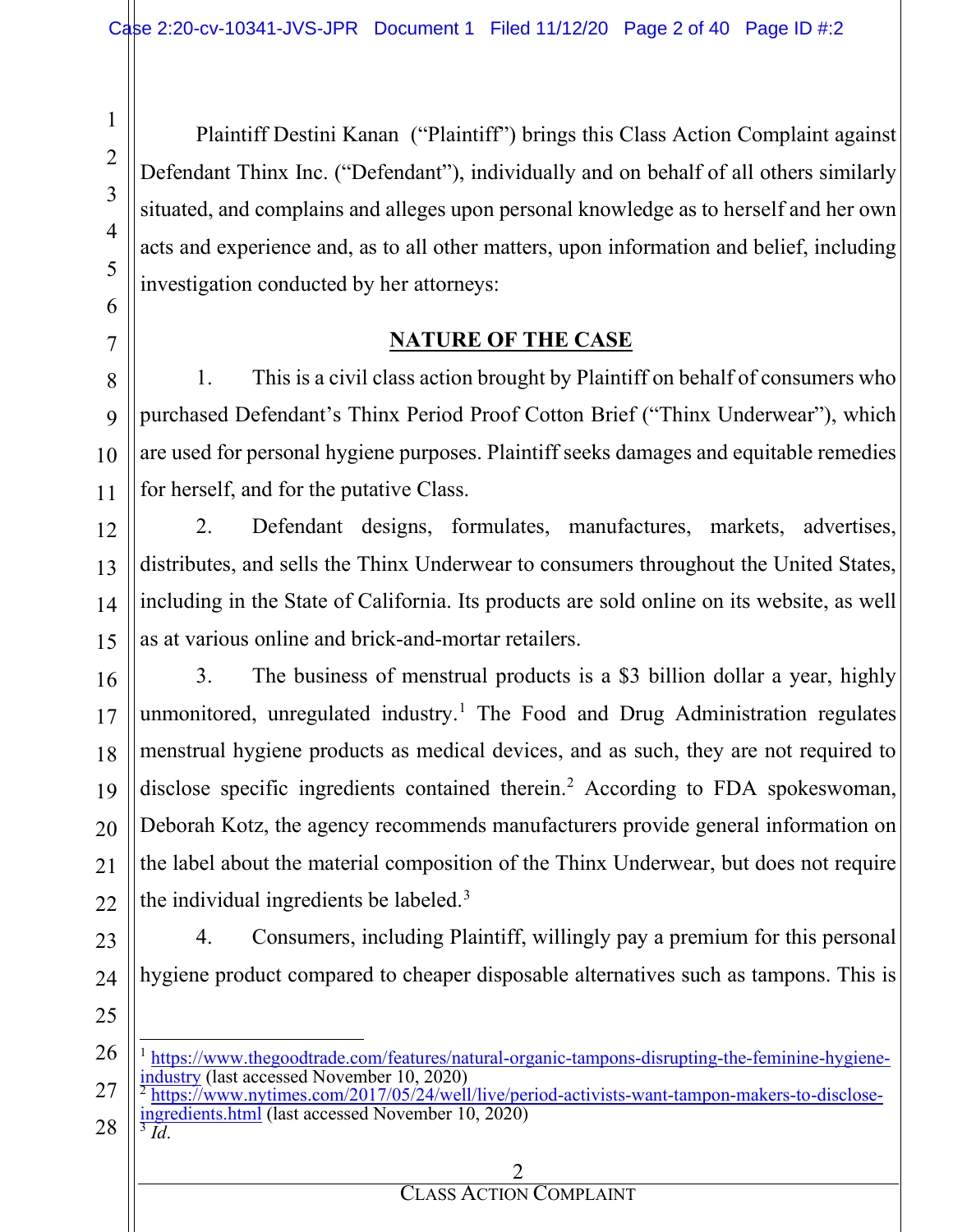because consumers, including Plaintiff, would like a safer and more comfortable approach to feminine hygiene care compared to more traditional feminine hygiene products.

#### **JURISDICTION AND VENUE**

5. This Court has subject matter jurisdiction over this action pursuant to 28 U.S.C. §§ 1332 and 1367 because this is a class action in which the matter or controversy exceeds the sum of \$5,000,000, exclusive of interest and costs, and in which some Members of the proposed Class are citizens of a state different from Defendant.

6. This Court has personal jurisdiction over Defendant because it transacts business in the United States, including in this District, has substantial aggregate contacts with the United States, including in this District, engaged in conduct that has and had a direct, substantial, reasonably foreseeable, and intended effect of causing injury to persons throughout the United States, and purposely availed itself of the laws of the United States and the State of California, and further, because Plaintiff purchased the Thinx Underwear in this District.

7. In accordance with 28 U.S.C. § 1391, venue is proper in this District because this District is where a substantial part of the conduct giving rise to Plaintiff's claims occurred, where Defendant transacts business, and where Plaintiff purchased the Thinx Underwear.

#### **PARTIES**

8. Plaintiff Destini Kanan is a citizen of California residing in San Fernando, Los Angeles County.

9. Defendant Thinx, Inc. is incorporated in Delaware with its principal place of business in New York, New York.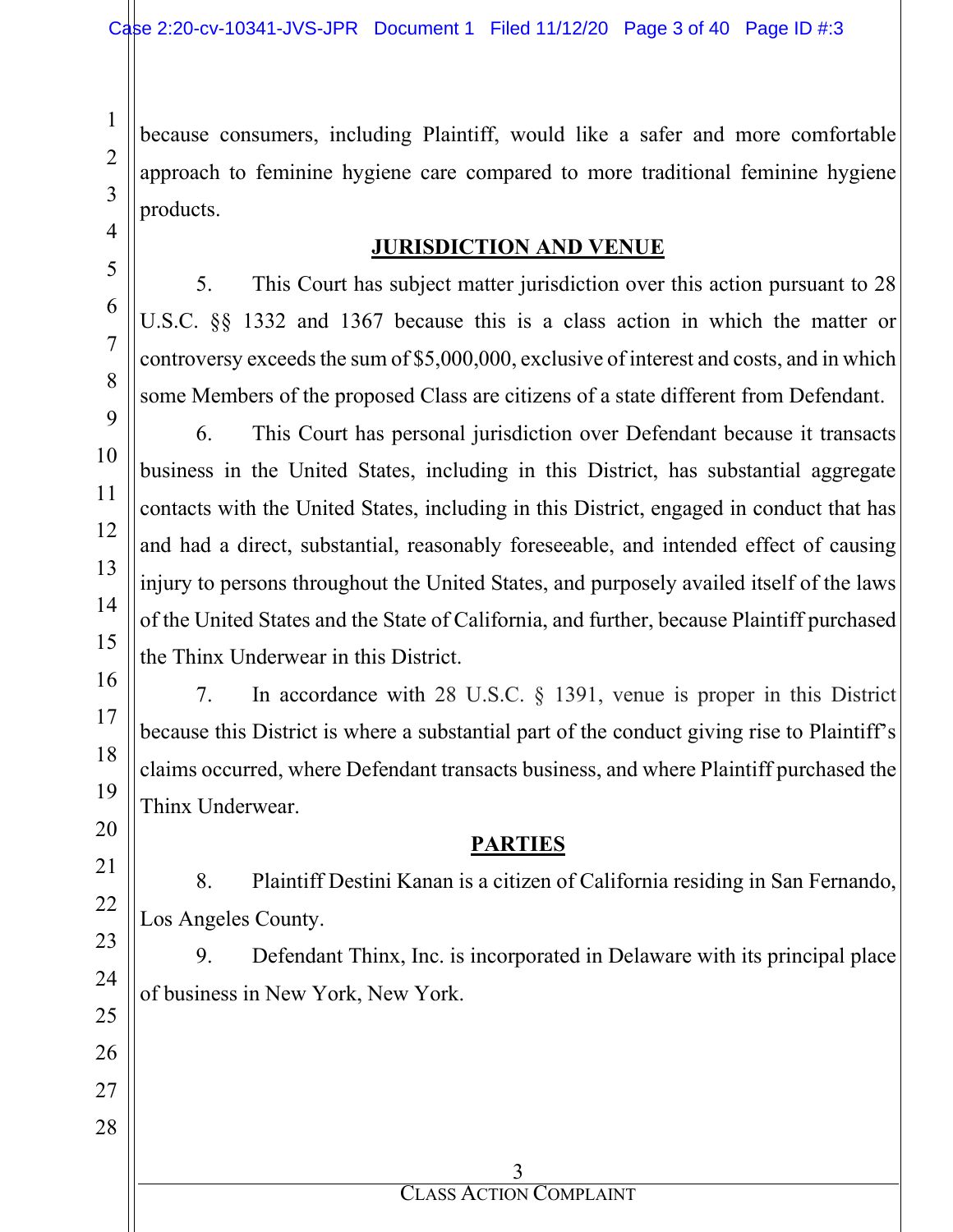### **FACTUAL ALLEGATIONS**

#### **Plaintiff Destini Kanan's Facts**

10. In 2018, Plaintiff Kanan purchased the Thinx Underwear from a Nordstrom Rack located at 21490 Victory Blvd, Woodland Hills, California, 91367. This Nordstrom Rack location has since closed.

11. At the time of all her purchase, Plaintiff Kanan relied on Defendant's factual representations about the safety of the Thinx Underwear, including those representations on the product label. The representations all indicate that that the Thinx Underwear were safe to use for normal use.

12. When Plaintiff Kanan learned that the Defendant mislabeled its products, she stopped purchasing the Thinx Underwear.

13. Plaintiff Kanan did not receive the benefit of her bargain when she purchased the Thinx Underwear products that included ingredients that did not conform to the packaging representations and to the warranties made by Defendant. Had she been aware of the misrepresentations, she would have either not purchased the Thinx Underwear or paid substantially less for it.

### **Thinx's Material Misrepresentations**

14. Public health officials, including Dr. Ami Zota, Assistant Professor of Environmental and Occupational Health at The George Washington University Milken School of Public Health, have expressed concern over the lack of transparency regarding chemicals in feminine hygiene products. Dr. Zota is quoted as saying, "It is concerning that we don't have a clear picture of the chemicals used in [feminine hygiene products] given that women are using these products regularly throughout their childbearing years. [Finding chemicals in feminine hygiene products] underscores the need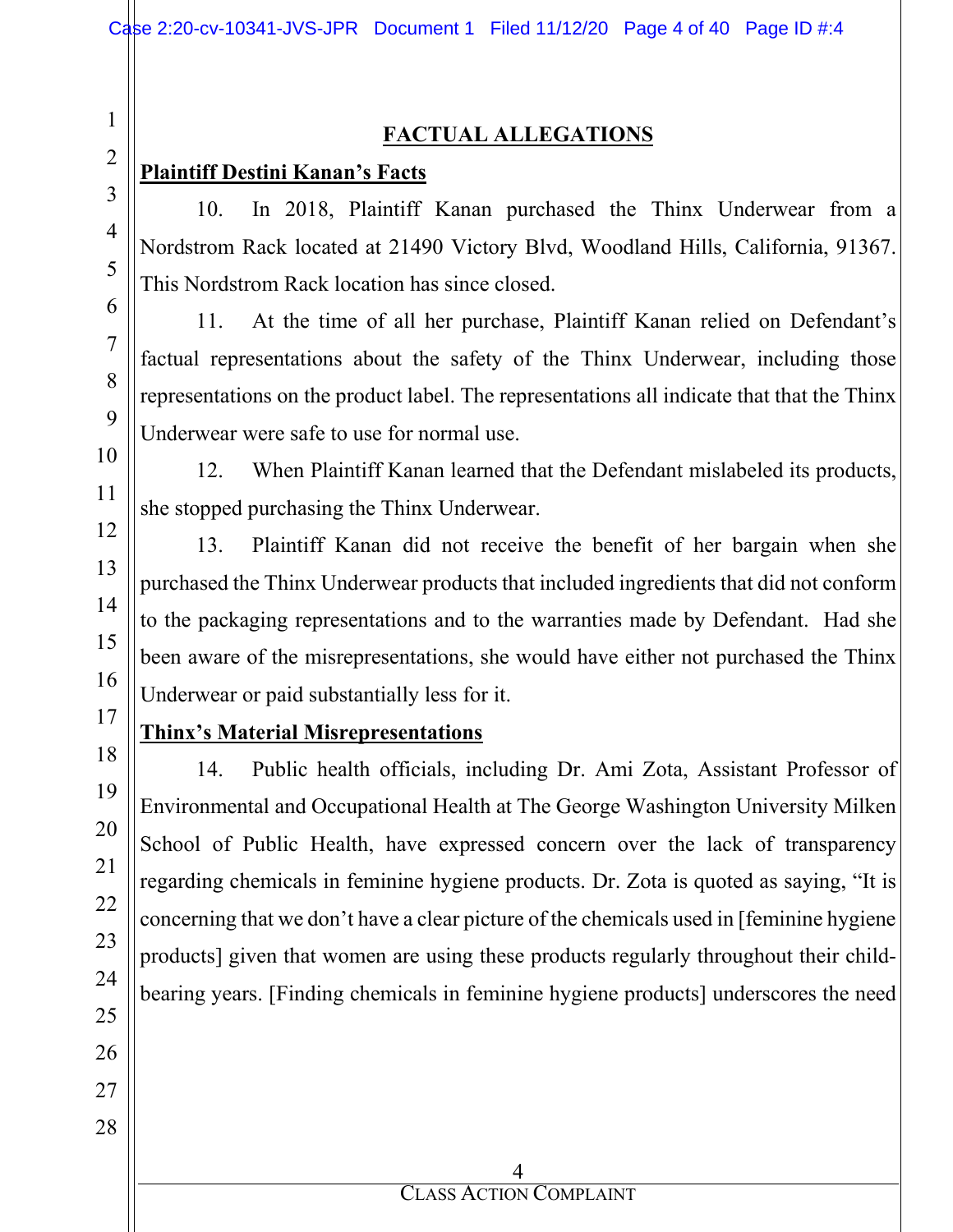for more comprehensive testing to better understand the potential health risks that may arise from long-term product use."[4](#page-4-0)

15. New York is the first and only state in the nation to require that manufacturers of menstrual products disclose ingredients on the packaging.<sup>[5](#page-4-1)</sup> The Menstrual Products Right To Know Act went into effect in late January 2020, but companies will have until June 2021 to introduce new packaging with labels listing ingredients.<sup>[6](#page-4-2)</sup>

16. Support for the Menstrual Products Right to Know Act was driven by increasing concern on the part of consumers regarding the safety and sustainability of traditional products. "Never before have we been more aware of what we put in and on our bodies, from good food choices to beauty products," says Robyn McLean the cofounder of the menstrual cup company Hello Cup. "[The Menstrual Products Right To Know Act] will definitely make people with periods think about what products they use."[7](#page-4-3)

17. Industry research shows that demand for alternative products has largely been driven by young women in the 18-34-year-old category who cite environmental and health concerns about traditional disposable period products.<sup>8</sup> According to sustainability marketing firm Shelton Group, nearly 40% of women in this category have switched or are considering switching to reusable products to manage their periods.<sup>[9](#page-4-5)</sup>

18. Thinx, Inc. has quickly become a leader in the alternative menstrual product market. The company was founded in 2011 by Miki Agrawal, Radha Agrawal,

- <span id="page-4-0"></span>24 25  $4 \frac{\text{https://www.womensvoices.org/2018/06/05/new-tampon-testing-reveals-undisclosed-carcinogens-and-reproductive-toxins/ (last accessed November 10, 2020) }$ <https://www.vogue.com/article/new-york-menstrual-period-product-labeling-act> (last accessed
	- November 10, 2020)<br><sup>6</sup> *Id*.

<span id="page-4-2"></span><span id="page-4-1"></span>26

1

2

3

4

5

6

7

8

9

10

11

12

13

14

15

16

17

18

19

20

21

22

23

- <span id="page-4-5"></span><span id="page-4-4"></span><span id="page-4-3"></span>27 28 <sup>7</sup> *Id*.<br><sup>8</sup> [https://www.nonwovens-industry.com/issues/2019-11/view\\_features/feminine-hygiene](https://www.nonwovens-industry.com/issues/2019-11/view_features/feminine-hygiene-manufacturers-shift-focus/)[manufacturers-shift-focus/](https://www.nonwovens-industry.com/issues/2019-11/view_features/feminine-hygiene-manufacturers-shift-focus/) (last accessed November 10, 2020) <sup>9</sup> *Id*.
	-

5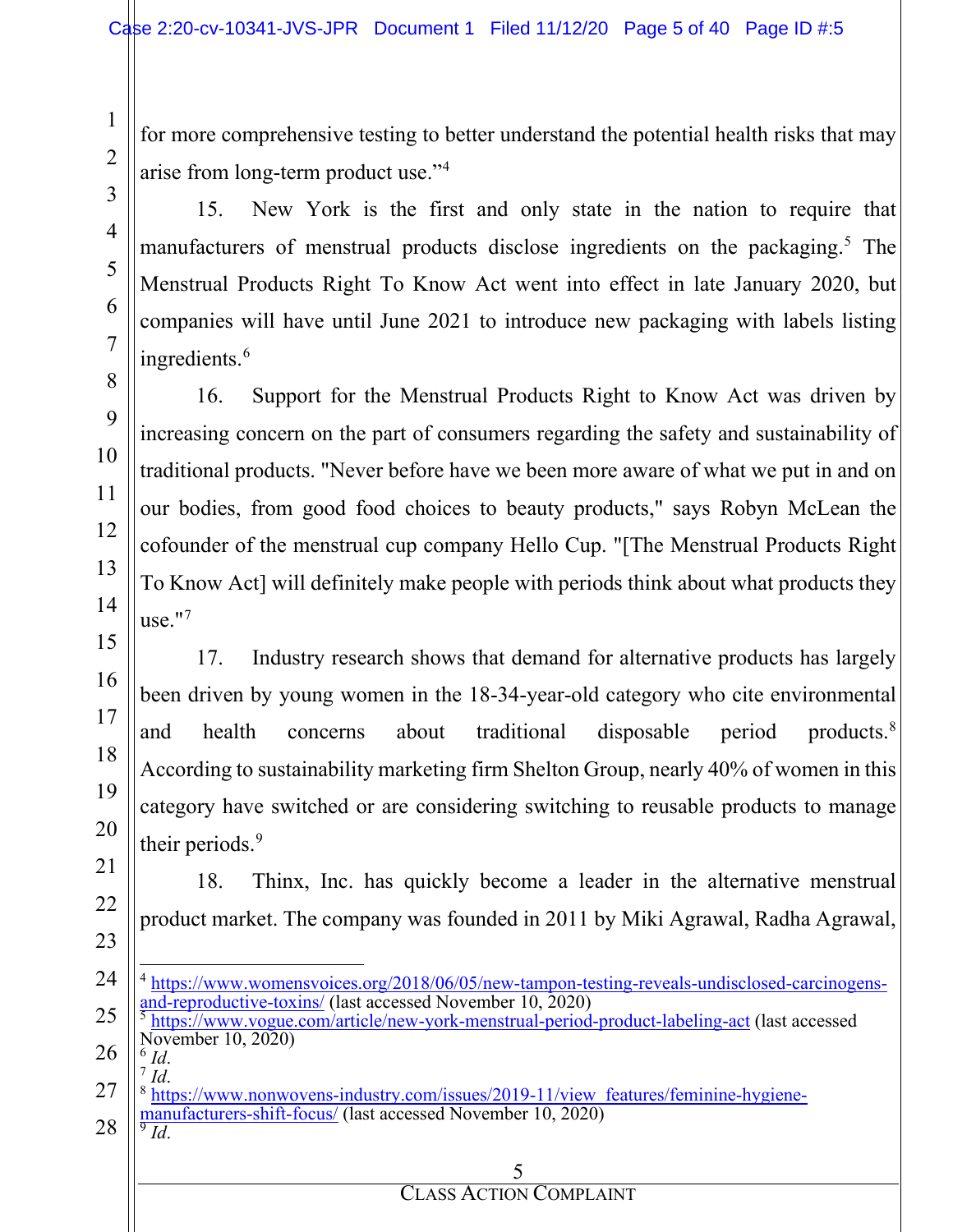and Antonia Saint Dunbar with the mission of empowering women by providing "safe, comfortable, and sustainable options for people with periods and bladder leaks."[10](#page-5-0) The founders raised \$65,000 in a Kickstarter campaign in 2013 to fund their initial production; in four years time, Thinx, Inc. had generated \$40 million in revenue.<sup>[11](#page-5-1)</sup>

19. Thinx Underwear are washable, reusable underwear designed to replace pads and tampons, or to be worn with tampons and menstrual cups for extra protection. Thinx uses "signature, innovative technology" to absorb menstrual flow, wick moisture, control odors, and prevent leaks.<sup>[12](#page-5-2)</sup>

20. Thinx, Inc. has been widely praised for its innovative approach to women's healthcare. Thinx Underwear was named one of Time magazine's "25 Best New Inventions of 2015" and Thinx, Inc. was named on Fast Company's list of "World's Most Innovative Companies of 2017."<sup>[13](#page-5-3)</sup> It rose to notoriety in Silicon Alley for its edgy feminist advertising, direct-to-consumer business model, innovative product, and female founders.<sup>[14](#page-5-4)</sup>

21. Despite meager initial funding, Thinx grew in a hyper-specific niche of the \$38 billion global lingerie market with its new concept.<sup>[15](#page-5-5)</sup> In 2019, Kimberly-Clark, who owns the Kotex tampon brand, invested \$25 million in Thinx, Inc.[16](#page-5-6) The investment was expected to help Thinx, Inc. gain additional brand awareness and market share by moving Thinx Underwear into more mainstream retail stores, such as Target and Walmart.<sup>[17](#page-5-7)</sup>

<span id="page-5-7"></span><span id="page-5-6"></span><span id="page-5-5"></span><span id="page-5-4"></span><span id="page-5-3"></span><span id="page-5-2"></span><span id="page-5-1"></span><span id="page-5-0"></span>6 28  $\frac{10 \text{ https://www.shethinx.com/pages/thinx-it-works}}{\text{https://www.inc.com/christine-lagorio/thinx-maria-molland-new-ceo.html}}$  $\frac{10 \text{ https://www.shethinx.com/pages/thinx-it-works}}{\text{https://www.inc.com/christine-lagorio/thinx-maria-molland-new-ceo.html}}$  $\frac{10 \text{ https://www.shethinx.com/pages/thinx-it-works}}{\text{https://www.inc.com/christine-lagorio/thinx-maria-molland-new-ceo.html}}$  $\frac{10 \text{ https://www.shethinx.com/pages/thinx-it-works}}{\text{https://www.inc.com/christine-lagorio/thinx-maria-molland-new-ceo.html}}$  $\frac{10 \text{ https://www.shethinx.com/pages/thinx-it-works}}{\text{https://www.inc.com/christine-lagorio/thinx-maria-molland-new-ceo.html}}$  (last accessed September 4, 2020) November 10, 2020)<br> $^{12}$  *Id.* <sup>13</sup> <https://shesummit.com/thought-leader/miki-agrawal/> (last accessed November 10, 2020) <sup>14</sup> <https://www.inc.com/christine-lagorio/thinx-maria-molland-new-ceo.html> (last accessed November 10, 2020)<br><sup>15</sup> *Id*. <sup>16</sup> <https://www.wsj.com/articles/going-beyond-the-tampon-big-brands-try-new-ideas-11568739657><br>(last accessed November 10, 2020)<br><sup>17</sup> https://www.popycycop.inductor.com/ [https://www.nonwovens-industry.com/contents/view\\_breaking-news/2019-09-17/kimberly-clark](https://www.nonwovens-industry.com/contents/view_breaking-news/2019-09-17/kimberly-clark-invests-in-thinx/)[invests-in-thinx/](https://www.nonwovens-industry.com/contents/view_breaking-news/2019-09-17/kimberly-clark-invests-in-thinx/) (last accessed November 10, 2020)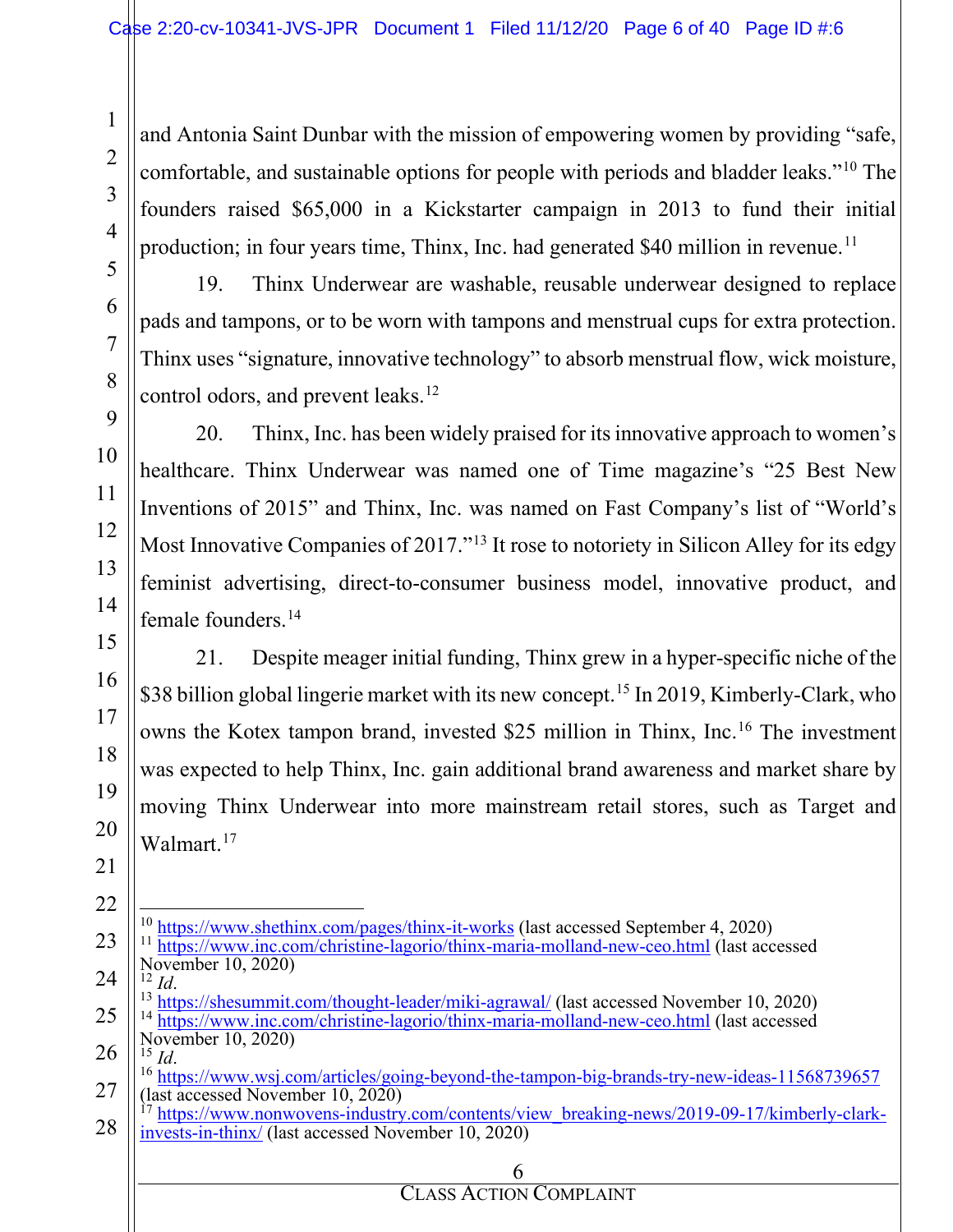1

2

3

4

5

6

7

8

9

10

11

12

13

14

15

16

17

18

19

20

21

22

23

24

25

26

22. From its inception, Defendant has used a candid, personal approach to connect with its customers. As part of its first grass roots fundraising campaign in 2013, Thinx, Inc.'s founders created a video pitch which featured the three women frankly discussing their experiences in facing stigma related to menstruation.

23. Defendant has also employed a provocative approach to its advertising, with the goal of removing taboos regarding menstruation and feminine hygiene products. Thinx have been marketed and advertised to women across a variety of platforms, including online advertisements, Facebook and Instagram mobile video ads, television commercials, and print advertisements. Defendant also created a variety of advertisements appearing in the New York City subway system and Bay Area Rapid Transit (BART) system, some examples of which are reproduced below.[18](#page-6-0)





PERIOD-PROOF UNDERWEAR THAT MEANS YOU HAVE ONE LESS NYC SMELL TO WORRY ABOUT (LOL IS THAT TOO GROSS? WE WEREN'T SURE).

hellothinx.com \$5 off with code "subway"

**THINX** 

<span id="page-6-0"></span>27 28 <sup>18</sup> https://www.thedrum.com/news/2016/03/07/its-not-copy-its-just-conversation-ceo-thinx-mikiagrawal-brands-clever-subway; [https://money.cnn.com/2016/11/03/technology/thinx-trump](https://money.cnn.com/2016/11/03/technology/thinx-trump-inspired-bart-ad/)[inspired-bart-ad/](https://money.cnn.com/2016/11/03/technology/thinx-trump-inspired-bart-ad/) (last accessed November 10, 2020)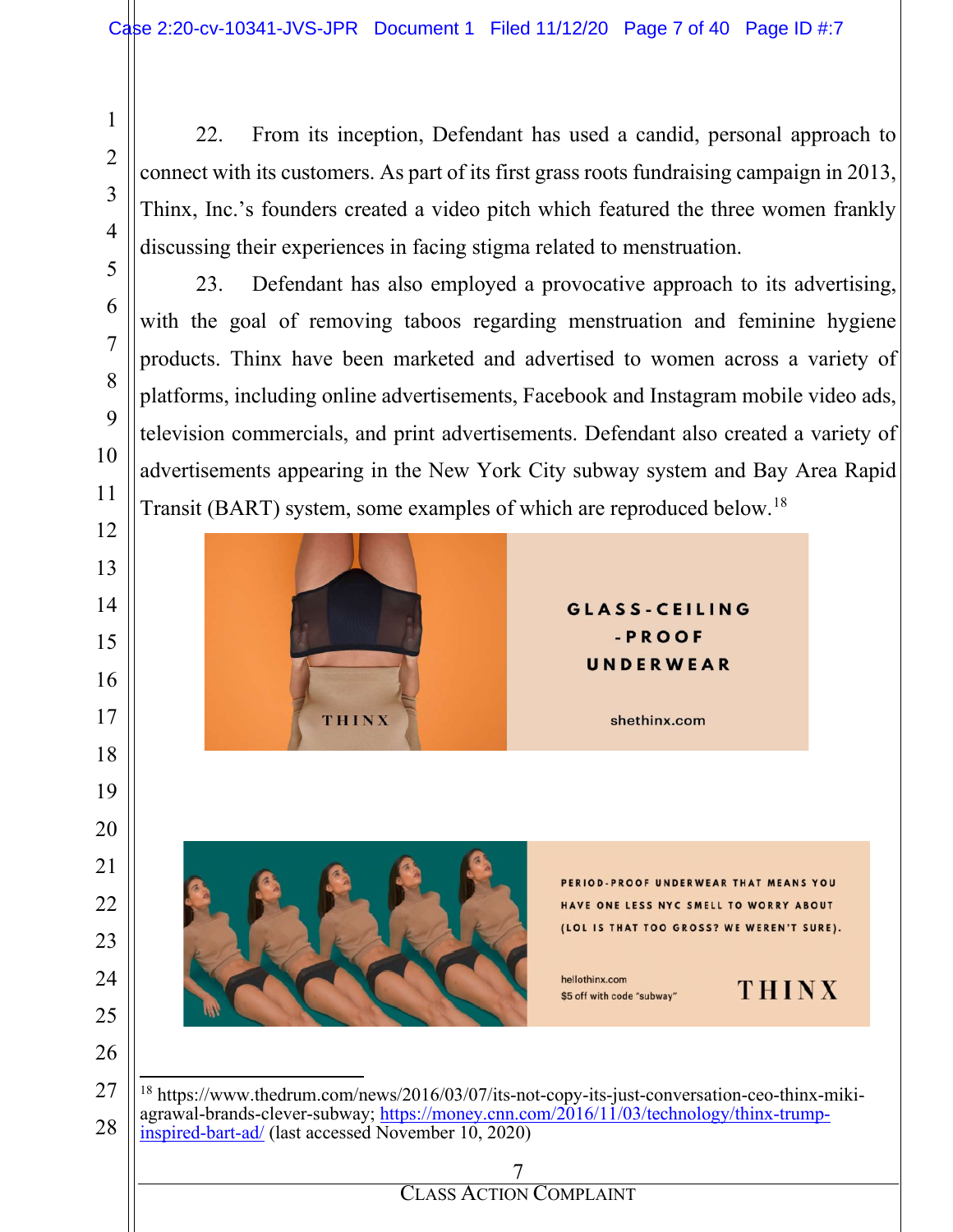PERIOD-PROOF UNDERWEAR THAT ABSORBS UP TO TAMPONS' WORTH OF BLOOD (NO, YOU DON'T HAVE TO CHANGE EVERY FEW HOURS, NO. THEY DON'T FEEL LIKE DIAPERS, AND NO, IT'S NOT LIKE SITTING IN UR BLOOD ALL DAY). BOOM.

hellothinx.com \$5 off with code "subway"

# THINX

24. Because Defendant is aware of growing safety concerns surrounding traditional menstrual products, especially among younger women, it has always positioned itself as a safe alternative. In an article for New York Magazine's website The Cut, co-founder Miki Agrawal gave voice to these concerns, asking the author, "What kind of tampon are you wearing? Did you not read the article that just came out about them causing cancer? You need to be wearing organic cotton tampons if anything. Which, by the way, we're introducing. Just friend to friend, don't wear that regular shit! You have no idea! Toxic shock syndrome starts after three hours, and there are so many cases that get, like, pushed under the rug by tampon companies."[19](#page-7-0)

25. In contrast to traditional products, Thinx, Inc. represents to that it "take[s] customer health and safety seriously."[20](#page-7-1) Specifically, Defendant represents that The Thinx Underwear undergo rigorous absorbency testing and objective third-party tests of finished products.[21](#page-7-2) Defendant also offers several styles of Thinx made of organic cotton.[22](#page-7-3)

- <span id="page-7-0"></span><sup>19</sup> <https://www.thecut.com/2016/01/thinx-miki-agrawal-c-v-r.html> (last accessed November 10,  $20\overline{20}$ <br> $\frac{20}{20}$  https://www.shethinx.com/pages/thinx-faq (last accessed November 10, 2020)
- <span id="page-7-1"></span>
- <span id="page-7-2"></span> $^{21}$  <https://www.shethinx.com/pages/thinx-product-safety-standards> (last accessed November 10, 2020)
- <span id="page-7-3"></span> $^{22}$  <https://www.shethinx.com/collections/thinx-organic-cotton> (last accessed November 10, 2020)

#### 8

#### CLASS ACTION COMPLAINT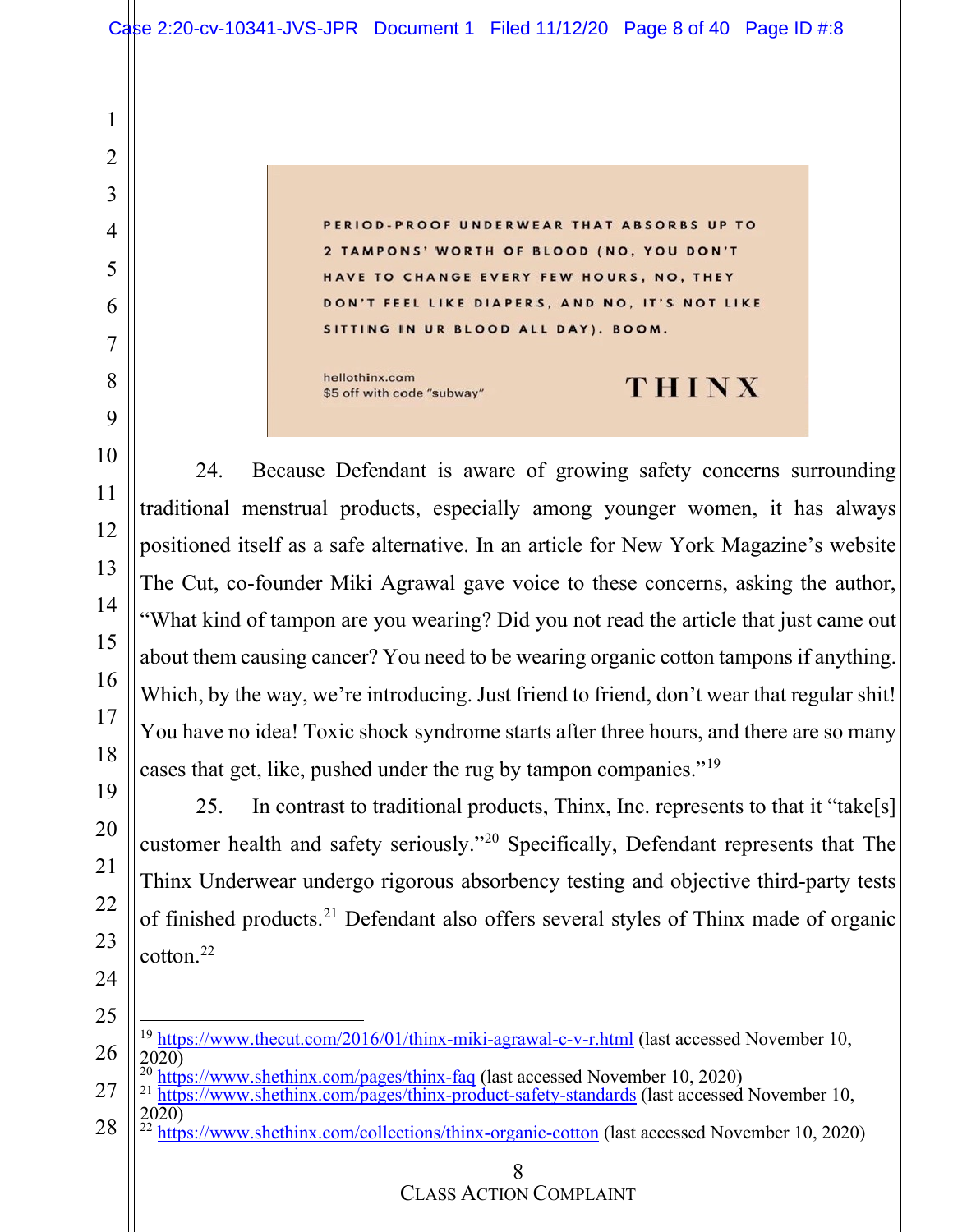26. On its website, on a page called "Product Safety," Defendant makes the following claims:

"[Thinx Underwear] are rigorously tested for harmful chemicals, and independently certified through STANDARD 100 by OEKO-TEX®, which includes  $REACH^{23}$  $REACH^{23}$  $REACH^{23}$  requirements. This OEKO-TEX® certification means every component—from fabric to trim—is thoroughly tested and certified for ecological safety. Our finished products also undergo third-party testing by Bureau Veritas, an accredited, globally recognized facility. We're committed to thirdparty testing because it puts your safety first, ensuring that all results are honest and objective."[24](#page-8-1)

27. Thinx first came under scrutiny in early 2020 when reporter Jessian Choy wrote that she had sent several unused pairs of the underwear to Dr. Graham Peaslee, a nuclear scientist at the University of Notre Dame, for analysis. After testing, Dr. Peaslee discovered high levels of polyfluoroalkyl substances in the underwear he tested. Ms. Choy reported her findings in an article in Sierra magazine, published on January 7,  $2020^{25}$  $2020^{25}$  $2020^{25}$ 

16 18 19 20 28. According to the Environmental Protection Agency (EPA), per- and polyfluoroalkyl substances (PFAS) are a group of man-made chemicals that have been manufactured and used in a variety of industries around the globe, including in the United States, since the 1940s.<sup>26</sup> PFAS are very persistent in the environment and in the human body – meaning they don't break down and they can accumulate over time. There is evidence that exposure to PFAS can lead to adverse human health effects.<sup>[27](#page-8-4)</sup>

<span id="page-8-0"></span>24 25  $^{23}$  REACH is a regulation of the European Union, adopted to improve the protection of human health and the environment from the risks that can be posed by chemicals. *See*<br>https://echa.europa.eu/regulations/reach/understanding-reach (last accessed November 10, 2020)

<span id="page-8-1"></span>26 27  $\frac{1}{24}$  <https://www.shethinx.com/pages/thinx-product-safety-standards> (last accessed November 10, 2020) <sup>25</sup> *See* [https://www.sierraclub.org/sierra/ask-ms-green/my-menstrual-underwear-has-toxic-chemicals-](https://www.sierraclub.org/sierra/ask-ms-green/my-menstrual-underwear-has-toxic-chemicals-it)

- <span id="page-8-4"></span><span id="page-8-3"></span><span id="page-8-2"></span>28 [it](https://www.sierraclub.org/sierra/ask-ms-green/my-menstrual-underwear-has-toxic-chemicals-it) (last accessed November 10, 2020)<br><sup>26</sup> *See* <https://www.epa.gov/pfas/basic-information-pfas> (last accessed November 10, 2020) <sup>27</sup> *Id* 
	-

1

2

3

4

5

6

7

8

9

10

11

12

13

14

15

17

21

22

23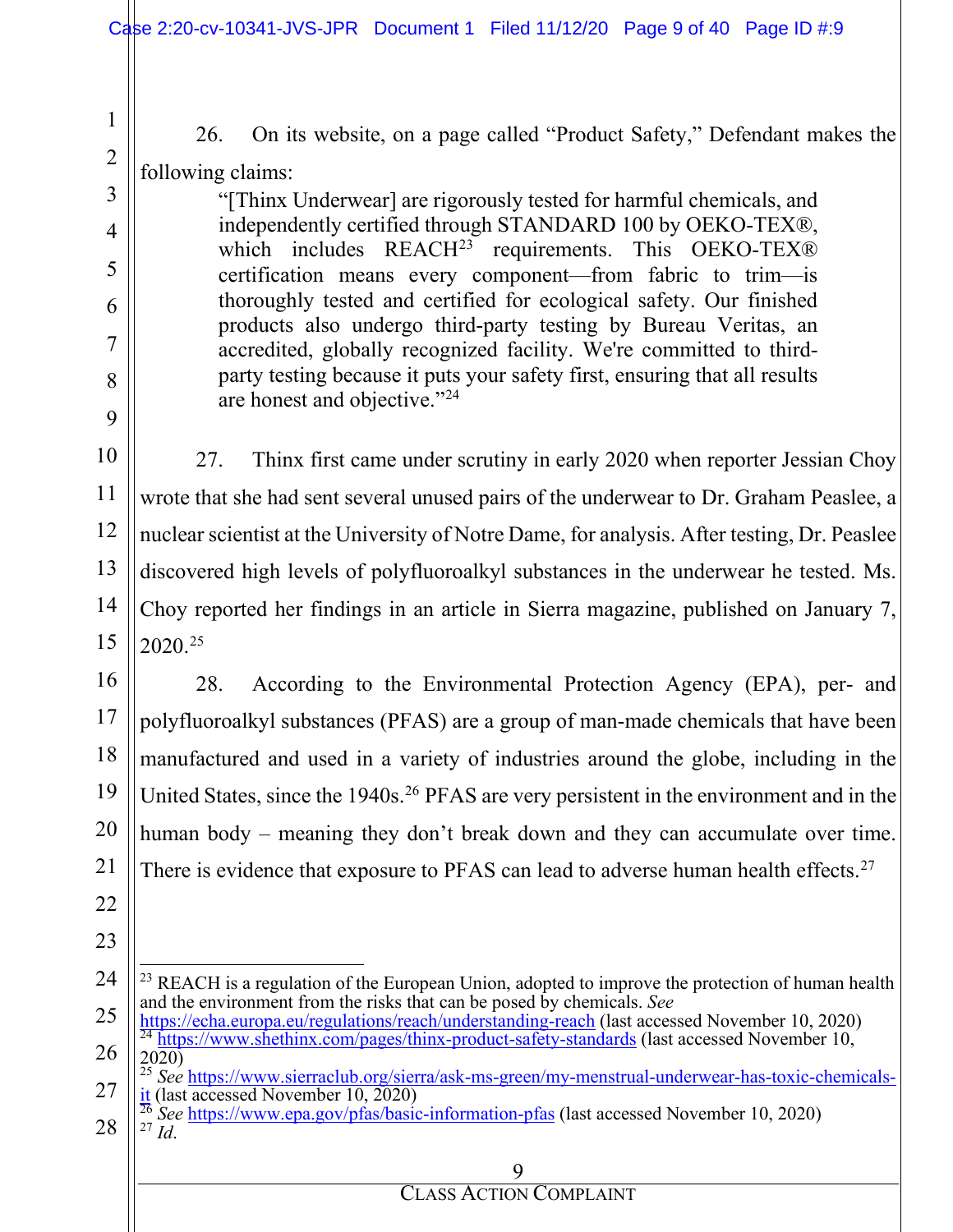29. Certain PFAS chemicals are no longer manufactured in the United States as a result of phase outs in which major chemical manufacturers agreed to eliminate the use of perfluorooctanoic acid (PFOA) and PFOA-related chemicals in their products and as emissions from their facilities.<sup>[28](#page-9-0)</sup> Although PFOA and PFOA-related chemicals are no longer manufactured in the United States, they are still produced internationally and can be imported into the United States in consumer goods such as carpet, leather and apparel, textiles, paper and packaging, coatings, rubber and plastics.<sup>[29](#page-9-1)</sup>

30. PFAS chemicals stay in the human body for long periods of time. As a result, as people get exposed to PFAS from different sources over time, the level of PFAS in their bodies may increase to the point where they suffer from adverse health effects. $30$ 

31. Studies indicate that PFAS can cause reproductive and developmental, liver and kidney, and immunological effects in laboratory animals. The most consistent findings from human epidemiology studies are increased cholesterol levels among exposed populations, with more limited findings related to infant birth weights, effects on the immune system, cancer, and thyroid hormone disruption.<sup>[31](#page-9-3)</sup>

32. The Center for Disease Control (CDC) and the Agency for Toxic Substances and Disease Registry (ATSDR) have recognized that because exposure to high levels of PFAS may impact the immune system, this exposure may then impact how individuals are affected by COVID-19.<sup>[32](#page-9-4)</sup> There is also evidence from human and animal studies that PFAS exposure may reduce antibody responses to vaccines and may reduce infectious disease resistance.<sup>[33](#page-9-5)</sup>

24 25

1

2

3

4

5

6

7

8

9

10

11

12

13

14

15

16

17

18

19

20

21

22

- <span id="page-9-5"></span><span id="page-9-4"></span><span id="page-9-3"></span><span id="page-9-2"></span><span id="page-9-1"></span><span id="page-9-0"></span>26
	-
- 27 28 <sup>28</sup> *Id.*<br><sup>29</sup> *Id.*<br><sup>30</sup> <u><https://health.ri.gov/water/about/pfas/></u> (last accessed November 10, 2020)<br><sup>31</sup> *See* <https://www.epa.gov/pfas/basic-information-pfas> (last accessed November 10, 2020)<br><sup>32</sup> https://www.atsdr.cd
	-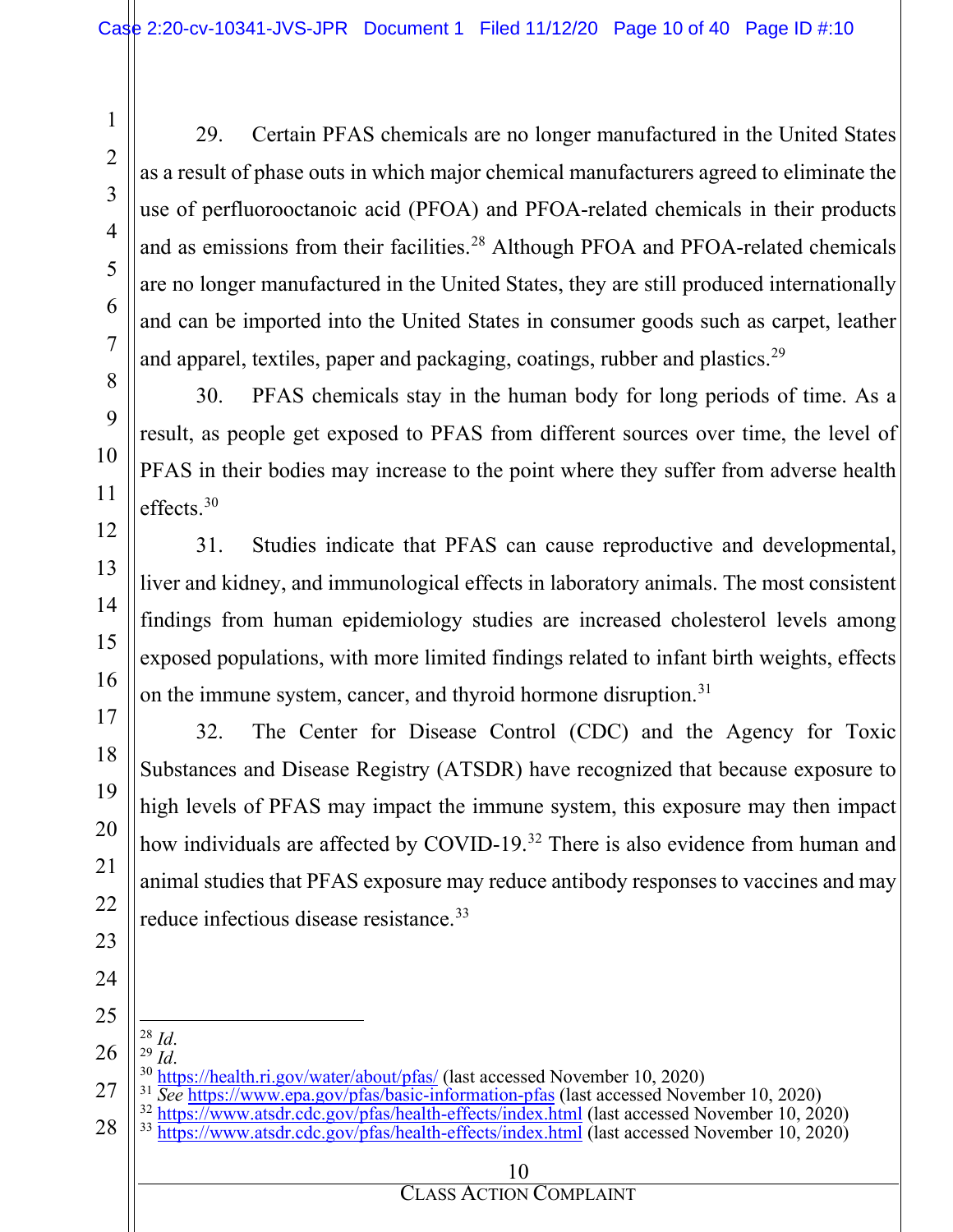1

2

3

4

5

6

7

8

9

10

11

12

13

14

15

16

17

18

19

20

21

22

23

24

25

26

33. Rates of chemical absorption through the skin varies based on the area of the body exposed. The vagina is the most permeable organ in a woman's body, absorbing 10-80% more than when exposed to the same toxins orally.<sup>[34](#page-10-0)</sup> As compared to the forearms, chemicals are absorbed 12 times faster in the genital area,  $35$  making exposure to toxic chemicals in underwear and menstrual products particularly concerning.

34. In response to Ms. Choy's allegations that The Thinx Underwear contained harmful chemicals, Defendant's current CEO, Maria Molland, released the following statement on February 6, 2020:

> At Thinx Inc., we take customer health and product safety very seriously. As a CEO, and mother to my three-year-old daughter, I'm personally committed to ensuring our products are designed and made to be safe for people and the planet. Our products undergo the strictest safety testing available, and it was the company's deep and abiding commitment to safe and sustainable products that made me want to join the team.

We take the recent allegations about PFAS in Thinx Inc. products very seriously. For that reason, we immediately engaged Dr. Chris Mackay, who is a toxicologist with Intertox, Inc., a leading toxicology company that has been testing and assessing the risks posed by chemical and biological agents for the last 25 years, to review Dr. Peaslee's findings.

Based on this review, Dr. Mackay stated: "The testing methods Dr. Peaslee used are inappropriate and only indicate the presence of elemental fluoride — not PFAS. Fluoride is a common salt that's in everyday products like toothpaste. All of us carry fluoride around in our bodies and secrete it through things like blood and sweat. The presence of fluoride doesn't mean something contains PFAS; what it does mean is that some time in the history of the sample, it came into contact with one or more of any number of products containing fluoride. On its own, it has no toxicological significance."

Thinx Inc. uses the most rigorous scientific methods available in the world to ensure safe and sustainable products. Our products are tested by Bureau Veritas, S.A. an international certification agency with an accredited third-party lab that is recognized and respected around the world. This testing demonstrates that Thinx Inc. products meet the globally recognized standards of OEKO-TEX and comply with REACH

<span id="page-10-1"></span><span id="page-10-0"></span>

| $27$    34 https://www.thegoodtrade.com/features/natural-organic-tampons-disrupting-the-feminine-                                                                                          |
|--------------------------------------------------------------------------------------------------------------------------------------------------------------------------------------------|
| $28$ $\left\  \frac{\text{hygiene-industry}}{35} \right\ $ (last accessed November 10, 2020)<br>28 $\left\  \frac{\text{hygiene-industry}}{35} \right\ $ (last accessed November 10, 2020) |
|                                                                                                                                                                                            |

https://www.ncbi.nlm.nih.gov/pmc/articles/PMC3791087/(last accessed November 10, 2020)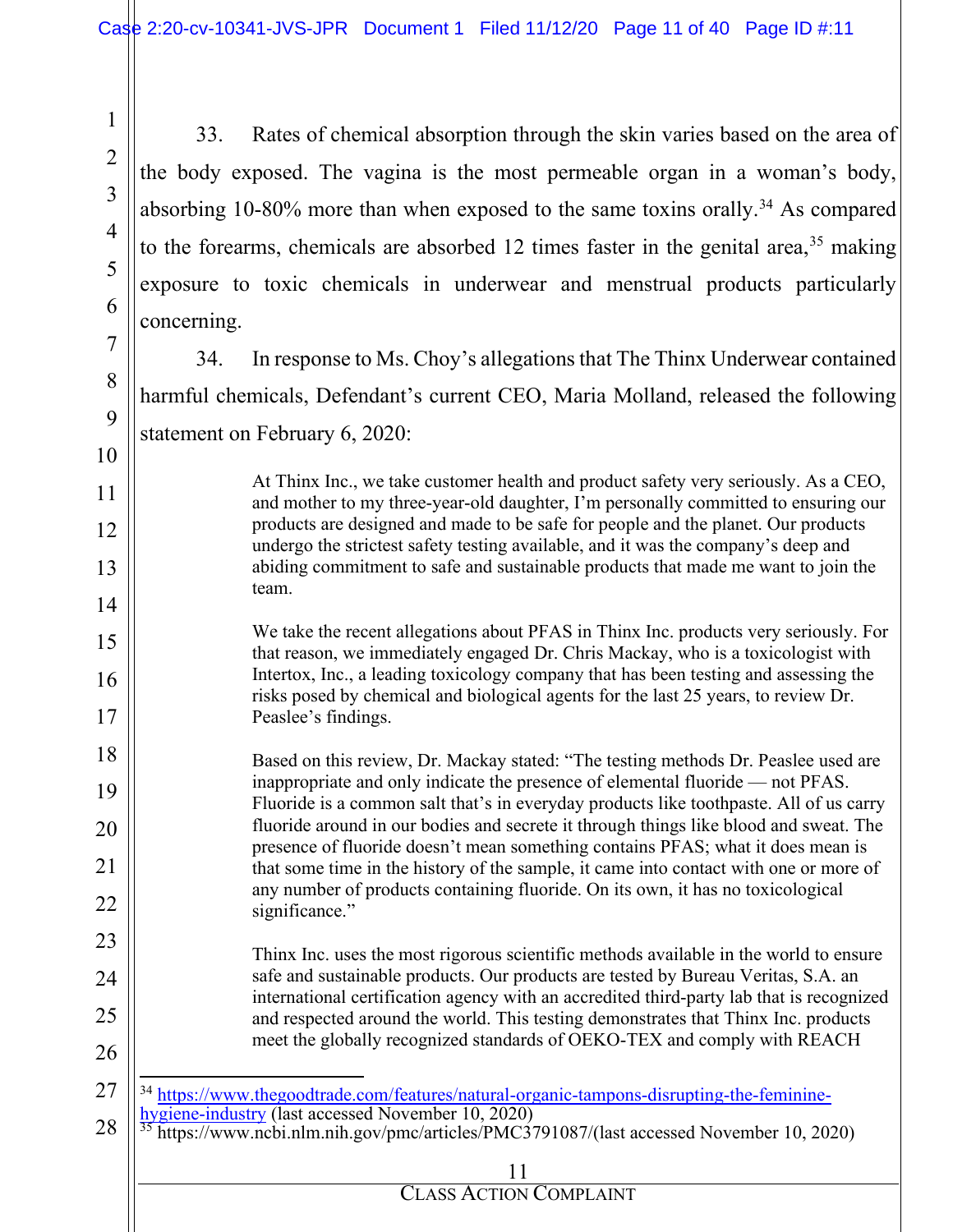#### <span id="page-11-1"></span><span id="page-11-0"></span>12 CLASS ACTION COMPLAINT 1 2 3 4 5 6 7 8 9 10 11 12 13 14 15 16 17 18 19 20 21 22 23 24 25 26 27 28 regulations. Our testing with Bureau Veritas confirms that *no detectable long-chain PFAS chemicals* are present in Thinx Inc. products (emphasis added). We appreciate and hear the concern our customers have expressed. In the weeks since Sierra Club's reporting, we've completed further testing that goes above and beyond REACH regulations and OEKO-TEX standards. This additional third-party testing, available for download on our blog, reaffirmed that Thinx Inc. products meet and exceed global safety standards. Make no mistake, since our founding, we have made safety a pillar of our products and brand identity. We remain committed to these principles even in the face of unreliable science and misinformation. We will always push for more disclosure from our manufacturers, and more rigorous industry standards for regulation and compliance — and we urge others in our category to do the same. $36$ 35. Ms. Molland's statement was designed to further mislead and confuse customers regarding the presence of harmful chemicals in Defendant's products, as well as to actively conceal the company's deceptive behavior with regard to the safety of its products. 36. Intertox, Inc., the scientific consulting firm engaged to refute Dr. Graham Peaslee's findings, has a history of exerting inappropriate influence in its attempts to convince the public at large regarding health policy – including recommending chemical safety thresholds far above those recommended by public health experts – and it has been frequently criticized for its actions.<sup>[37](#page-11-1)</sup> 37. Defendant also contracted with Bureau Veritas to obtain independent testing of its products. Bureau Veritas is a company offering a "proactive approach to brand protection," by testing softlines (i.e., textiles and clothing) for quality and safety <sup>36</sup> https://medium.com/@thinx/how-i-know-thinx-inc-products-are-safe-1e509dde60d5(last accessed November 10, 2020) <sup>37</sup> *See [https://www.ncbi.nlm.nih.gov/pmc/articles/PMC1277886/#b2-ehp0113-a0087b.](https://www.ncbi.nlm.nih.gov/pmc/articles/PMC1277886/#b2-ehp0113-a0087b)* (An article was published in the Environmental Health Perspectives Journal, and published to the National Institute of Health's website, accusing Intertox, Inc. of attempting to manipulate the press to downplay the adverse health effects of the chemical percholate.) (last accessed November 10, 2020); <https://www.wsj.com/articles/SB113582468652933598> (last accessed November 10, 2020); *See also* <https://www.seattlepi.com/local/article/Parents-charge-school-district-s-toxicologist-1152997.php> (Seattle parents drafted a "no confidence" letter criticizing Intertox, who was hired to oversee water contamination in local schools, based on expert's refusal to adequately address lead poisoning in drinking water.) (last accessed November  $10, 2020$ ) Case 2:20-cv-10341-JVS-JPR Document 1 Filed 11/12/20 Page 12 of 40 Page ID #:12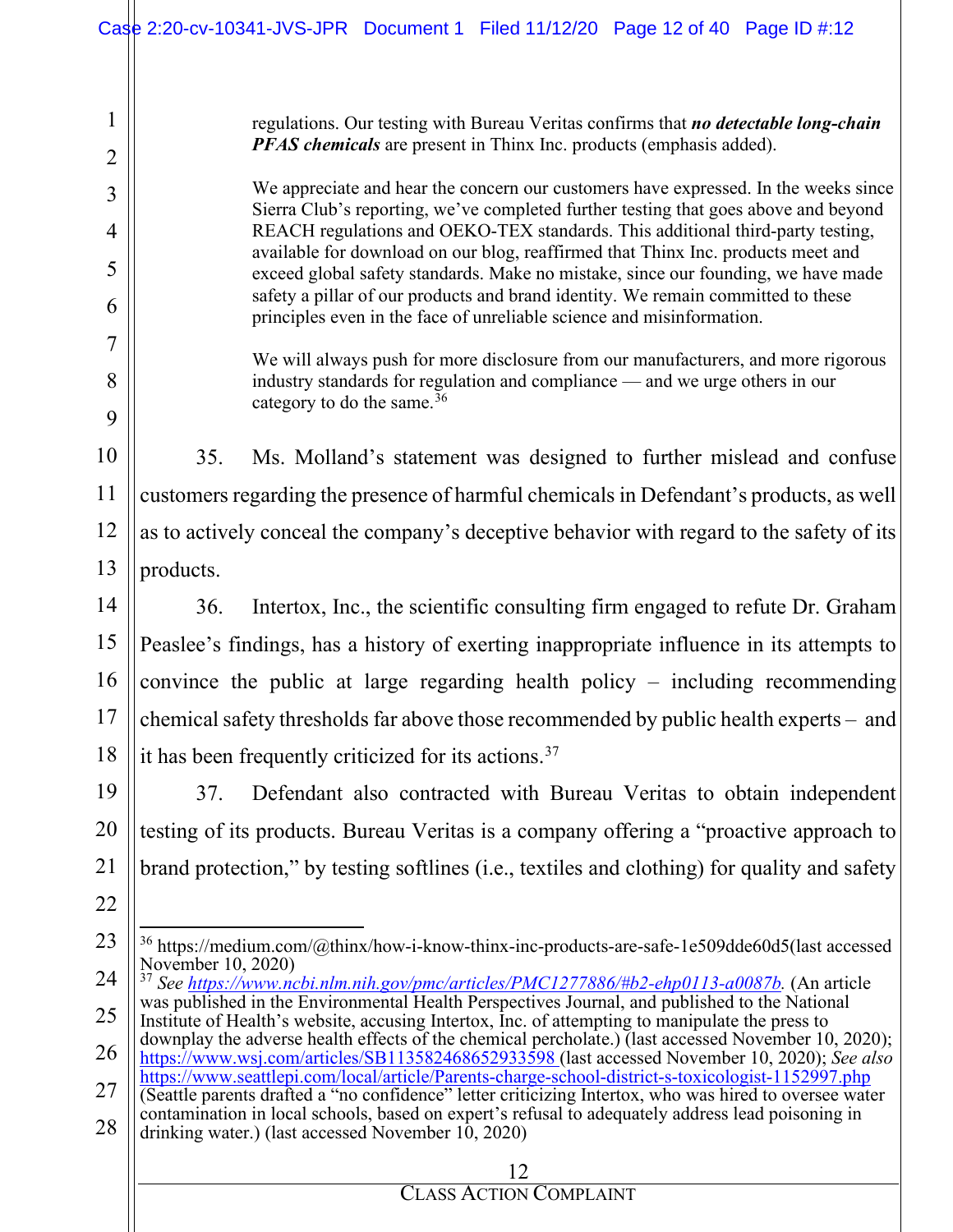compliance in order to enhance risk management and protect brand reputation.<sup>[38](#page-12-0)</sup> It has come under fire for protecting brands at the expense and safety of workers in the garment industry[.39](#page-12-1) Bureau Veritas offers toxicology screening as part of its Softline Testing Services, but does not specifically offer PFAS testing.[40](#page-12-2)

38. Ms. Molland also stated that the testing conducted by Bureau Veritas "demonstrates that Thinx Inc. products meet the globally recognized standards of OEKO-TEX and comply with REACH regulations." Elsewhere on its website, Defendant explicitly represents that all Thinx Underwear not only meet the standards, but are "*independently certified* through STANDARD 100 by OEKO-TEX<sup>®</sup>.<sup>[41](#page-12-3)</sup> (emphasis added)

39. The International Association for Resesarch and Testing in the Field of Textile and Leather Ecology ("OEKO-TEX") issues company certifications regarding the safety of consumer textile products.<sup>[42](#page-12-4)</sup> One such certification is the Standard 100, which aims at making it obvious to consumers that the labeled textile products have undergone laboratory testing for a wide range of harmful substances, and that the content of those substances remains below the limit values established by OEKO-TEX. . [43](#page-12-5)

40. According to OEKO-TEX's website, if a textile article carries the STANDARD 100 label, you can be certain that every component "has been tested for harmful substances and that the article therefore is harmless for human health."<sup>44</sup>

protecting-brands-reputations-while-failing-to-protect-garment-worker-safety-improve-working-<br>conditions-includes-auditing-company-responses/(last accessed November 10, 2020)

<span id="page-12-0"></span><sup>38</sup>https://www.cps.bureauveritas.com/sites/g/files/zypfnx236/files/media/document/CPS\_QA\_Softlin e\_v6\_15OCT15.pdf(last accessed November 10, 2020)  $^{-1}$ <br><sup>39</sup> https://www.business-humanrights.org/en/latest-news/social-audit-industry-criticised-for-

<span id="page-12-2"></span><span id="page-12-1"></span>exponsions-includes-auditing-company-responses/(last accessed November 10, 2020)<br>auditions://www.cps.bureauveritas.com/sites/g/files/zypfnx236/files/media/document/CPS\_QA\_Softlin<br>e v6 15OCT15.pdf(last accessed November 10,

 $^{4\Gamma}$ htt $\overline{p}$ s://www.shethinx.com/pages/thinx-product-safety-standards(last accessed November 10, 2020)

<span id="page-12-6"></span><span id="page-12-5"></span><span id="page-12-4"></span><span id="page-12-3"></span><sup>&</sup>lt;sup>42</sup> https://en.wikipedia.org/wiki/Oeko-Tex(last accessed November 10, 2020)<br><sup>43</sup> *Id.* htt<u>ps://www.oeko-tex.com/en/our-standards/standard-100-by-oeko-tex</u> (last accessed November 10, 2020)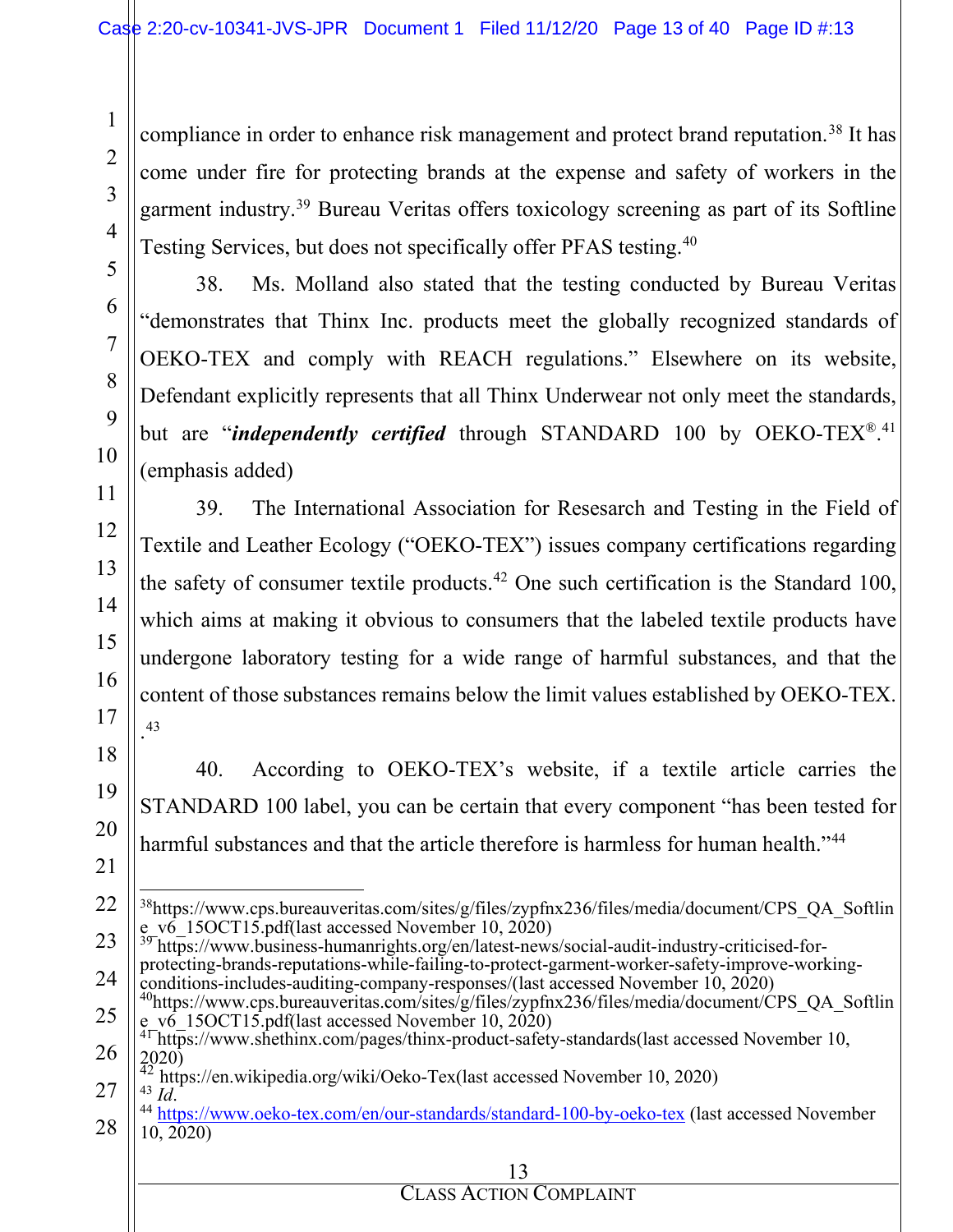41. Defendant has produced a OEKO-TEX label number on its website.<sup>[45](#page-13-0)</sup> Checking this label in the OEKO-TEX label check database<sup>[46](#page-13-1)</sup> produces the following certificate:

<span id="page-13-3"></span><span id="page-13-2"></span><span id="page-13-1"></span><span id="page-13-0"></span>

| 5  |                                                                                                                                                                                  |
|----|----------------------------------------------------------------------------------------------------------------------------------------------------------------------------------|
| 6  | The certificate is valid                                                                                                                                                         |
|    |                                                                                                                                                                                  |
| 8  | <b>OEKO-TEX®</b><br><b>STANDARD 100</b>                                                                                                                                          |
| 9  |                                                                                                                                                                                  |
|    | <b>STANDARD 100 by OEKO-TEX®</b><br>Certified according to annex 4                                                                                                               |
| 10 | <b>Product class:</b>                                                                                                                                                            |
| 11 |                                                                                                                                                                                  |
| 12 | Type of certified article:<br>Thinx underwear produced from knitted fabric made of CO, PES, PA, EL and                                                                           |
| 13 | their blends with each other, white, yarn dyed, piece dyed (including CO in                                                                                                      |
|    | mélange), reactive, pigment printed, with TPU film/membrane, and finished<br>(including wicking, anti-odor [finished with biological active products accepted                    |
| 14 | by OEKO-TEX®]), absorbent microfiber fabric made of PES, PES/PA, CO/EL;<br>including accessories (sewing and embroidery thread, interlining, elastic tape,                       |
| 15 | TPU tape, lace, zipper, heat transfer label); exclusively produced from material<br>certified according to STANDARD 100 by OEKO-TEX®.                                            |
| 16 |                                                                                                                                                                                  |
| 17 |                                                                                                                                                                                  |
|    | 42.<br>For products purchased online, companies claiming STANDARD 100 or                                                                                                         |
| 18 | any other OEKO-TEX certifications must include an OEKO-TEX label either on the                                                                                                   |
| 19 | <i>packaging or the product itself.</i> <sup>47</sup> Consumers are advised to report any online retailers                                                                       |
| 20 | who advertise a certification but do not include a label on the product or its packaging. <sup>48</sup>                                                                          |
| 21 |                                                                                                                                                                                  |
| 22 |                                                                                                                                                                                  |
|    |                                                                                                                                                                                  |
| 23 |                                                                                                                                                                                  |
| 24 |                                                                                                                                                                                  |
| 25 | <sup>45</sup> https://www.shethinx.com/pages/thinx-product-safety-standards (last accessed November 10,                                                                          |
| 26 | 2020)<br>46<br>https://www.oeko-tex.com/en/label-                                                                                                                                |
|    | check?tx avsite validitycheck%5Baction%5D=check&tx_avsite_validitycheck%5Bcontroller%5D=                                                                                         |
| 27 | Validity&cHash=07353bd4b930f358743a3f1b45bf9364#c9 (last accessed November 10, 2020)<br><sup>47</sup> https://www.oeko-tex.com/en/faq/consumer (last accessed November 10, 2020) |
| 28 | $48\overline{Id}$ .                                                                                                                                                              |
|    | 14                                                                                                                                                                               |
|    | <b>CLASS ACTION COMPLAINT</b>                                                                                                                                                    |
|    |                                                                                                                                                                                  |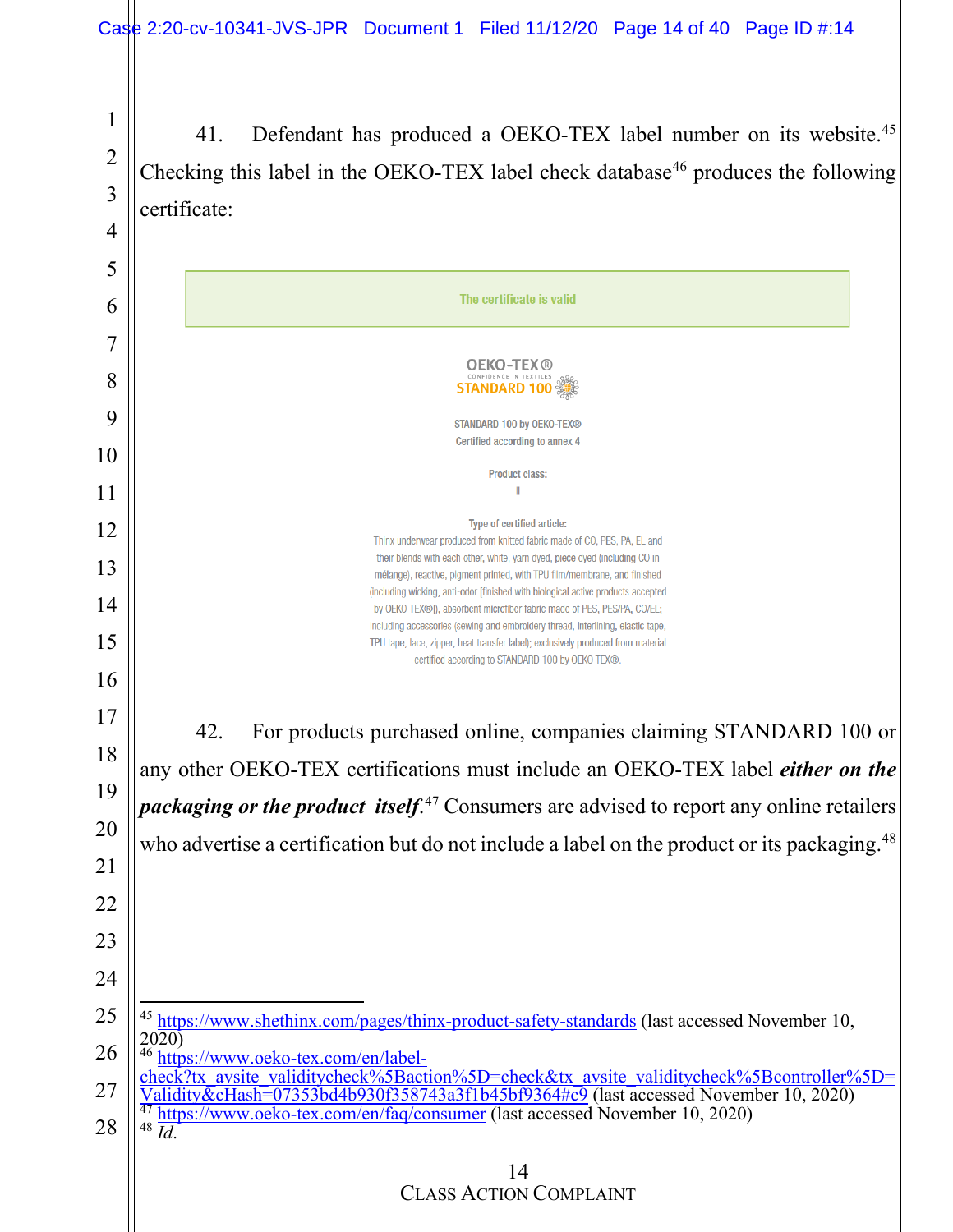43. The OEKO-TEX certification label contains a unique product ID that can be cross-referenced with OEKO-TEX's database.<sup>[49](#page-14-0)</sup> An example of this label is reproduced below:



44. Based on information and belief, Thinx Underwear does not contain a label or tag on its packaging or individual products identifying the OEKO-TEX product ID. Without this unique identifier, a consumer cannot independently verify Defendant's claims regarding a specific product.

45. Before a final article can carry the STANDARD 100 label, OEKO-TEX tests every single component and ingredient.<sup>[50](#page-14-1)</sup> Based on information and belief, Thinx Underwear do not contain the appropriate labels on the packaging or products because Defendant has not obtained certification for all of its products.

46. Thinx Underwear is manufactured in Sri Lanka by the apparel manufacturing company MAS Holdings.<sup>[51](#page-14-2)</sup> MAS Intimates, a division of MAS Holdings, produces lingerie, sleepwear, and other performance apparel for a variety of global brands, including Victoria's Secret, Athleta, Gap, Soma, and Hanes Brands

<span id="page-14-0"></span>

- <sup>49</sup> *Id*.<br><sup>50</sup> <https://www.oeko-tex.com/en/our-standards/standard-100-by-oeko-tex> (last accessed November 10, 2020)
- <span id="page-14-2"></span><span id="page-14-1"></span> $51 \text{ https://www.shethinx.com/blogs/thinx-piece/where-thinx-manufactured-mas-factory (last accessed)$  $51 \text{ https://www.shethinx.com/blogs/thinx-piece/where-thinx-manufactured-mas-factory (last accessed)$  $51 \text{ https://www.shethinx.com/blogs/thinx-piece/where-thinx-manufactured-mas-factory (last accessed)$ November 10, 2020)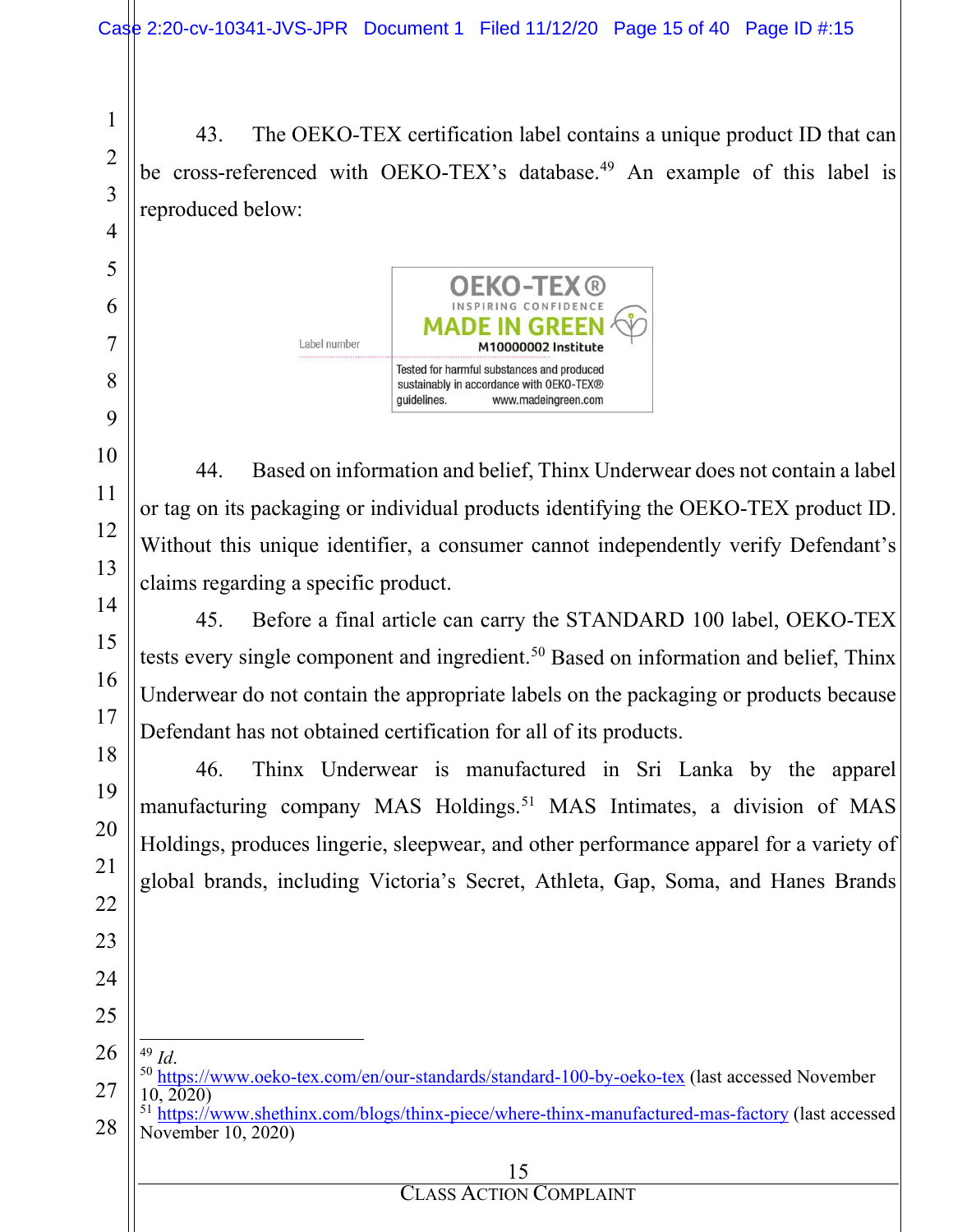International.<sup>[52](#page-15-0)</sup> In 2016, MAS Intimates produced 228 million units of product for a variety of brands, including Thinx.<sup>[53](#page-15-1)</sup> MAS Holdings is also an investor in Thinx.<sup>[54](#page-15-2)</sup>

1

2

3

4

5

6

7

8

9

10

11

12

13

14

15

16

17

18

19

20

21

22

23

47. Based on information and belief, MAS Intimates has applied for and obtained a STANDARD 100 certification from OEKO-TEX related to certain textiles used in its manufacturing. However, this certification and/or label number does not appear on any of the Thinx Underwear it manufactures for Thinx, Inc. Defendant has held out MAS Intimates' certification as its own in an attempt to deceive customers into believing Thinx Underwear held the STANDARD 100 certification.

48. After Ms. Molland's statement was released in February of 2020, Jessian Choy published a follow up article in Sierra Magazine in March 2020 in which she refuted Defendant's claims.<sup>[55](#page-15-3)</sup> With regard to the testing methods Defendant attempted to discredit in its statement, Ms. Choy reiterated that Dr. Peaslee had utilized a particle induced gamma ray emission (PIGE) spectroscopy test to determine whether two different Thinx Underwear (the Organic Bikini and BTWN Shorty) contained fluorine, an indicator of PFAS chemicals.<sup>[56](#page-15-4)</sup> The inside of the crotch in the Organic Bikini had thousands of parts per million (3,264 ppm) according to the PIGE spectroscopy test, a level that Dr. Peaslee opined would not occur from incidental contamination.<sup>[57](#page-15-5)</sup> While Ms. Molland advanced Intertox's claim that Peaslee's PIGE test "only indicates the presence of elemental fluoride," Ms. Choy reaffirmed the fact that the PIGE test looks at *fluorine*, not *fluoride*, and is therefore an appropriate method for evaluating the presence of PFAS chemicals.[58](#page-15-6)

<span id="page-15-0"></span><sup>24</sup> 25 <sup>52</sup> <https://www.masholdings.com/intimates.html#intimates-overview> (last accessed November 10,  $^{2020}_{^{53}$  *Id.* 

<span id="page-15-3"></span><span id="page-15-2"></span><span id="page-15-1"></span><sup>26</sup> <sup>54</sup> <https://www.masholdings.com/brands.html#brands-overview> (last accessed November 10, 2020)<br><sup>55</sup> https://www.sierraclub.org/sierra/what-you-need-know-about-nontoxic-menstrual-underwear<br><sup>56</sup> *Id*.

<span id="page-15-5"></span><span id="page-15-4"></span><sup>27</sup>  $\overline{57}$   $\overline{Id}$ .

<span id="page-15-6"></span><sup>28</sup> <sup>58</sup> <https://saferchemicals.org/methods-description-screening-of-food-packaging-for-total-fluorine/> (last accessed November 10, 2020)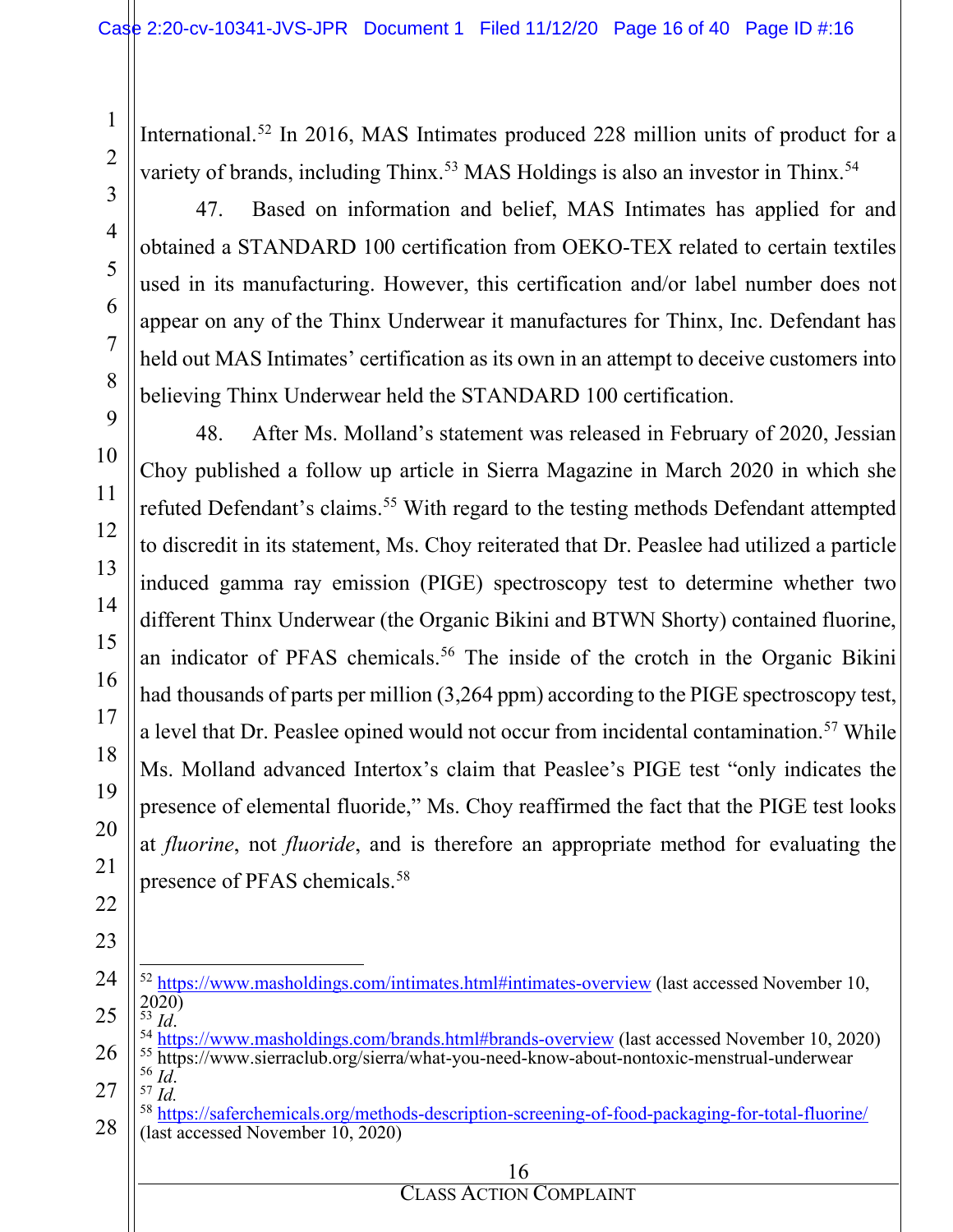49. PFAS chemicals can be classified as either "long-chain" or "short-chain." Long-chain PFAS chemicals typically are designated as perfluoroalkyl sulfonic acids containing  $\geq 6$  carbons and perfluoroalkyl carboxylic acids with  $\geq 7$  carbons.<sup>[59](#page-16-0)</sup> Shortchain PFAS chemicals have fewer carbons, such as perfluorobutanoic acid (PFBA).

50. Short-chain PFAS chemicals are widely used as alternatives to long-chain PFAS chemicals.<sup>[60](#page-16-1)</sup> Long-chain PFAS chemicals have become gradually regulated under REACH and other international regulations due to having persistent, bioaccumulative and toxic properties and/or being toxic for reproduction.<sup>[61](#page-16-2)</sup> The increasingly used short-chain PFAS chemicals are assumed to have a lower bioaccumulation potential. Nonetheless, they have other properties of concern and are already widely distributed in the environment, also in remote regions.<sup>[62](#page-16-3)</sup> The REACH Regulation does not directly address these emerging properties of concern, complicating the implementation of regulatory measures.<sup>[63](#page-16-4)</sup>

51. Short and long chain PFAS chemicals show similar toxicity, according to the U.S. National Toxicology Program.<sup>[64](#page-16-5)</sup>

52. Perfluorobutanoic acid (PFBA) is a short-chain PFAS chemical, and a member of a group of perfluorinated chemicals used in many consumer products. Perfluorinated chemicals can cause serious health effects, including cancer, endocrine

<span id="page-16-0"></span>[https://www.google.com/url?sa=t&rct=j&q=&esrc=s&source=web&cd=&ved=2ahUKEwje5MbV6\\_](https://www.google.com/url?sa=t&rct=j&q=&esrc=s&source=web&cd=&ved=2ahUKEwje5MbV6_zsAhUJjVkKHdxIBtIQFjAAegQIBhAC&url=https%3A%2F%2Fwww.awwa.org%2FPortals%2F0%2FAWWA%2FETS%2FResources%2FPer-andPolyfluoroalkylSubstances(PFAS)-OverviewandPrevalence.pdf%3Fver%3D2019-08-14-090234-873&usg=AOvVaw1WaZR5yzS5UdWnxIStbnHL) [zsAhUJjVkKHdxIBtIQFjAAegQIBhAC&url=https%3A%2F%2Fwww.awwa.org%2FPortals%2F0](https://www.google.com/url?sa=t&rct=j&q=&esrc=s&source=web&cd=&ved=2ahUKEwje5MbV6_zsAhUJjVkKHdxIBtIQFjAAegQIBhAC&url=https%3A%2F%2Fwww.awwa.org%2FPortals%2F0%2FAWWA%2FETS%2FResources%2FPer-andPolyfluoroalkylSubstances(PFAS)-OverviewandPrevalence.pdf%3Fver%3D2019-08-14-090234-873&usg=AOvVaw1WaZR5yzS5UdWnxIStbnHL) [%2FAWWA%2FETS%2FResources%2FPer-andPolyfluoroalkylSubstances\(PFAS\)-](https://www.google.com/url?sa=t&rct=j&q=&esrc=s&source=web&cd=&ved=2ahUKEwje5MbV6_zsAhUJjVkKHdxIBtIQFjAAegQIBhAC&url=https%3A%2F%2Fwww.awwa.org%2FPortals%2F0%2FAWWA%2FETS%2FResources%2FPer-andPolyfluoroalkylSubstances(PFAS)-OverviewandPrevalence.pdf%3Fver%3D2019-08-14-090234-873&usg=AOvVaw1WaZR5yzS5UdWnxIStbnHL) [OverviewandPrevalence.pdf%3Fver%3D2019-08-14-090234-](https://www.google.com/url?sa=t&rct=j&q=&esrc=s&source=web&cd=&ved=2ahUKEwje5MbV6_zsAhUJjVkKHdxIBtIQFjAAegQIBhAC&url=https%3A%2F%2Fwww.awwa.org%2FPortals%2F0%2FAWWA%2FETS%2FResources%2FPer-andPolyfluoroalkylSubstances(PFAS)-OverviewandPrevalence.pdf%3Fver%3D2019-08-14-090234-873&usg=AOvVaw1WaZR5yzS5UdWnxIStbnHL)<br>873&usg=AOvVaw1WaZR5yzS5UdWnxIStbnHL (last accessed November 10, 2020)

<sup>60</sup> <https://www.ncbi.nlm.nih.gov/pmc/articles/PMC5834591/> (last accessed November 10, 2020) 61 *Id.* 

<span id="page-16-5"></span><span id="page-16-4"></span><span id="page-16-3"></span><sup>64</sup> <https://cen.acs.org/environment/persistent-pollutants/Short-chain-long-chain-PFAS/97/i33> (last accessed November 10, 2020)

#### 17

#### CLASS ACTION COMPLAINT

<span id="page-16-2"></span><span id="page-16-1"></span> $\frac{62}{1}$  *Id.*<br> $\frac{62}{1}$  *Id.* (last accessed November 10, 2020)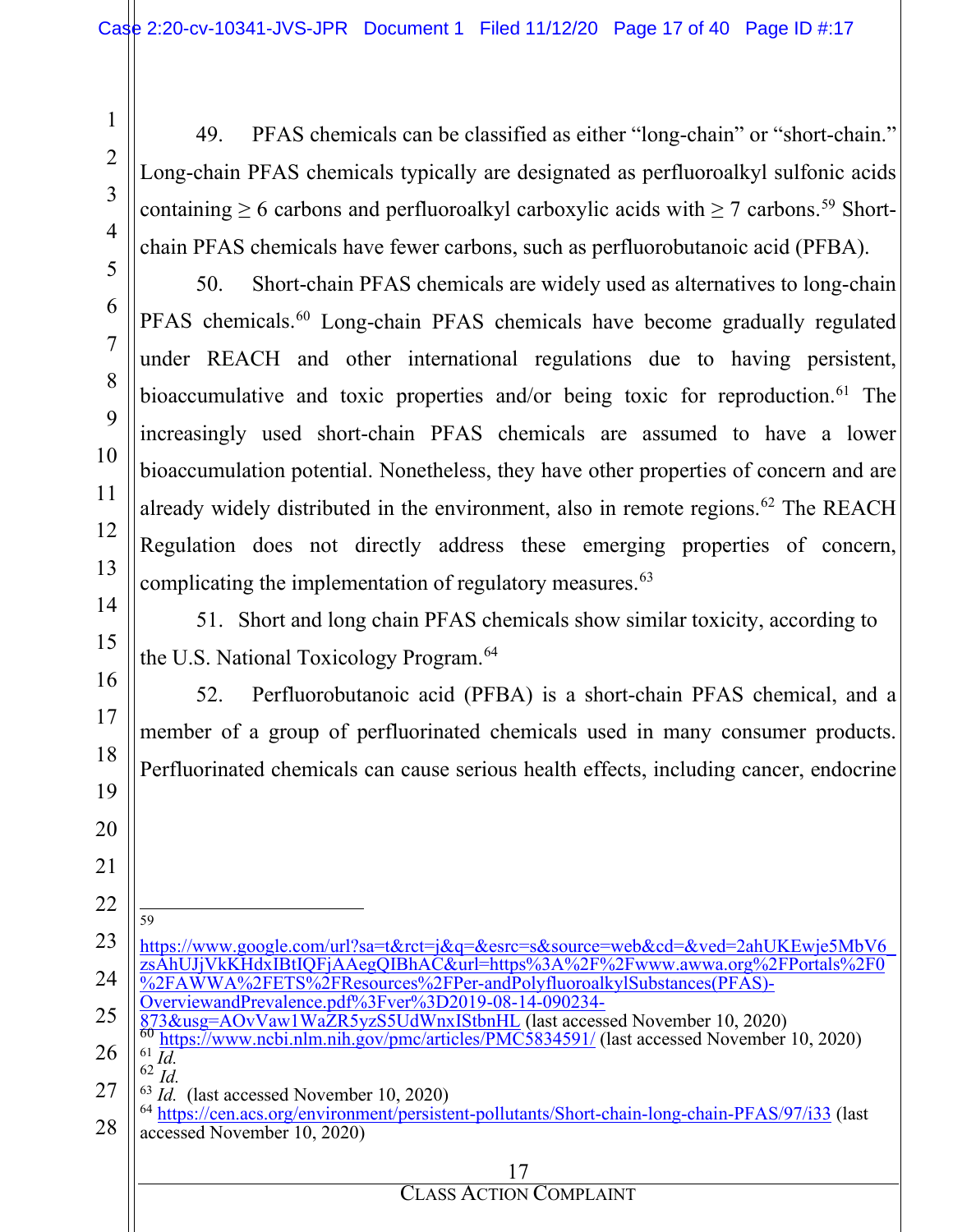disruption, accelerated puberty, liver and immune system damage, and thyroid changes. These chemicals are persistent in the environment and they accumulate in people.<sup>[65](#page-17-0)</sup>

1

53. Of more than 5,000 different types of PFAS chemicals,  $66$  independent testing Defendant obtained from Bureau Veritas only looked for the presence of 15 types of PFAS chemicals.[67](#page-17-2) Of the PFAS chemicals Bureau Veritas did test for, only one (PFOA) would be expected to appear in textiles. They did not test for any shortchain PFAS chemicals. [68](#page-17-3)

54. In fact, Plaintiff's independent testing from third party lab found PFAS chemicals within Thinx Underwear at material and above trace amounts. This nonconforming ingredient found within Thinx Underwear is material to Plaintiff, customers, and potential class members.

55. The method of testing used in Plaintiff's independent testing of Thinx Underwear is the industry standard method of testing used to detect and determine whether materials, such as Thinx Underwear, comply with quality and safety standards.

56. Defendant knew, or at minimum *should have known*, about the existence of PFAS chemicals it its products. Defendant's patent<sup>[69](#page-17-4)</sup> for Thinx indicates that Thinx Underwear may be treated with "polyfluoroalkylacrylates," which could potentially shed short-chain PFAS over time and wear.<sup>[70](#page-17-5)</sup>

57. Ms. Molland's statement denying the existence of "long-chain PFAS chemicals" in its products was specifically designed to deceive consumers, as the average consumer would not be aware of the existence of short-chain vs. long-chain

- <sup>65</sup> <https://www.ewg.org/tapwater/contaminant.php?contamcode=E203> (last accessed November 10, 2020)
- <span id="page-17-1"></span><span id="page-17-0"></span><sup>66</sup> <https://www.fda.gov/food/chemicals/and-polyfluoroalkyl-substances-pfas> (last accessed November 10, 2020)

<span id="page-17-2"></span><sup>67</sup> <https://www.shethinx.com/blogs/thinx-piece/how-we-ensure-thinx-are-body-safe> (last accessed November 10, 2020)<br><sup>68</sup> *Id*.

<span id="page-17-5"></span><span id="page-17-4"></span><span id="page-17-3"></span>28 <sup>69</sup> <https://patents.google.com/patent/US20140039432A1/en> (last accessed November 10, 2020)<br><sup>70</sup> https://www.sierraclub.org/sierra/what-you-need-know-about-nontoxic-menstrual-underwear(last accessed November 10, 2020)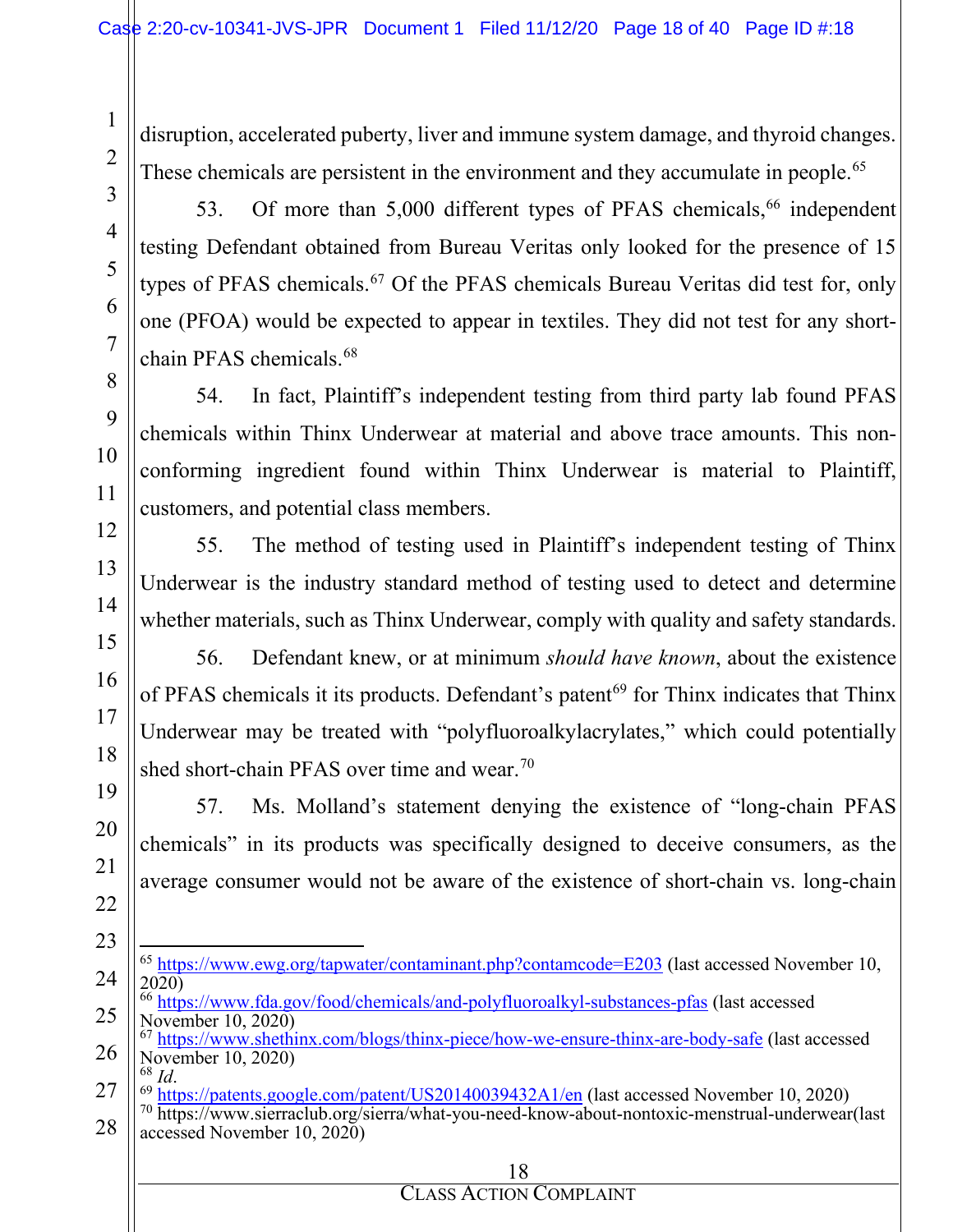PFAS chemicals. Defendant would have no reason to explicitly disclaim its use of "long-chain PFAS chemicals" except for the purpose of misleading customers into believing no PFAS chemicals were present in its products.

1

2

58. Defendant has always understood that its customers choose Thinx, in part, because they are perceived as a safe and healthy product – differentiating them from traditional feminine hygiene products which have come under fire in recent years<sup>[71](#page-18-0)</sup>. In an email to Ms. Choy on February 19, 2020, Ms. Molland wrote, "The implication that The Thinx Underwear have negative health effects connected to PFAS is unsubstantiated—and the continued reporting of this narrative does a disservice to people seeking out safer alternatives to traditional period products.["72](#page-18-1)

59. Despite requests from journalists and consumers, Defendant has refused to provide any independent testing data from prior years.[73](#page-18-2)

60. As a direct and intended result of Defendant's advertising, marketing, and public statements, consumers, including Plaintiff, purchased Thinx Underwear for their personal use.

61. Contrary to representations made by Defendant in marketing materials, advertisements, social media and instructional videos on its website, Thinx Underwear contains chemicals which are harmful to humans.

62. Some users of Thinx Underwear have experienced physical symptoms including, but not limited to, irregular menstrual cycles, urinary tract infections, yeast infections, thyroid issues, and unexplained infertility.

63. Defendant knew or should have known of these dangers, and has undertaken a deliberate and willful pattern of conduct (including taking active

<span id="page-18-2"></span><span id="page-18-1"></span>

|  | ٠<br>۰.<br>۰.<br>۰. |
|--|---------------------|
|--|---------------------|

<span id="page-18-0"></span><sup>71</sup> *See* [https://goop.com/wellness/sexual-health/are-tampons-toxic/;](https://goop.com/wellness/sexual-health/are-tampons-toxic/) (last accessed November 10, 2020)

<sup>&</sup>lt;sup>72</sup> <https://www.sierraclub.org/sierra/what-you-need-know-about-nontoxic-menstrual-underwear> (last accessed November 10, 2020) <sup>73</sup> *Id*.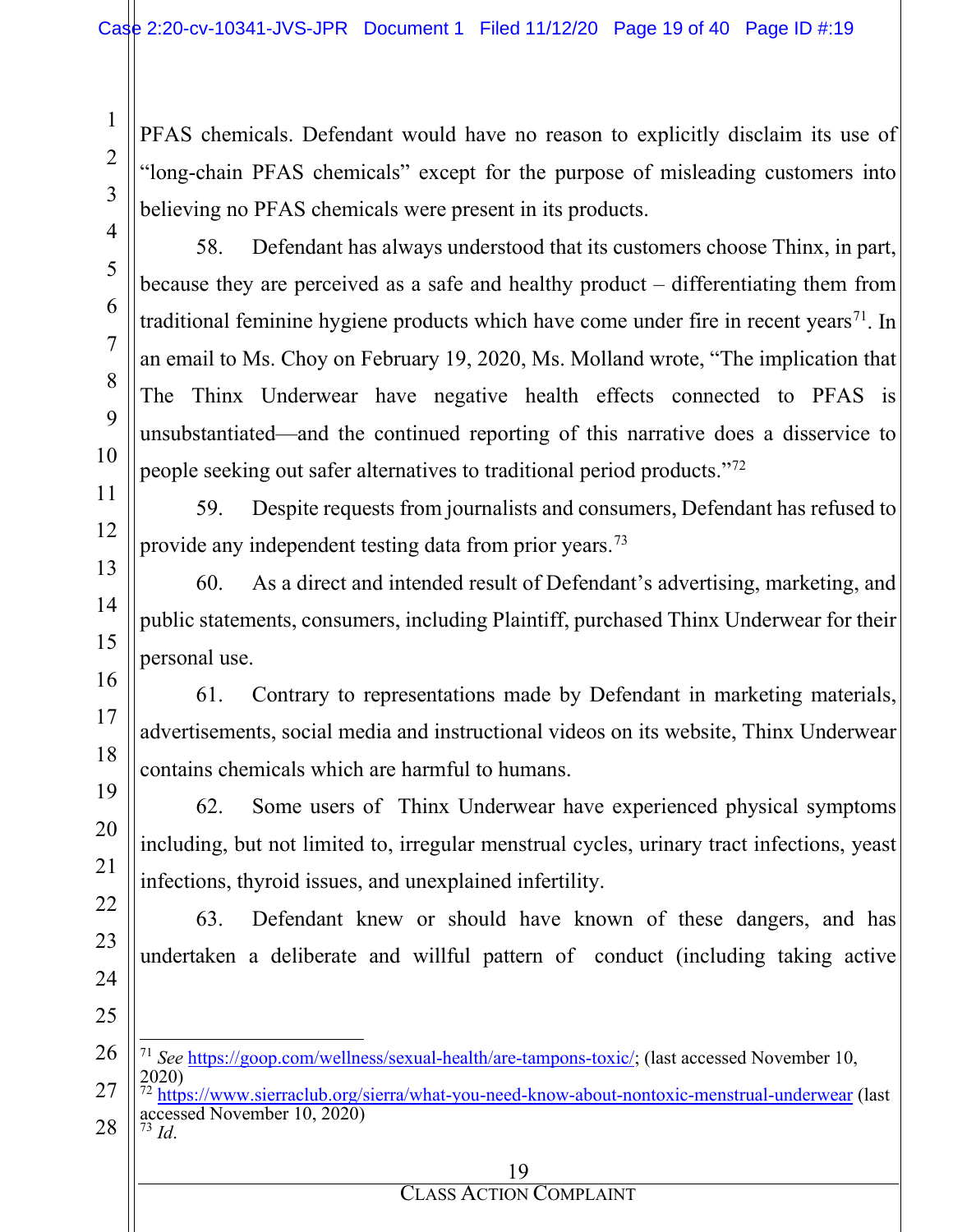measures) aimed at deceiving consumers, including Plaintiff, to believe that Thinx Underwear are free of chemicals shown to cause adverse health outcomes.

64. As more fully described below, Thinx Underwear suffers from a common defect that make them unreasonably dangerous and not able to be used for their intended purpose, specifically, their inclusion of PFAS ( "Defect").

65. At all relevant times, Defendant knew about the Defect, but nevertheless marketed, advertised, and sold Thinx Underwear for use without adequately warning consumers that they contain chemicals which could be damaging to the user's health.

66. Even after being alerted to the presence of toxic chemicals in its products in early 2020, Defendant continued to willfully conceal this information from consumers by representing that its products had been independently certified as being free from harmful chemicals.

67. As a direct and proximate result of Defendant's concealment of the Defect and its failure to sufficiently warn consumers about it or its harmful consequences prior to their purchase, Plaintiff and other similarly situated consumers purchased and used Defendant's defective Thinx Underwear to their detriment.

68. Plaintiff and Class Members were unaware of the Defect at the time they purchased Thinx Underwear. Had Plaintiff and Class Members known the Thinx Underwear contained a Defect rendering it unfit for its intended purpose, they would not have purchased the Thinx Underwear or would have paid substantially less for it.

69. Plaintiff and all putative Class Members purchased Thinx Underwear which suffered from the same Defect at the point of sale, and poses substantially the same safety risk to Plaintiff, Class Members, consumers, and the public. Thinx Underwear cannot be used safely for its intended purpose as represented.

70. Plaintiff and each of the Class Members have been damaged and suffered an injury in fact caused by Defendant's false, fraudulent, unfair, deceptive, and

1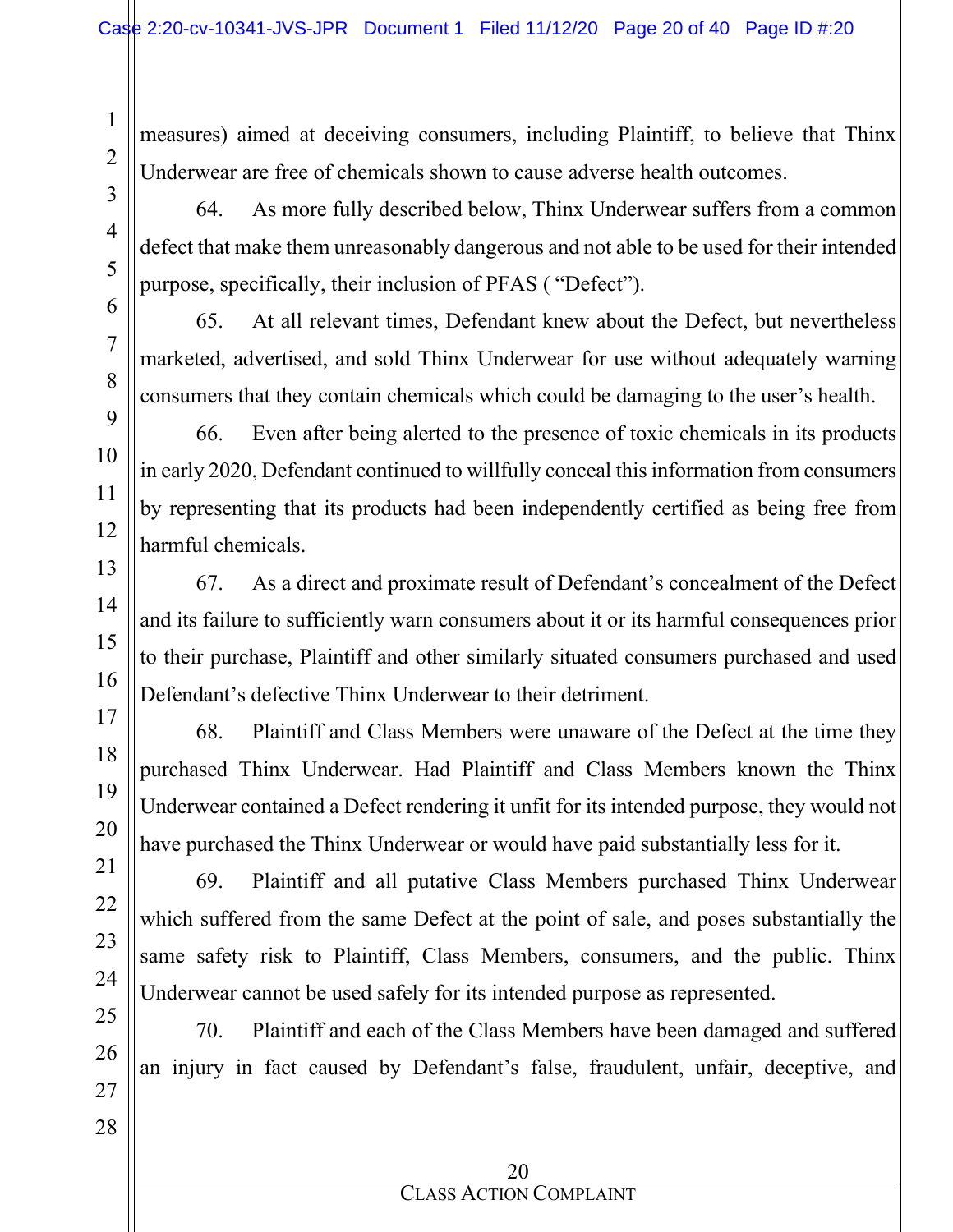misleading practices, as set forth herein, and seek compensatory damages and injunctive relief.

71. Given the massive quantities of Thinx Underwear believed to have been sold all over the country, this class action is the proper vehicle for addressing Defendant's misconduct and for attaining needed relief for those affected.

72. Defendant offers a variety of absorbent underwear in different styles, including products specifically marketed to teenagers (BTWN line) and those suffering from urinary incontinence (SPEAX line).

73. Thinx is made with "signature innovative technology," designed to absorb wetness, wick moisture, control odors, and prevent leaks, while still looking and feeling like traditional underwear.<sup>[74](#page-20-0)</sup>

74. Defendant represents that Thinx can hold up to 4 tampons' worth of liquid and can serve as a complete replacement for traditional period products.[75](#page-20-1)

75. Without exception, every advertisement, marketing campaign, instructional video, and public statement produced and distributed in relation to Defendant encourages customers to use the Thinx Underwear the same way as traditional menstrual products.

### **CLASS ACTION ALLEGATIONS**

Plaintiff brings this action individually and as representative of all those similarly situated, pursuant to Fed. R. Civ. P. 23, on behalf of themselves and the members of the following class ("Class"):

> All persons residing in the United States who purchased Thinx Underwear during the maximum period permitted by law.

In addition, or alternatively, Plaintiff brings this action on behalf of herself and the members of the following subclass ("California Subclass"):

#### 21

<span id="page-20-1"></span><span id="page-20-0"></span><sup>74</sup> <https://www.shethinx.com/pages/thinx-it-works> (last accessed November 10, 2020) <sup>75</sup> *Id*.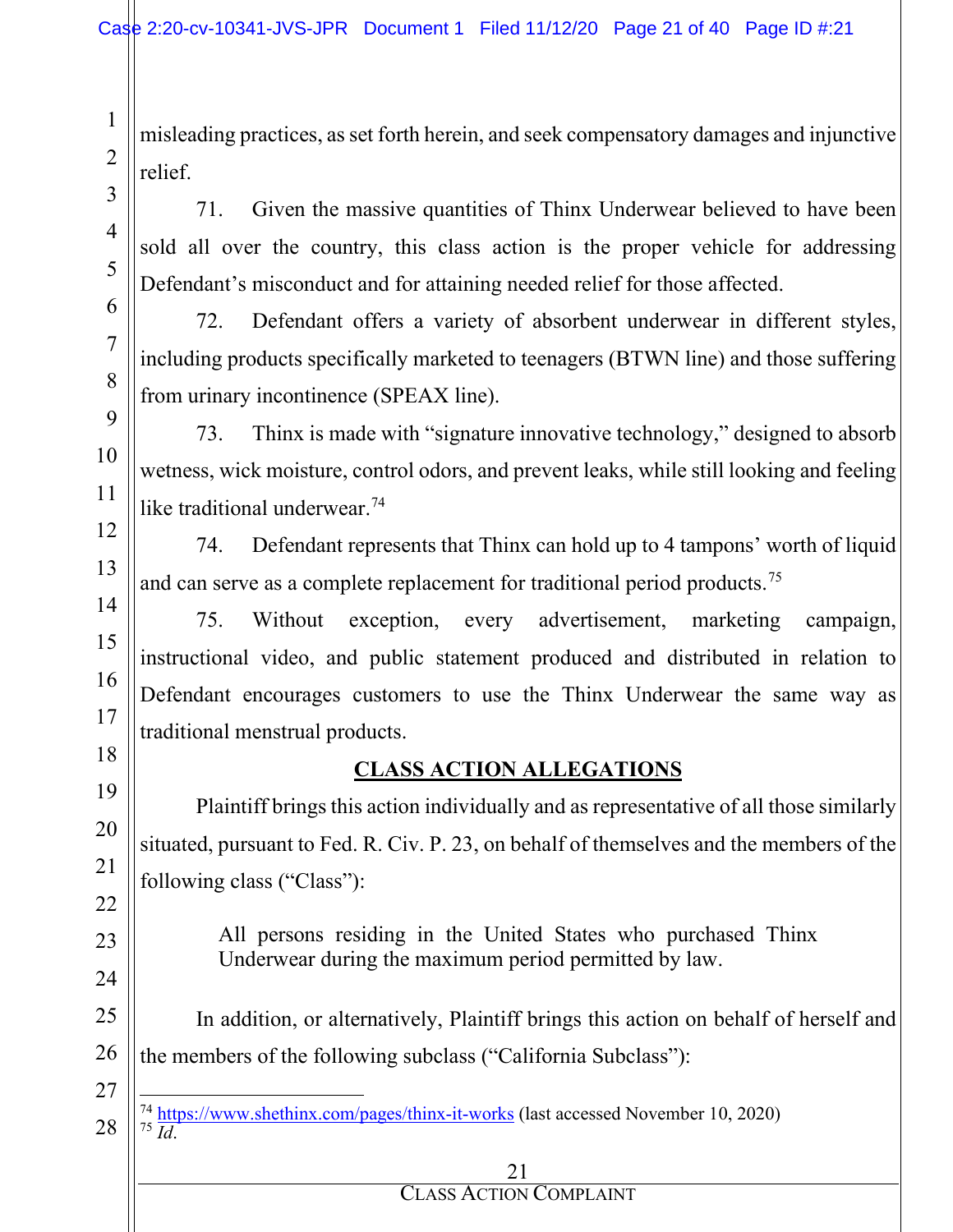All persons residing in the State of California who purchased Thinx Underwear during the maximum period permitted by law.

27

28

76. Specifically excluded from these definitions are: (1) Defendant, any entity in which Defendant has a controlling interest, and its legal representatives, officers, directors, employees, assigns and successors; (2) the Judge to whom this case is assigned and any member of the Judge's staff or immediate family; and (3) Class Counsel. Plaintiff reserve the right to amend the Class definition and Subclass definitions as necessary.

77. Numerosity: The Members of the Class are so numerous that joinder of all members is impracticable. While the exact number of Class Members is presently unknown, it likely consists of tens of thousands of people geographically disbursed throughout California. The number of Class Members can be determined by sales information and other records. Moreover, joinder of all potential Class Members is not practicable given their numbers and geographic diversity. The Class is readily identifiable from information and records in the possession of Defendant and its authorized retailers.

78. Typicality: The claims of the representative Plaintiff are typical in that Plaintiff, like all Class Members, purchased The Thinx Underwear that were designed, manufactured, marketed, advertised, distributed, and sold by Defendant. Plaintiff, like all Class Members, has been damaged by Defendant's misconduct in that, *inter alia*, she has incurred or will continue to incur damage as a result of overpaying for a Product with a Defect that makes Thinx inherently dangerous and not fit for its intended use. Furthermore, the factual basis of Defendant's misconduct is common to all Class Members because Defendant has engaged in systematic fraudulent behavior that was deliberate, includes negligent misconduct, and results in the same injury to all Class Members.

1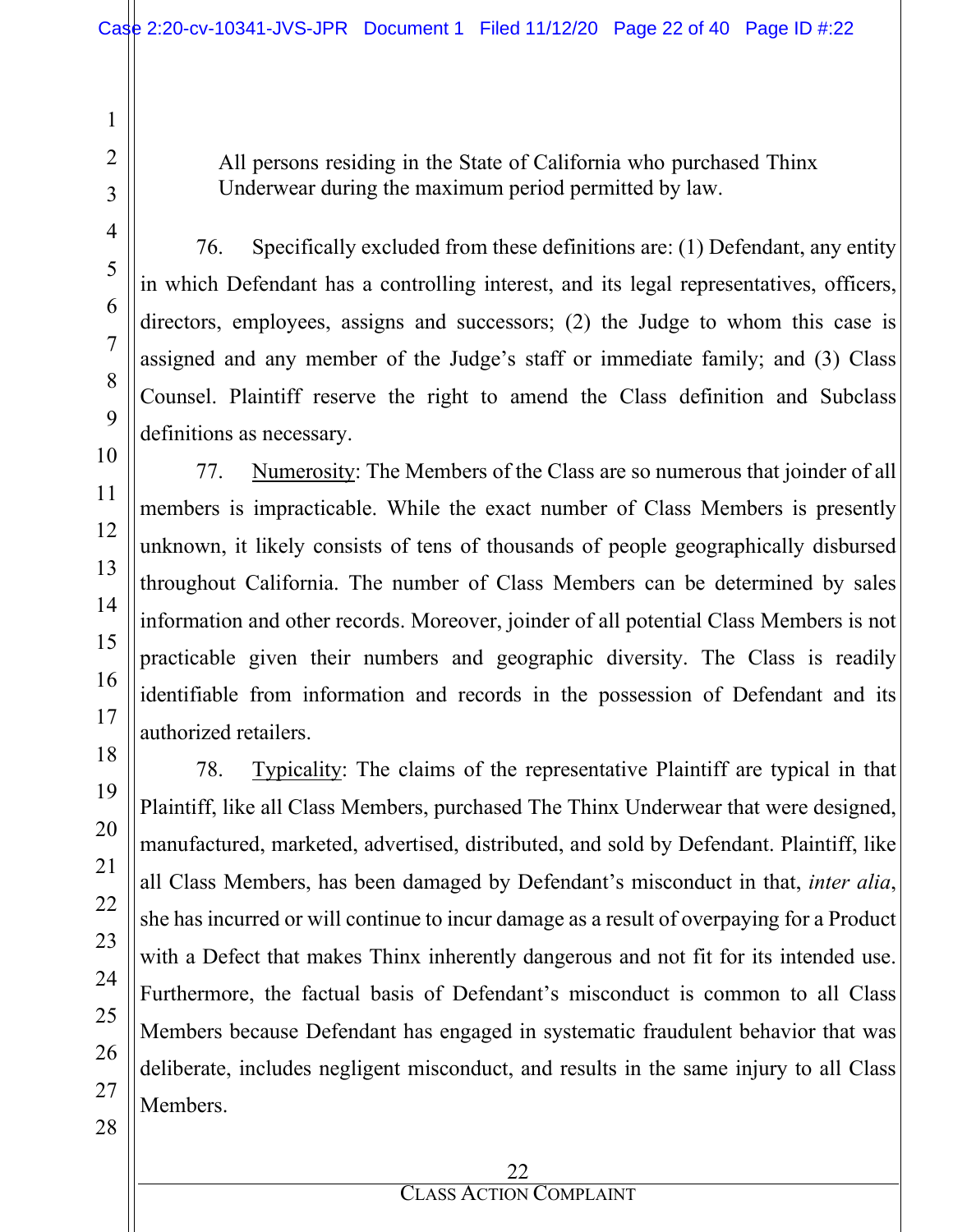| $\mathbf{1}$   | 79.                                                                              | Commonality: Common questions of law and fact exist as to all Members                                                                          |  |
|----------------|----------------------------------------------------------------------------------|------------------------------------------------------------------------------------------------------------------------------------------------|--|
| $\overline{2}$ |                                                                                  | of the Class. These questions predominate over questions that may affect only individual                                                       |  |
| 3              | Class Members because Defendant has acted on grounds generally applicable to the |                                                                                                                                                |  |
| 4              | Class. Such common legal or factual questions include, <i>inter alia</i> :       |                                                                                                                                                |  |
| 5              | (a)                                                                              | Whether Defendants engaged or continue to engage in consumer fraud in the packaging, labeling, sale and marketing of Thinx Underwear;          |  |
| 6              |                                                                                  |                                                                                                                                                |  |
| 7              | (b)                                                                              | Whether Thinx Underwear are reasonably safe for use as directed;                                                                               |  |
| 8              |                                                                                  |                                                                                                                                                |  |
| 9              | (c)                                                                              | Whether Defendants omitted or failed to disclose material information to<br>Plaintiff and Class members;                                       |  |
| 10             |                                                                                  |                                                                                                                                                |  |
| 11             | (d)                                                                              | Whether Defendant committed deception by concealment by knowingly<br>concealing material facts regarding the safety risks posed by Thinx       |  |
| 12             |                                                                                  | Underwear;                                                                                                                                     |  |
| 13             | (e)                                                                              | Whether Defendant's alleged conduct violated public policy;                                                                                    |  |
| 14             |                                                                                  |                                                                                                                                                |  |
| 15             | (f)                                                                              | Whether the claims discussed above about Thinx Underwear are true, or<br>are misleading or reasonably likely to deceive;                       |  |
| 16             |                                                                                  |                                                                                                                                                |  |
| 17             | (g)                                                                              | Whether Defendant engaged in unfair, unconscionable, or deceptive trade                                                                        |  |
| 18             |                                                                                  | practices by selling and/or marketing the defective Thinx Underwear;                                                                           |  |
| 19             | (h)                                                                              | Whether Defendant breached the implied warranty of merchantability and<br>the Song-Beverly Consumer Warranty Act, relating to Thinx Underwear; |  |
| 20             |                                                                                  |                                                                                                                                                |  |
| 21             | (i)                                                                              | Whether Defendant violated Cal. Bus. & Prof. Code § 17500, et seq.<br>(FAL);                                                                   |  |
| 22             |                                                                                  |                                                                                                                                                |  |
| 23             | (j)                                                                              | Whether Defendant violated Civil Code §§ 1750, et seq. (CLRA);                                                                                 |  |
| 24             | (k)                                                                              | Whether Defendant violated Cal. Bus. & Prof. Code §§ 17200, et seq.                                                                            |  |
| 25             |                                                                                  | (UCL);                                                                                                                                         |  |
| 26             | (1)                                                                              | Whether Defendant was negligent in its failure to adequately test;                                                                             |  |
| 27             |                                                                                  |                                                                                                                                                |  |
| 28             |                                                                                  | (m) Whether Defendant was negligent in its failure to warn;                                                                                    |  |
|                |                                                                                  | <b>CLASS ACTION COMPLAINT</b>                                                                                                                  |  |
|                |                                                                                  |                                                                                                                                                |  |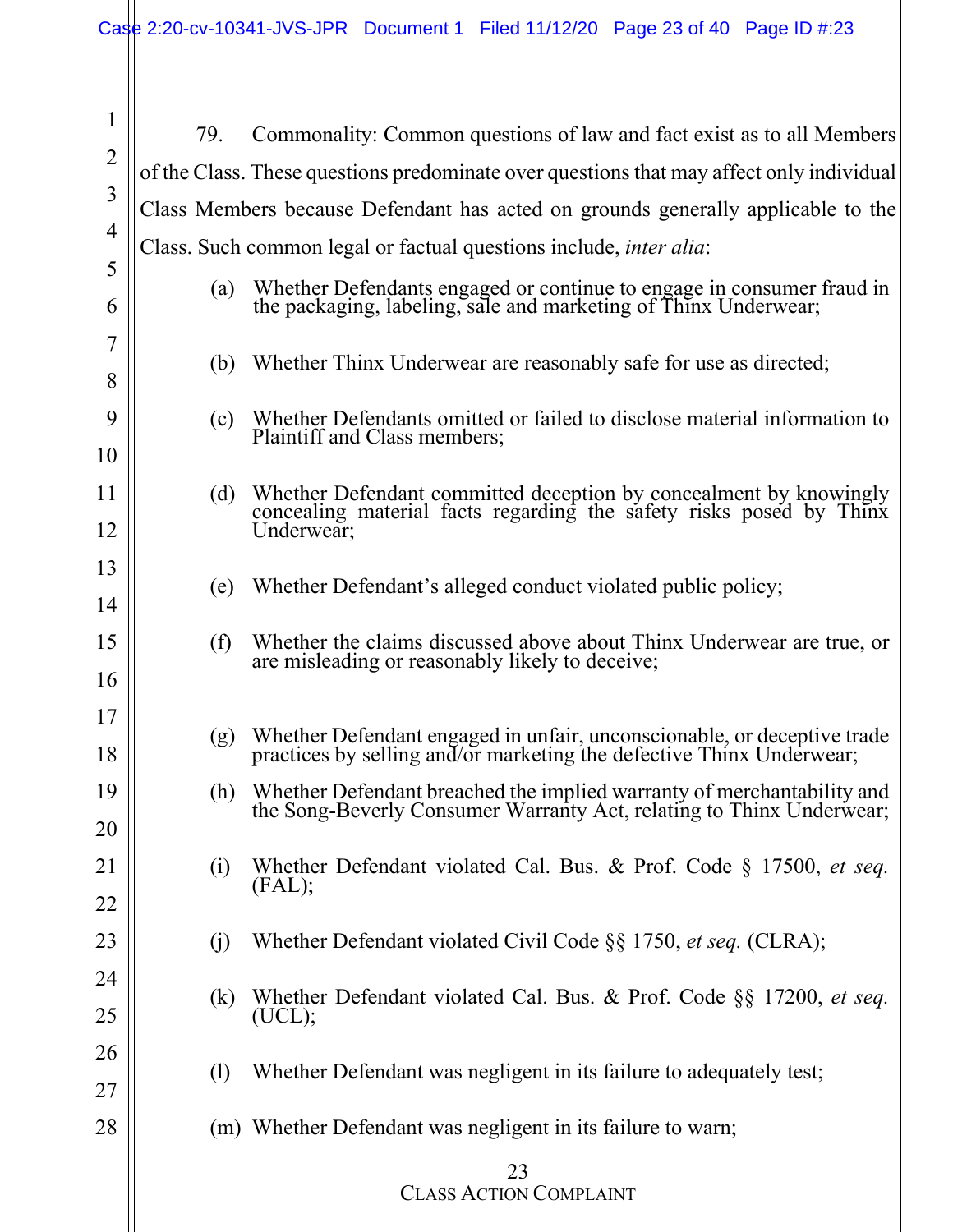|                                | Case 2:20-cv-10341-JVS-JPR Document 1 Filed 11/12/20 Page 24 of 40 Page ID #:24                                                                                            |  |  |  |
|--------------------------------|----------------------------------------------------------------------------------------------------------------------------------------------------------------------------|--|--|--|
| $\mathbf{1}$<br>$\overline{2}$ | Whether Defendant is strictly liable for its defective design and/or<br>(n)                                                                                                |  |  |  |
| 3                              | manufacture of Thinx Underwear;                                                                                                                                            |  |  |  |
| 4<br>5                         | Whether Plaintiff and the Class are entitled to damages, including<br>$\overline{O}$<br>compensatory, exemplary, and statutory damages, and the amount of such<br>damages; |  |  |  |
| 6<br>7                         | Whether Defendant should be enjoined from selling and marketing the<br>(p)<br>defective Thinx Underwear; and                                                               |  |  |  |
| 8<br>9                         | Other issues which may be revealed in discovery.<br>(q)                                                                                                                    |  |  |  |
| 10                             | 80.<br>Adequate Representation: Plaintiff will fairly and adequately protect the                                                                                           |  |  |  |
| 11                             | interests of Class Members. She has no interests antagonistic to those of Class Members.                                                                                   |  |  |  |
| 12                             | Plaintiff retained attorneys experienced in the prosecution of class actions, including                                                                                    |  |  |  |
| 13                             | consumer and product defect class actions, and Plaintiff intends to prosecute this action                                                                                  |  |  |  |
| 14                             | vigorously.                                                                                                                                                                |  |  |  |
| 15                             | Injunctive/Declaratory Relief: The elements of Rule 23(b)(2) are met.<br>81.                                                                                               |  |  |  |
| 16                             | Defendant will continue to commit the unlawful practices alleged herein, and Class                                                                                         |  |  |  |
| 17                             | Members will remain at an unreasonable and serious safety risk as a result of the Defect.                                                                                  |  |  |  |
| 18                             | Defendant has acted and refused to act on grounds that apply generally to the Class,                                                                                       |  |  |  |
| 19                             | such that final injunctive relief and corresponding declaratory relief is appropriate                                                                                      |  |  |  |
| 20                             | respecting the Class as a whole.                                                                                                                                           |  |  |  |
| 21                             | 82.<br>Predominance and Superiority: Plaintiff and Class Members have all                                                                                                  |  |  |  |
| 22                             | suffered and will continue to suffer harm and damages as a result of Defendant's                                                                                           |  |  |  |
| 23                             | unlawful and wrongful conduct. A class action is superior to other available methods                                                                                       |  |  |  |
| 24                             | for the fair and efficient adjudication of the controversy. Absent a class action, Class                                                                                   |  |  |  |
| 25                             | Members would likely find the cost of litigating their claims prohibitively high and                                                                                       |  |  |  |
| 26                             | would therefore have no effective remedy at law. Because of the relatively small size                                                                                      |  |  |  |
| 27                             | of Class Members' individual claims, it is likely that few Class Members could afford                                                                                      |  |  |  |
| 28                             | to seek legal redress for Defendant's misconduct. Absent a class action, Class Members                                                                                     |  |  |  |
|                                | 24                                                                                                                                                                         |  |  |  |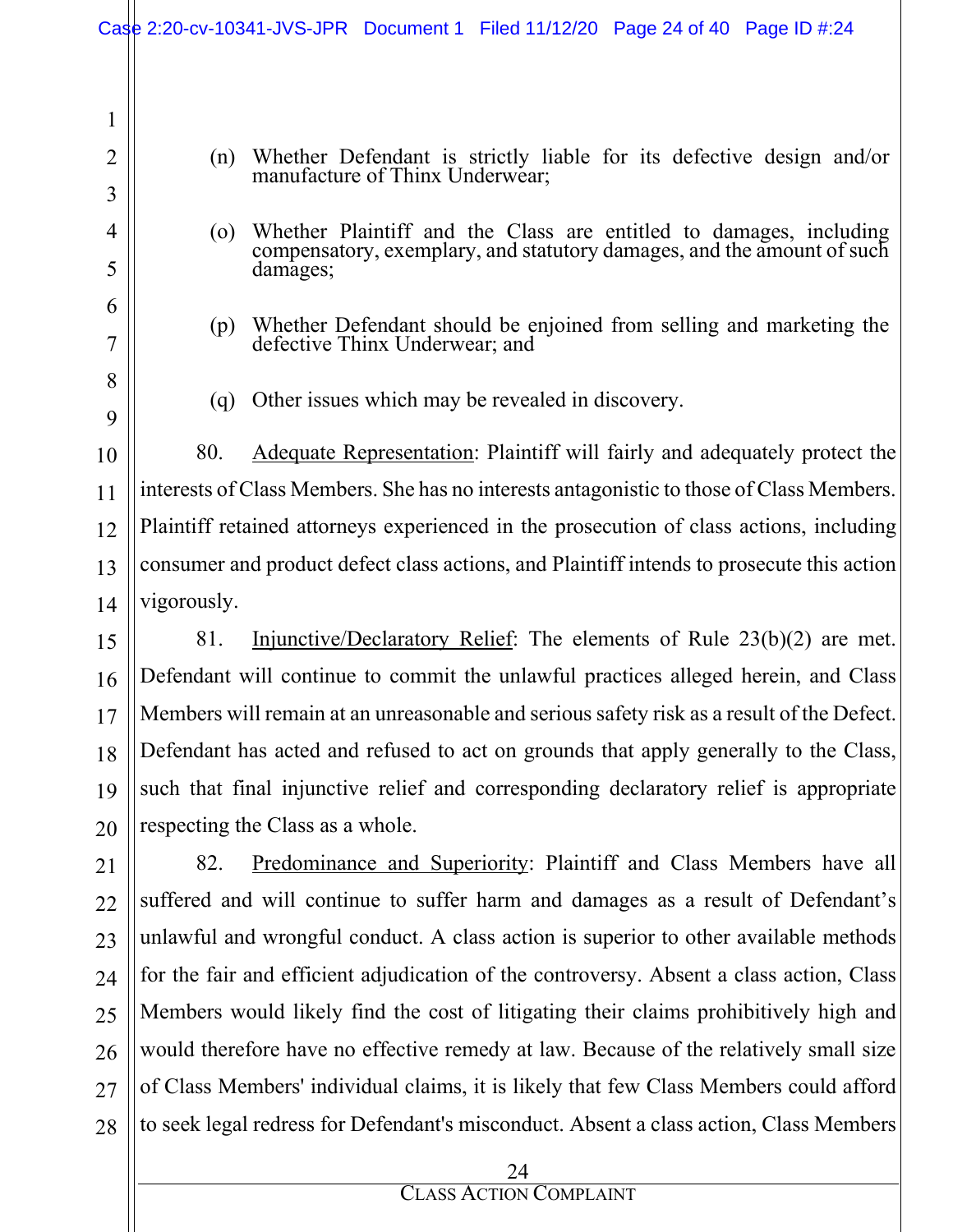will continue to incur damages, and Defendant's misconduct will continue without remedy. Class treatment of common questions of law and fact would also be a superior method to multiple individual actions or piecemeal litigation in that class treatment will conserve the resources of the courts and the litigants and will promote consistency and efficiency of adjudication.

83. Plaintiff knows of no difficulty to be encountered in the maintenance of this action that would preclude its maintenance as a class action.

84. Defendant has acted or refused to act on grounds generally applicable to the Class, thereby making appropriate final injunctive relief or corresponding declaratory relief with respect to the Class appropriate.

#### **FIRST CLAIM FOR RELIEF**

### **Breach of Implied Warranties and Song-Beverly Consumer Warranty Act California Civil Code § 1790,** *et seq.*

85. Plaintiff brings this count on behalf of herself and the Class, and alternatively, the California Subclass, and repeat and re-allege all previous paragraphs, as if fully included herein.

86. As described above, Plaintiff has standing to pursue this claim because she has suffered injury-in-fact and has lost money or property as a result of Defendant's conduct.

87. Defendant was at all relevant times the manufacturer, distributor, warrantor, and/or seller of Thinx Underwear. Defendant knew or had reason to know of the specific use for which the Thinx Underwear was purchased, including that the Thinx Underwear was marketed, advertised, and sold as a replacement and/or supplement to traditional feminine hygiene products like pads and tampons.

88. By placing Thinx Underwear into the stream of commerce, Defendant provided Plaintiff and Class Members with implied warranties that the Thinx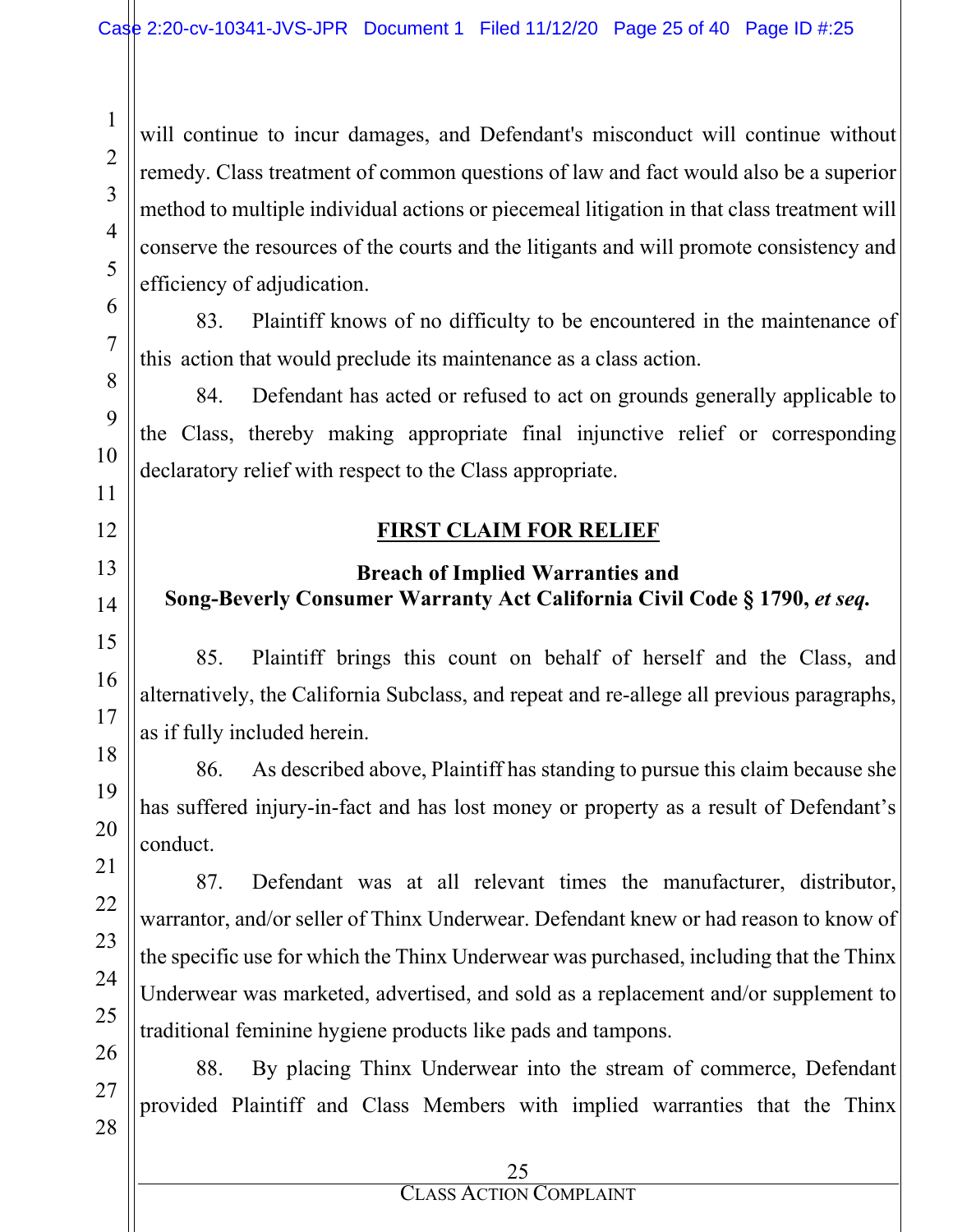Underwear were merchantable and fit for the ordinary purposes for which they were sold.

89. However, Thinx Underwear are not fit for its ordinary purpose of being used as a menstrual products because, *inter alia*, the Thinx Underwear contained a Defect causing it to become unreasonably dangerous and unsuitable for its intended use.

90. The problems associated with the Defect, such as increased exposure to toxic PFAS chemicals, prevent the Thinx Undewear from being safely used for their intended purpose, and thus constitutes a breach of the implied warranty of merchantability. These problems are caused by Defendant's failure to adequately warn Plaintiff and consumers of the Defect and that Thinx Underwear is not safe to use as a menstrual products without significant exposure to toxic chemicals and risk of resulting injury.

91. The Defect was undiscoverable by Plaintiff and Class Members at the time that they purchased Thinx Underwear;

92. Defendant impliedly warranted that Thinx Underwear were of merchantable quality and fit for such use. These implied warranties included, among other things: (i) a warranty that Thinx Underwear manufactured, supplied, distributed, and/or sold by Defendant was safe and reliable for use as a menstrual products and (ii) a warranty that Thinx Underwear would be fit for its intended use.

93. Contrary to the applicable implied warranties, Thinx Underwear, at the time of sale and thereafter, was not fit for its ordinary and intended purpose of providing Plaintiff and Class Members with a safe menstrual product. Instead, Thinx Underwear suffer from a defective design and/or defective manufacturing, as alleged herein.

94. Defendant's actions, as complained of herein, breached the implied warranties that Thinx Underwear were of merchantable quality and fit for such use in violation of Cal. Civ. Code §§ 1791.1 and 1792.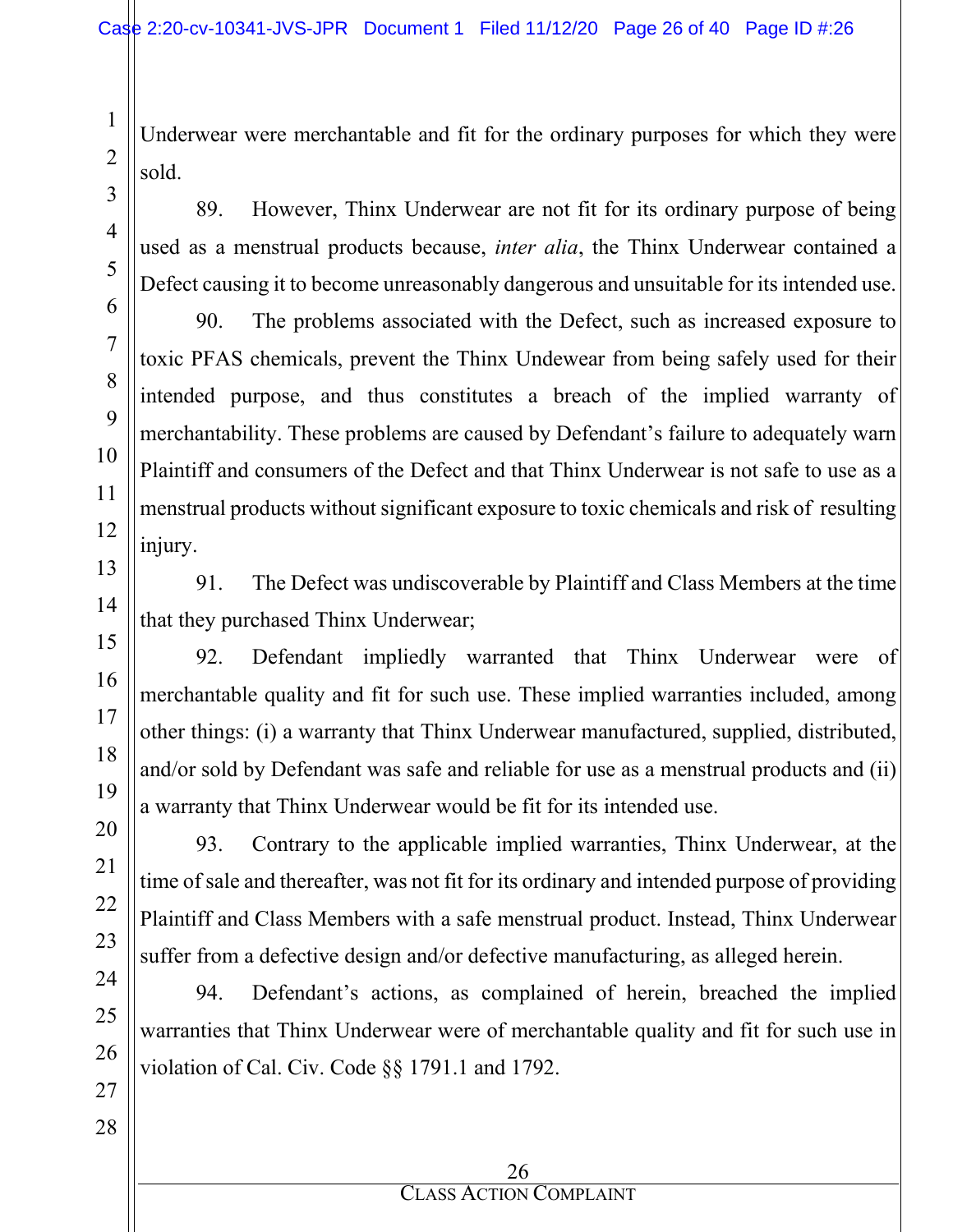95. Defendant's intended beneficiaries of these implied warranties were ultimately Plaintiff and the Class, not third-party retailers, resellers or distributors who sold Thinx Underwear. Moreover, Defendant exercises substantial control over which outlets can carry and sell its Product, which are the same places that Plaintiff and Class Members purchased Think Underwear. In addition, Defendant's warranties are in no way designed to apply to the third-party retailers, resellers or distributors who purchase Thinx Underwear in bulk and then sell them on an individual basis to consumers. Individual consumers are the ones who ultimately review the labels prior to making any purchasing decisions. Accordingly, these warranties are specifically designed to benefit the individual consumers who purchased Thinx Underwear.

96. Plaintiff and Class Members sustained damages as a direct and proximate result of Defendant's breaches in that they paid a premium for Thinx Underwear that they would not have otherwise paid. Plaintiff and the Class also did not receive the value of Thinx Underwear they paid for—Thinx Underwear are worthless or worth far less than Defendant represents due to the Defect.

97. Defendant's conduct described in this complaint constitutes a breach of implied warranties under UCC §§ 2-314 and 2-315, as adopted in whole or in substance by statutes in all 50 states and the District of Columbia:

Ala. Code § 7-2-314, *et seq.*; Alaska Stat. § 45.02.314, *et seq.*; Ariz. Rev. Stat. § 47-2314, *et seq.*; Ark. Code § 4-2-314, *et seq.*; Cal. Com. Code § 2314, *et seq.*; Colo. Rev. Stat. § 4-2-314, *et seq.*; Conn. Gen. Stat. § 42a-2-314, *et seq.*; 6 Del. C. § 2-314, *et seq.*; D.C. Code § 28:2-314, *et seq.*; Fla. Code § 672.314, *et seq.*; O.C.G.A. § 11-2-314, *et seq.*; Haw. Rev. Stat. § 490:2-314, *et seq.*; Idaho Code § 28-2-314, *et seq.*; 810 Ill. Comp. Stat. 5/2- 314, *et seq.*; Ind. Code § 26-1-2-314, *et seq.*; Iowa Code § 554.2314, *et seq.*; Kan. Stat. § 84-2-314, *et seq.*; Ky. Rev. Stat. § 355.2-314, *et seq.*; La. Rev. Stat § 9:2800.53(6), *et seq.*; 11 M.R.S.A. § 2-314, *et seq.*; Md. Code Ann., Com. Law § 2-314, *et seq.*; Mass. Code 106, § 2-314, *et seq.*; Mich. Comp. Laws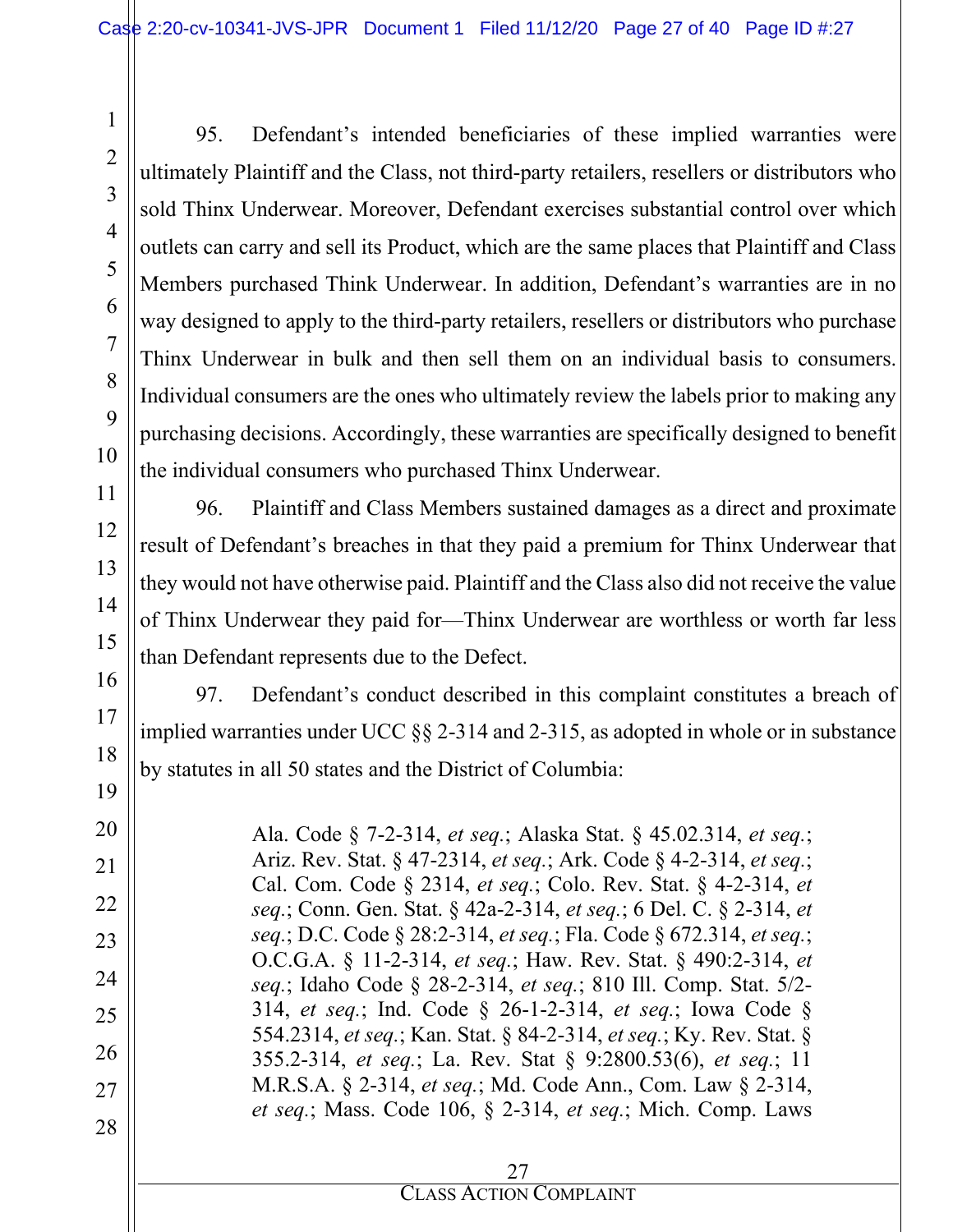440.2314, *et seq.*; Minn. Stat. § 336.2-314, *et seq.*; Miss. Code § 75-2-314, *et seq.*; Mo. Rev. Stat. § 400.2-314, *et seq.*; Mont. Code § 30-2-314, *et seq.*; Neb. U.C.C. § 2-314, *et seq.*; Nev. Rev. Stat. § 104.2314, *et seq.*; N.H. Rev. Stat. § 382-A:2-314, *et seq.*; N.J. Stat. § 12A:2-314, *et seq.*; N.M. Stat. § 55-2-314, *et seq.*; N.Y. U.C.C. § 2-314, *et seq.*; N.C. Gen. Stat. § 25-2-314, *et seq.*; N.D. Cent. Code § 41-02-30, *et seq.*; Ohio Rev. Code § 1302.26, *et seq.*; Okla. Stat. Tit. 12A, § 2-314, *et seq.*; Or. Rev. Stat. § 72.3130, *et seq.*; 13 Pa. Cons. Stat. § 2314, *et seq.*; R.I. Gen. Laws § 6A-2-314, *et seq.*; S.C. Code § 36-2-313, *et seq.*; S.D. Codified Laws § 57A-2-313, *et seq.*; Tenn. Code § 47-2- 314, *et seq.*; V.T.C.A., Bus. & C. § 2.314, *et seq.*; Utah Code § 70A-2- 314, *et seq.*; Vt. Stat. Tit. 9A, § 2-314, *et seq.*; Va. Code § 8.2- 314, *et seq.*; Wash. Rev. Code § 62A.2-314, *et seq.*; W. Va. Code § 46-2-314, *et seq.*; Wis. Stat. § 402.314, *et seq.*; and Wyo. Stat. § 34.1-2-314, *et seq.*

98. Plaintiff and the Class have sustained, are sustaining, and will sustain damages if Defendant continues to engage in such deceptive, unfair, and unreasonable conduct.

99. As a result of the breach of the implied warranty of merchantability, Plaintiff and Class Members are entitled to legal and equitable relief, including injunctive relief, damages, attorneys' fees, litigation expenses and costs, rescission, and/or other relief as deemed appropriate, for an amount to compensate them for not receiving the benefit of their bargain.

### **SECOND CLAIM FOR RELIEF**

### **Unjust Enrichment**

100. Plaintiff bring this count on behalf of themselves and the Class, and alternatively, the California Subclass, and repeats and re-alleges all previous paragraphs, as if fully included herein.

1

2

3

4

5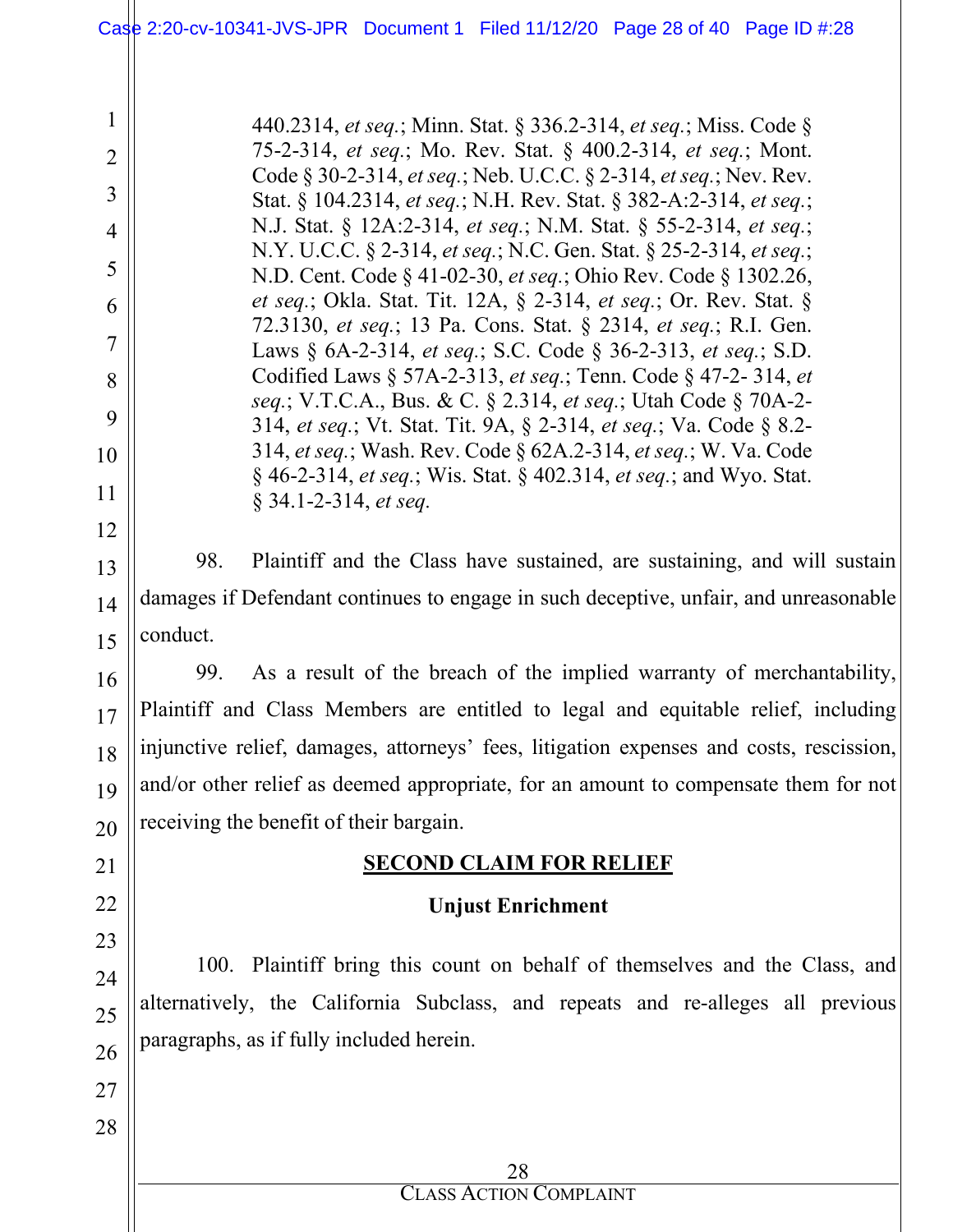101. Plaintiff and Class Members conferred a monetary benefit on Defendant, and Defendant had knowledge of this benefit. The retail price for Thinx Underwear listed online is \$24.00 or more.

102. By its wrongful acts and omissions described herein, including selling the defective Thinx Underwear, Defendant was unjustly enriched at the expense of Plaintiff and Class Members.

103. Plaintiff and Class Members' detriment and Defendant's enrichment were related to and flowed from the wrongful conduct alleged herein.

104. Defendant has profited from its unlawful, unfair, misleading, and deceptive practices at the expense of Plaintiff and Class Members under circumstances in which it would be inequitable for Defendant to retain the profits, benefits, and other compensation obtained from its wrongful conduct as described herein in connection with selling the defective Thinx Underwear.

105. Plaintiff and Class Members have been damaged as a direct and proximate result of Defendant's unjust enrichment because they would not have purchased Thinx Underwear on the same terms or for the same price had they known that the Thinx Underwear contained a Defect.

106. Defendant either knew or should have known that payments rendered by Plaintiff and Class Members were given and received with the expectation that The Thinx Underwear were free of defects and capable of providing the benefits represented by Defendant in the labeling, marketing, and advertising of Thinx Underwear. It is inequitable for Defendant to retain the benefit of payments under these circumstances.

107. Plaintiff and Class Members seek restitution from Defendant and an order of this Court proportionally disgorging all profits, benefits, and other compensation obtained by Defendant from its wrongful conduct and establishing a constructive trust from which Plaintiff and Class Members may seek restitution.

1

2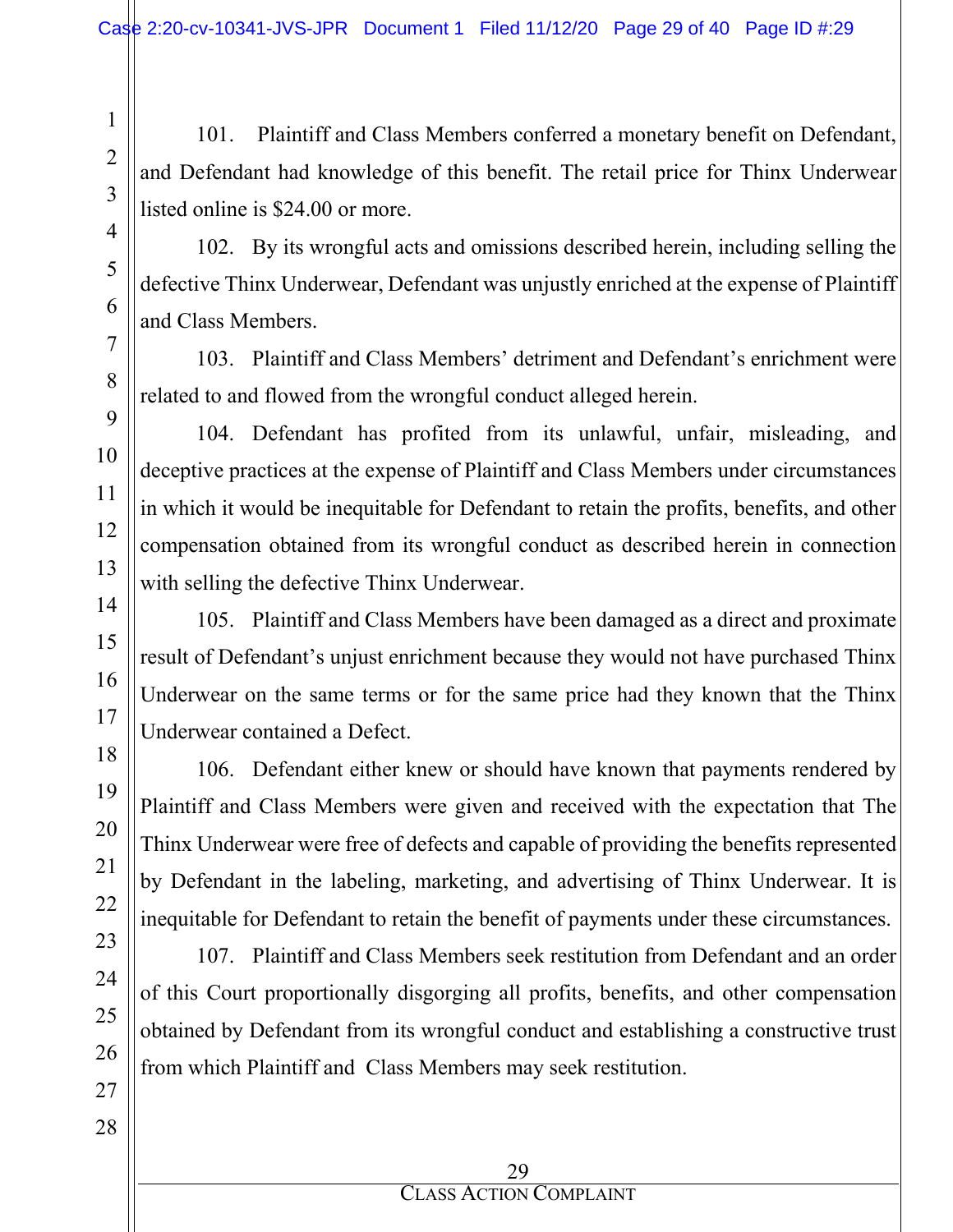108. When required, Plaintiff and Class Members are in privity with Defendant because Defendant's sale of Thinx Underwear was either direct or through authorized third-party retailers and resellers. Purchase through authorized retailer and resellers is sufficient to create such privity because such authorized third parties are Defendant's agents for the purpose of the sale of Thinx Underwear.

109. As a direct and proximate result of Defendant's wrongful conduct and unjust enrichment, Plaintiff and Class Members are entitled to restitution of, disgorgement of, and/or imposition of a constructive trust upon all profits, benefits, and other compensation obtained by Defendant for its inequitable and unlawful conduct.

## **THIRD CLAIM FOR RELIEF**

#### **Violation of the California False Advertising Law ("FAL") California Business and Professions Code §§ 17500,** *et seq.*

110. Plaintiff brings this count on behalf of herself and the California Subclass and repeats and re-alleges all previous paragraphs, as if fully included herein.

111. The conduct described herein took place within the State of California and constitutes deceptive or false advertising in violation of California Business and Professions Code § 17500.

112. The FAL provides that "[i]t is unlawful for any person, firm, corporation or association, or any employee thereof with intent directly or indirectly to dispose of real or personal property or to perform services" to disseminate any statement "which is untrue or misleading, and which is known, or which by the exercise of reasonable care should be known, to be untrue or misleading." Cal. Bus. & Prof. Code § 17500.

113. It also is unlawful under the FAL to make or disseminate any advertisement that is "untrue or misleading, and which is known, or which by the exercise of reasonable care should be known, to be untrue or misleading." *Id.*

1

2

3

4

5

6

7

8

9

10

11

12

13

14

15

16

17

18

19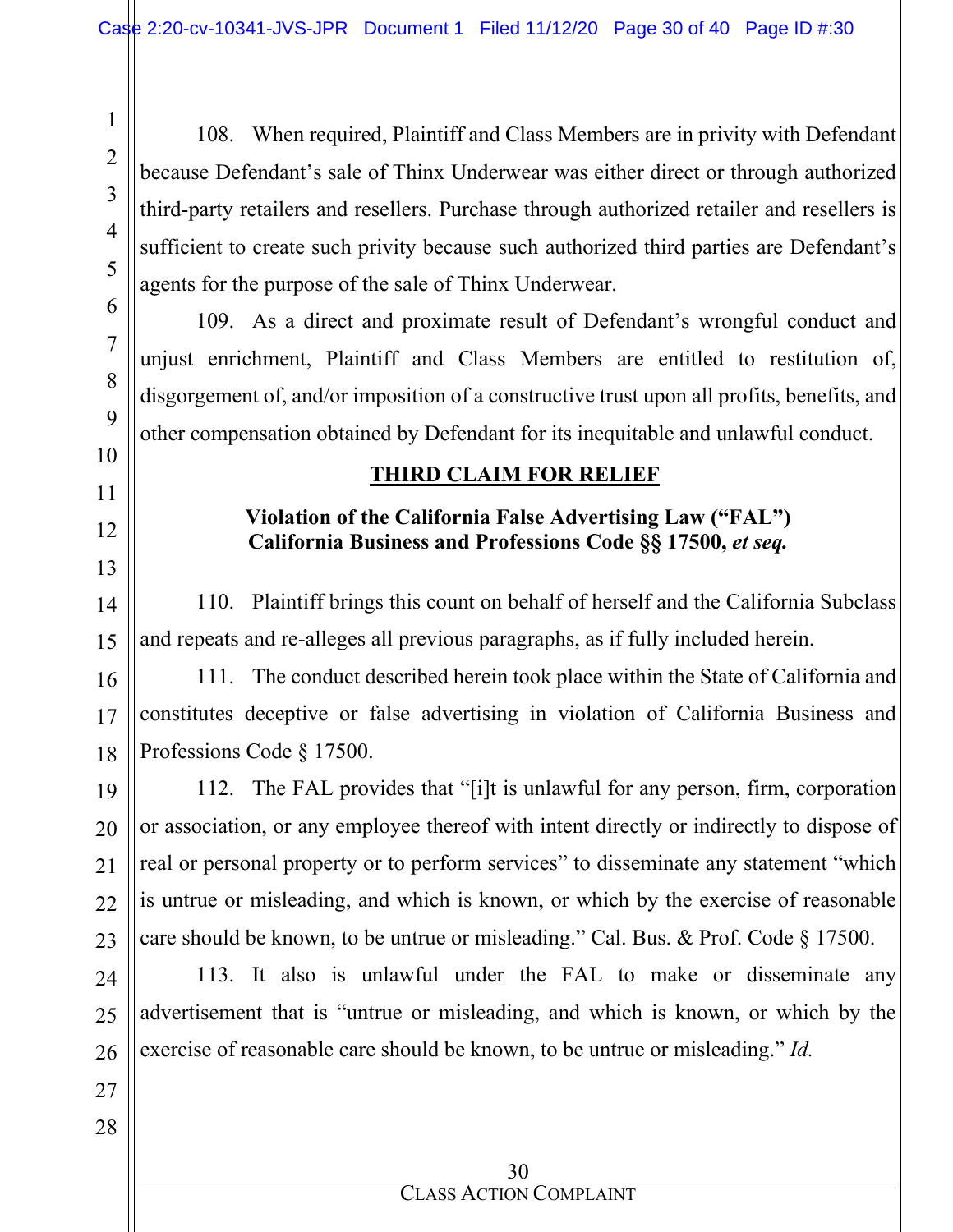114. Defendant, when it marketed, advertised and sold Thinx, represented to Plaintiff and California Class Members that Thinx was free of defects and safe, despite the fact that Thinx was defective, not safe, and prone to failure.

115. At the time of its misrepresentations, Defendant was either aware that Thinx was defective and not safe, or was aware that it lacked the information and/or knowledge required to make such a representation truthfully. Defendant concealed and omitted and failed to disclose this information to Plaintiff and California Class Members.

116. Defendant's descriptions of Thinx Underwear were false, misleading, and likely to deceive Plaintiff and other reasonable consumers.

117. Defendant's conduct therefore constitutes deceptive or misleading advertising.

118. Plaintiff has standing to pursue claims under the FAL as they reviewed and relied on Defendant's packaging, advertising, representations, and marketing materials regarding Thinx Underwear when selecting and purchasing Thinx Underwear.

119. In reliance on the statements made in Defendant's advertising and marketing materials and Defendant's omissions and concealment of material facts regarding the quality and use of Thinx Underwear, Plaintiff and California Class Members purchased Thinx Underwear.

120. Had Defendant disclosed the true defective nature of Thinx Underwear, Plaintiff and California Class Members would not have purchased Thinx Underwear or would have paid substantially less for it.

121. As a direct and proximate result of Defendant's actions, as set forth herein, Defendant has received ill-gotten gains and/or profits, including but not limited to money from Plaintiff and California Class Members who paid for the Thinx Underwear, which contained a Defect.

1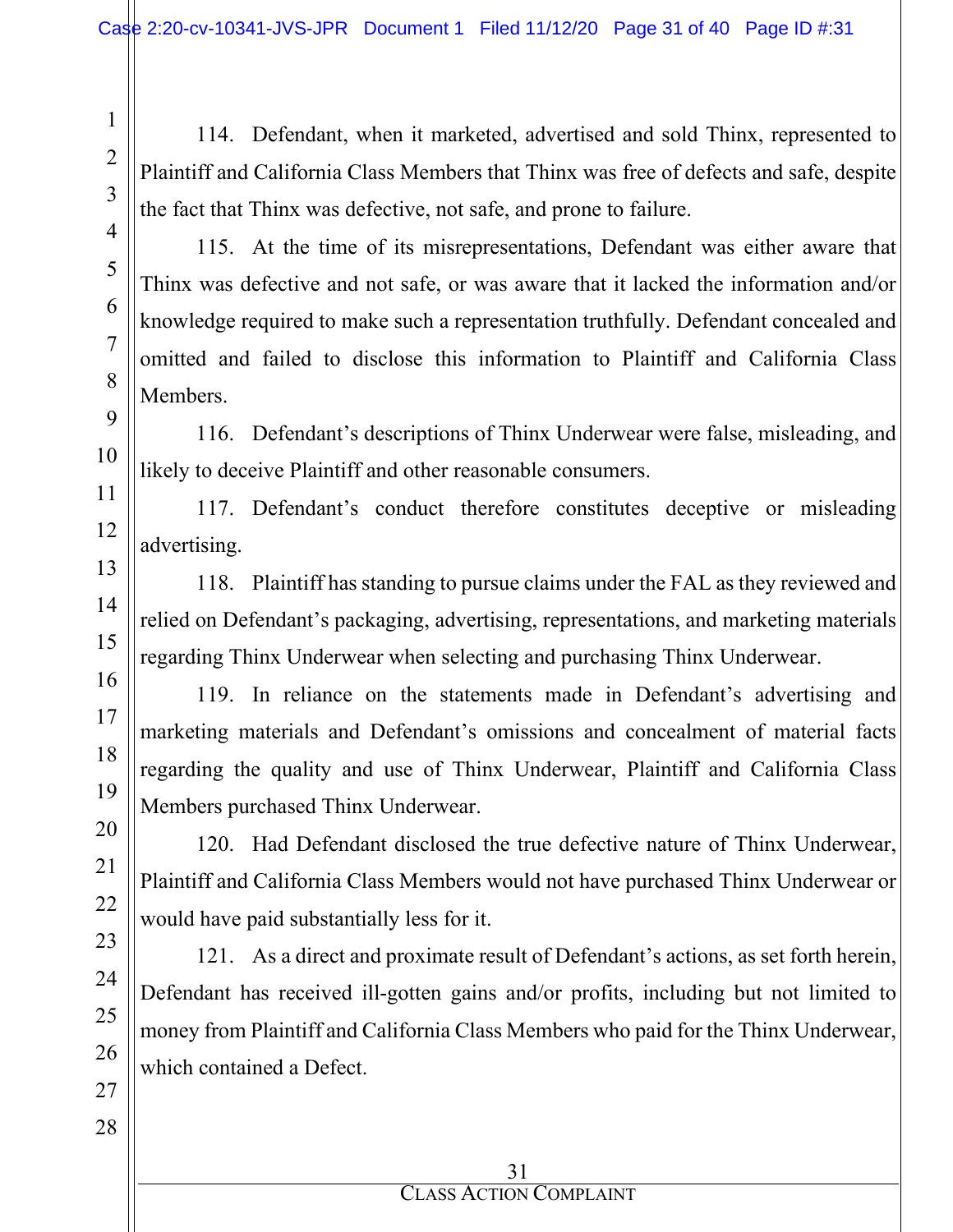122. Plaintiff and California Class Members seek injunctive relief, restitution, and disgorgement of any monies wrongfully acquired or retained by Defendant and by means of its deceptive or misleading representations, including monies already obtained from Plaintiff and California Class Members as provided for by the California Business and Professions Code § 17500.

#### **FOURTH CLAIM FOR RELIEF**

### **Violation of the California Consumer Legal Remedies Act ("CLRA"), Civil Code §§ 1750,** *et seq.*

123. Plaintiff brings this count on behalf of herself and the California Subclass and repeats and re-alleges all previous paragraphs, as if fully included herein.

124. The conduct described herein took place in the State of California and constitutes unfair methods of competition or deceptive acts or practices in violation of the Consumers Legal Remedies Act ("CLRA"), Civil Code §§ 1750, *et seq.*

125. The CLRA applies to all claims of all California Class Members because the conduct which constitutes violations of the CLRA by Defendant occurred within the State of California.

126. Plaintiff and California Class Members are "consumers" as defined by Civil Code § 1761(d).

20

1

2

3

4

5

6

7

8

9

10

11

12

13

14

15

16

17

18

19

21

22

23

127. Defendant is a "person" as defined by Civil Code § 1761(c).

128. Thinx qualifies as "goods" as defined by Civil Code § 1761(a).

129. Plaintiff and the California Class Members' purchases of Thinx Underwear are "transactions" as defined by Civil Code 25 § 1761(e).

130. As set forth below, the CLRA deems the following unfair methods of competition and unfair or deceptive acts or practices undertaken by any person in a transaction intended to result or which does result in the sale or lease of goods or services to any consumer as unlawful.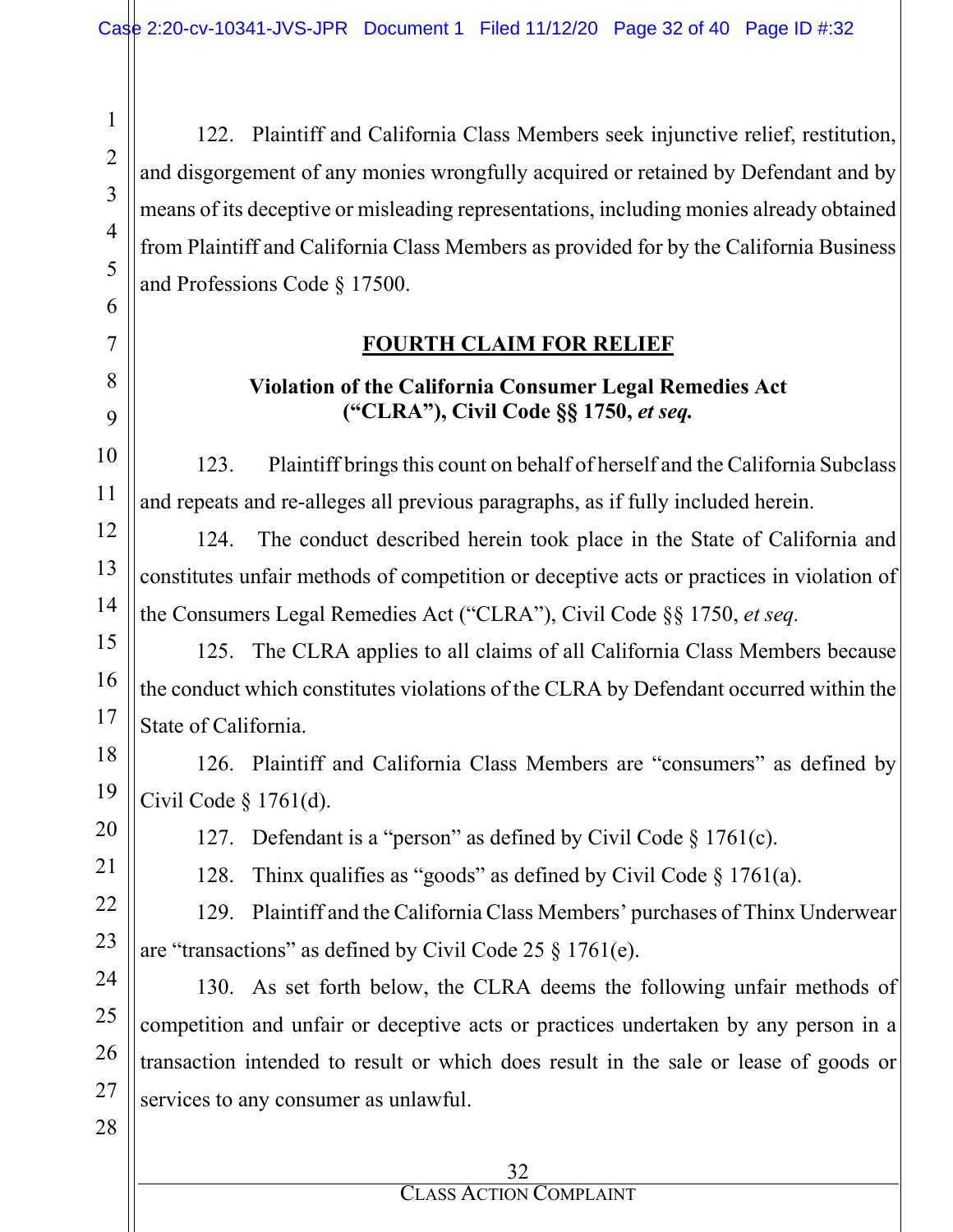- (a) "Representing that goods … have sponsorship, approval, characteristics, ingredients, uses, benefits, or quantities which they do not have." Civil Code § 1770(a)(5); and
- (b) "Representing that goods … are of a particular standard, quality, or grade, or that goods are of a particular style or model, if they are of another." Civil Code  $\S$  1770(a)(7).

131. Defendant engaged in unfair competition or unfair or deceptive acts or practices in violation of Civil Code  $\S$  1770(a)(5) and (a)(7) when it represented, through its advertising and other express representations, that Thinx Underwear had benefits or characteristics that it did not actually have.

132. As detailed in the body of this Complaint, Defendant has repeatedly engaged in conduct deemed a violation of the CLRA, and has made representations regarding Thinx Underwear's benefits or characteristics that it did not in fact have, and represented Thinx Underwear to be of a quality that was not true. Indeed, Defendant concealed this information from Plaintiff and California Class Members.

133. Thinx Underwear was not and is not "reliable," in that it is not safe and is of inferior quality and trustworthiness compared to other products in the industry. As detailed above, Defendant further violated the CLRA when it falsely represented that Thinx Underwear meets a certain standard or quality.

134. As detailed above, Defendant violated the CLRA when it advertised the Thinx Underwear with the intent not to sell Thinx Underwear as advertised and knew that the Thinx Underwear was not as represented.

135. Defendant's deceptive practices were specifically designed to induce Plaintiff and California Class Members to purchase or otherwise acquire Thinx Underwear.

136. Defendant engaged in uniform marketing efforts to reach California Class Members, their agents, and/or third parties upon whom they relied, to persuade them to purchase and use Thinx manufactured by Defendant. Defendant's packaging,

1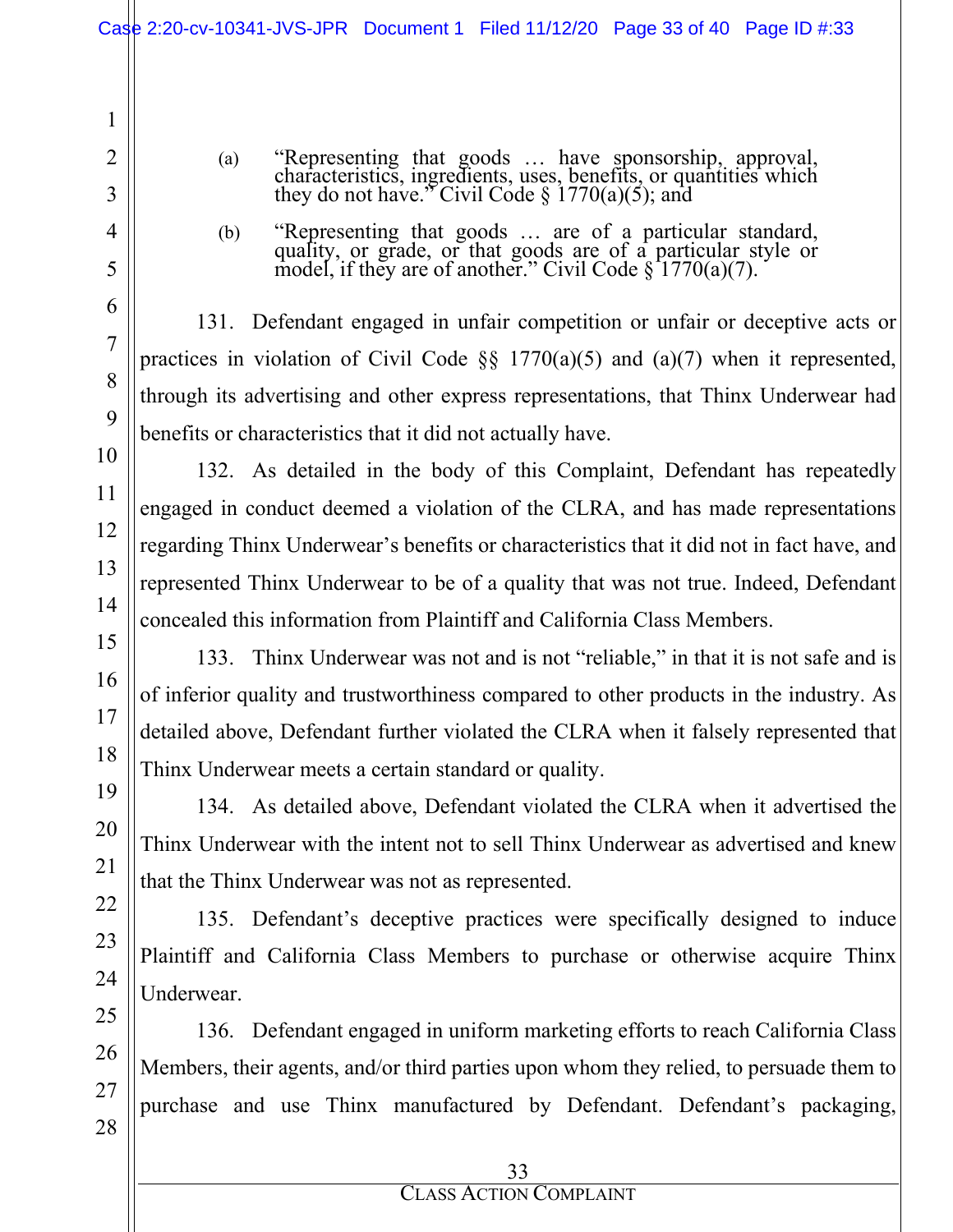1

2

3

4

advertising, marketing, website and retailer product identification and specifications, contain numerous false and misleading statements regarding the quality, safety, and reliability of Thinx. These include, *inter alia*, the following misrepresentations contained in its advertising, marketing, social media platforms, and website:

<span id="page-33-0"></span>34 CLASS ACTION COMPLAINT 5 6 7 8 9 10 11 12 13 14 15 16 17 18 19 20 21 22 23 24 25 26 27 28 • "At its core, Thinx Inc. was founded to provide safe, comfortable, and sustainable options for people with periods and bladder leaks." • "Customer safety is important to us, and so is your trust. That's why we'll always be honest and transparent about how our products are made." • "All Thinx Inc. underwear are rigorously tested for harmful chemicals." • "We're proud to say that third party testing has never revealed any harmful chemical levels in Thinx Inc. products." • "Our products undergo the strictest safety testing available, and it was the company's deep and abiding commitment to safe and sustainable products that made me want to join the team." • "Call me a feminist, call me an entrepreneur, call me whatever you want, but I believe in elevating humanity using conscious consumerism as the vehicle to do that." • "We will always push for more disclosure from our manufacturers, and more rigorous industry standards for regulation and compliance — and we urge others in our category to do the same." • "What does a more sustainable period look like? It just makes me feel better about my period."[76](#page-33-0) 137. Despite these representations, Defendant also omitted and concealed information and material facts from Plaintiff and California Class Members. 76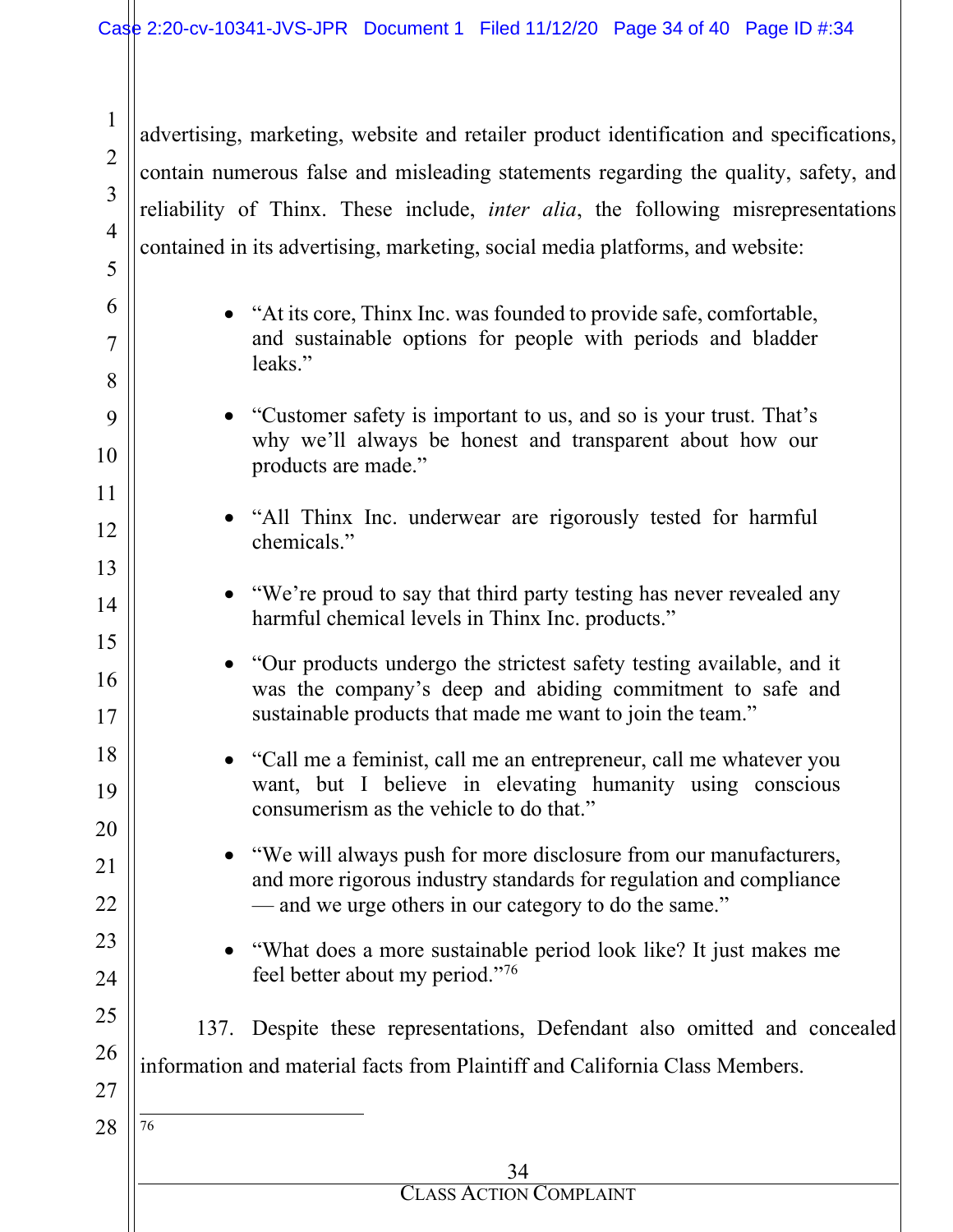1

2

3

4

5

6

7

8

9

10

11

12

13

14

15

16

17

18

19

20

21

22

23

24

25

26

27

28

138. In their purchase of Thinx Underwear, Plaintiff and California Class Members relied on Defendant's representations and omissions of material facts.

139. These business practices are misleading and/or likely to mislead consumers and should be enjoined.

140. On November 11, 2020, Plaintiff provided written notice to Defendant via certified mail through the United States Postal Service demanding corrective actions pursuant to the Consumers Legal Remedies Act ("CLRA"), California Civil Code § 1770, *et seq*. Plaintiff will amend her complaint to add claims for monetary damages if Defendant fails to take the corrective actions.

141. Plaintiff's declaration stating facts showing that venue in this District is proper pursuant to Cal. Civ. Code  $\S 1780(c)$  is attached hereto as Exhibit A.

142. In accordance with Civil Code § 1780(a), Plaintiff and the other California Class Members seek injunctive and equitable relief for Defendant's violations of the CLRA, including an injunction to enjoin Defendant from continuing its deceptive advertising and sales practices.

143. Pursuant to California Civil Code § 1780(a)(1)-(5) and § 1780(e), Plaintiff seeks an order enjoining Defendant from the unlawful practices described above, a declaration that Defendant's conduct violates the Consumers Legal Remedies Act, reasonable attorneys' fees and litigation costs, and any other relief the Court deems proper under the CLRA

### **FIFTH CLAIM OF ACTION**

### **Violations of The California Unfair Competition Law ("UCL"), Cal. Bus. & Prof. Code §§ 17200,** *et seq.*

144. Plaintiff brings this count on behalf of herself and the California Subclass and repeats and re-alleges all previous paragraphs, as if fully included herein.

145. Defendant is a "person" as defined by Cal. Bus. & Prof. Code § 17201.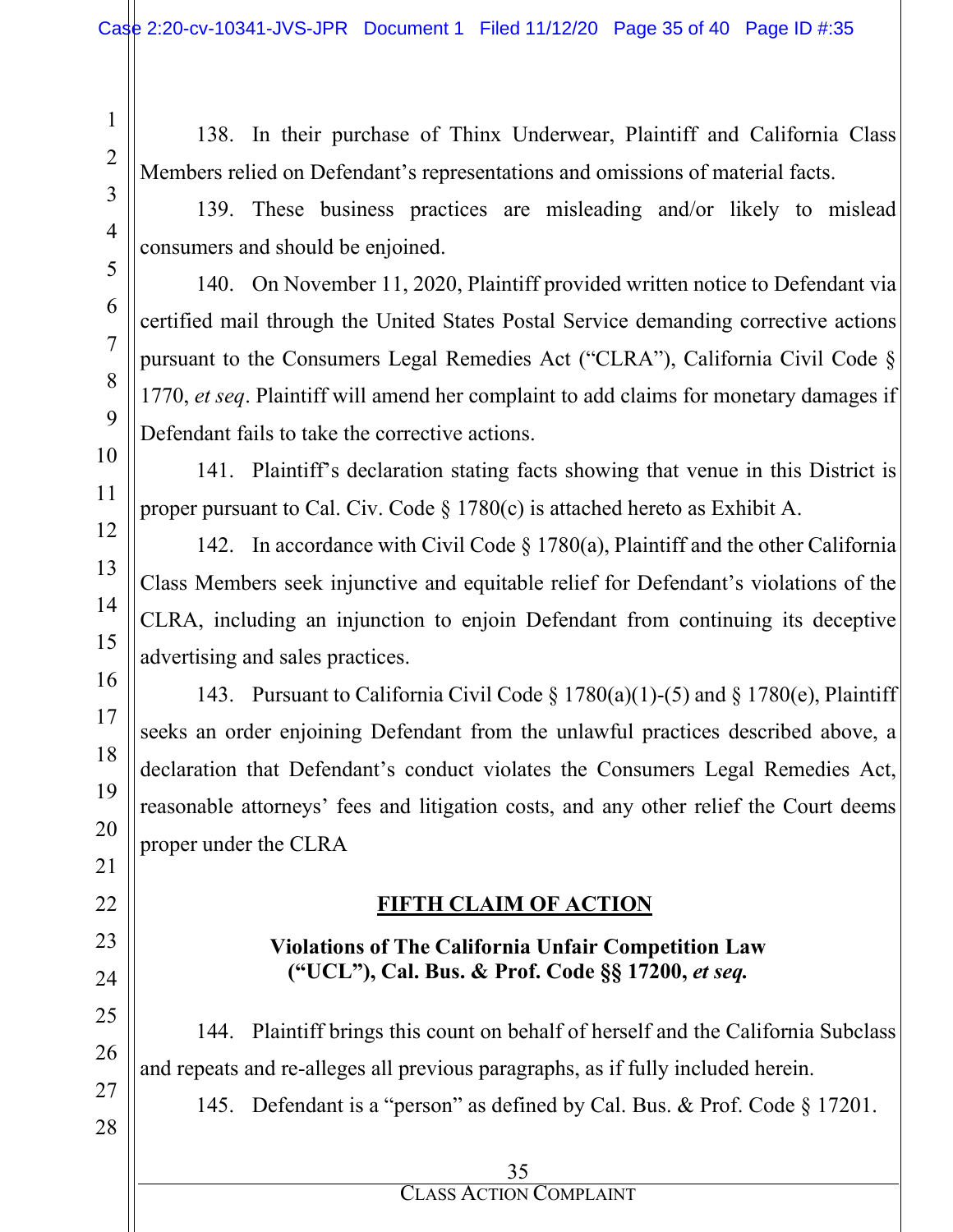146. Plaintiff and Class Members who purchased Defendant's The Thinx Underwear suffered an injury by virtue of buying defective products in which Defendant misrepresented and/or omitted Thinx Underwear's true quality, reliability, safety, and use. Had Plaintiff and Class Members known that Defendant materially misrepresented Thinx Underwear and/or omitted material information regarding its defective The Thinx Underwear and its safety, they would not have purchased Thinx.

147. Defendant's conduct, as alleged herein, violates the laws and public policies of California and the federal government, as set out in the preceding paragraphs of this complaint.

148. There is no benefit to consumers or competition by allowing Defendant to deceptively label, market, and advertise its Thinx Underwear.

149. Plaintiff and Class Members who purchased Defendant's Product had no way of reasonably knowing that Thinx Underwear was deceptively packaged, marketed, advertised, and labeled, was defective, not safe, and unsuitable for its intended use. Thus, Plaintiff and California Class Members could not have reasonably avoided the harm they suffered.

150. The gravity of the harm suffered by Plaintiff and Class Members who purchased Defendant's Thinx outweighs any legitimate justification, motive or reason for packaging, marketing, advertising, and labeling the defective Thinx Underwear in a deceptive and misleading manner. Accordingly, Defendant's actions are immoral, unethical, unscrupulous and offend the established public policies as set out in federal regulations and are substantially injurious to Plaintiff and California Class Members.

151. The above acts of Defendant in disseminating said misleading and deceptive statements to consumers throughout the State of California, including to Plaintiff and Class Members, were and are likely to deceive reasonable consumers by obfuscating the true defective nature of Defendant's Thinx Underwear, and thus were violations of Cal. Bus. & Prof. Code §§ 17500, *et seq*.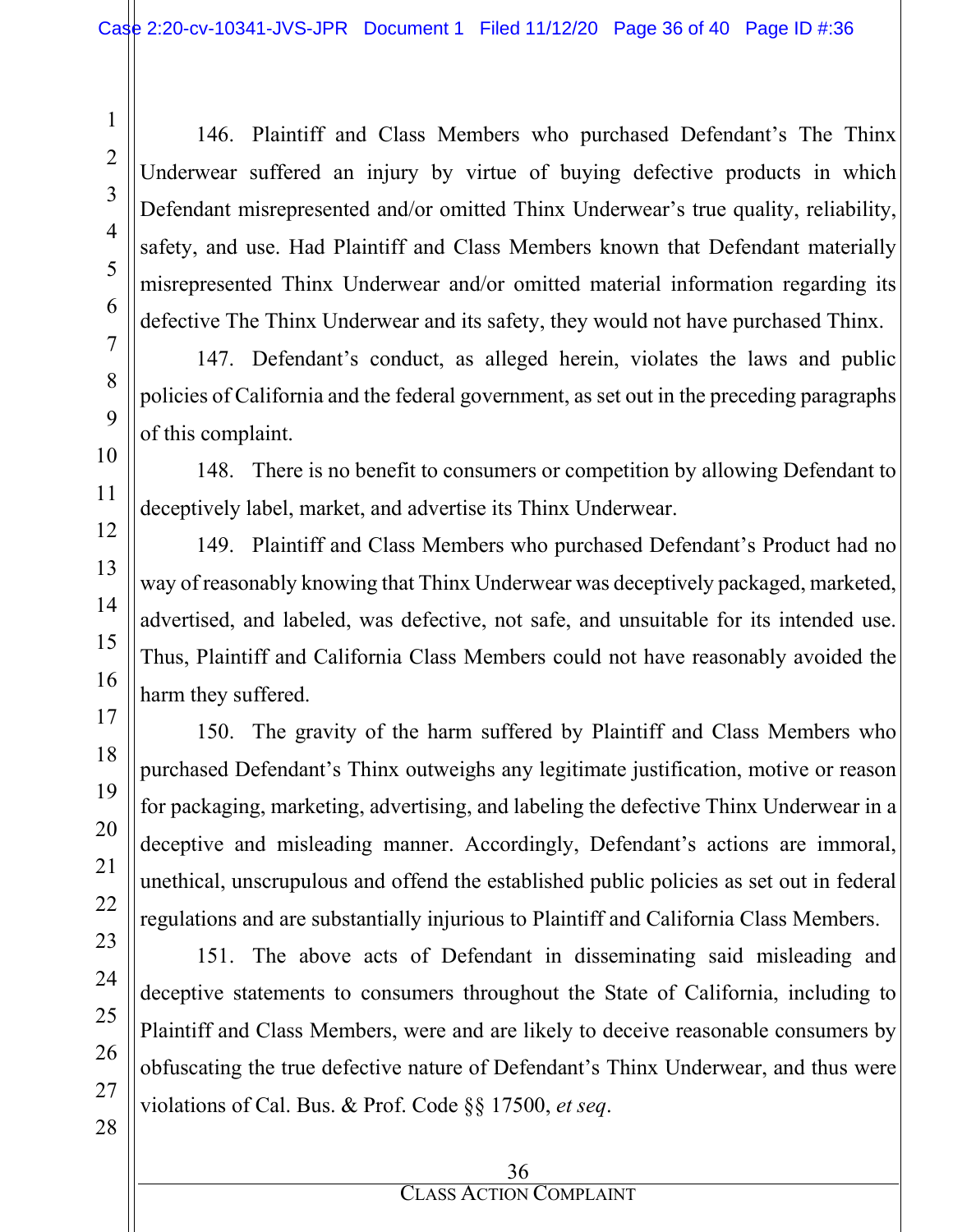152. As a result of Defendant's above unlawful, unfair and fraudulent acts and practices, Plaintiff, on behalf of herself and all others similarly situated, and as appropriate, on behalf of the general public, seeks injunctive relief prohibiting Defendant from continuing these wrongful practices, and such other equitable relief, including full restitution of all improper revenues and ill-gotten profits derived from Defendant's wrongful conduct to the fullest extent permitted by law.

#### **SIXTH CLAIM OF ACTION**

## **Negligence – Failure to Warn (Plaintiff Individually and on Behalf of the Class)**

153. Plaintiff brings this count on behalf of herself and the California Subclass and repeats and re-alleges all previous paragraphs, as if fully included herein.

154. At all relevant times, Defendant was responsible for designing, constructing, testing, manufacturing, inspecting, distributing, labeling, marketing, advertising, and/or selling Thinx Underwear to Plaintiff and the Class. At all relevant times, it was reasonably foreseeable by Defendant that the use of Thinx Underwear in its intended manner involved a substantial risk of injury and was unreasonably dangerous to Plaintiff and the Class as the ultimate users of Thinx.

155. At all relevant times, Defendant knew or had reason to know of the risk of injury and the resultant harm that Thinx Underwear posed to Plaintiff and Class Members, as the Defect within Thinx Underwear existed at the time of its design, construction, manufacture, inspection, distribution, labeling, marketing, advertising, and/or sale, as described herein.

156. Defendant, as the designer, manufacturer, tester, distributor, marketer, advertiser, and/or seller of Thinx Underwear, had a duty to warn Plaintiff and the Class of all dangers associated with the intended use of Thinx Underwear.

157. At minimum, the duty arose for Defendant to warn consumers that use of Thinx Underwear could result in injury and become unreasonably dangerous.

1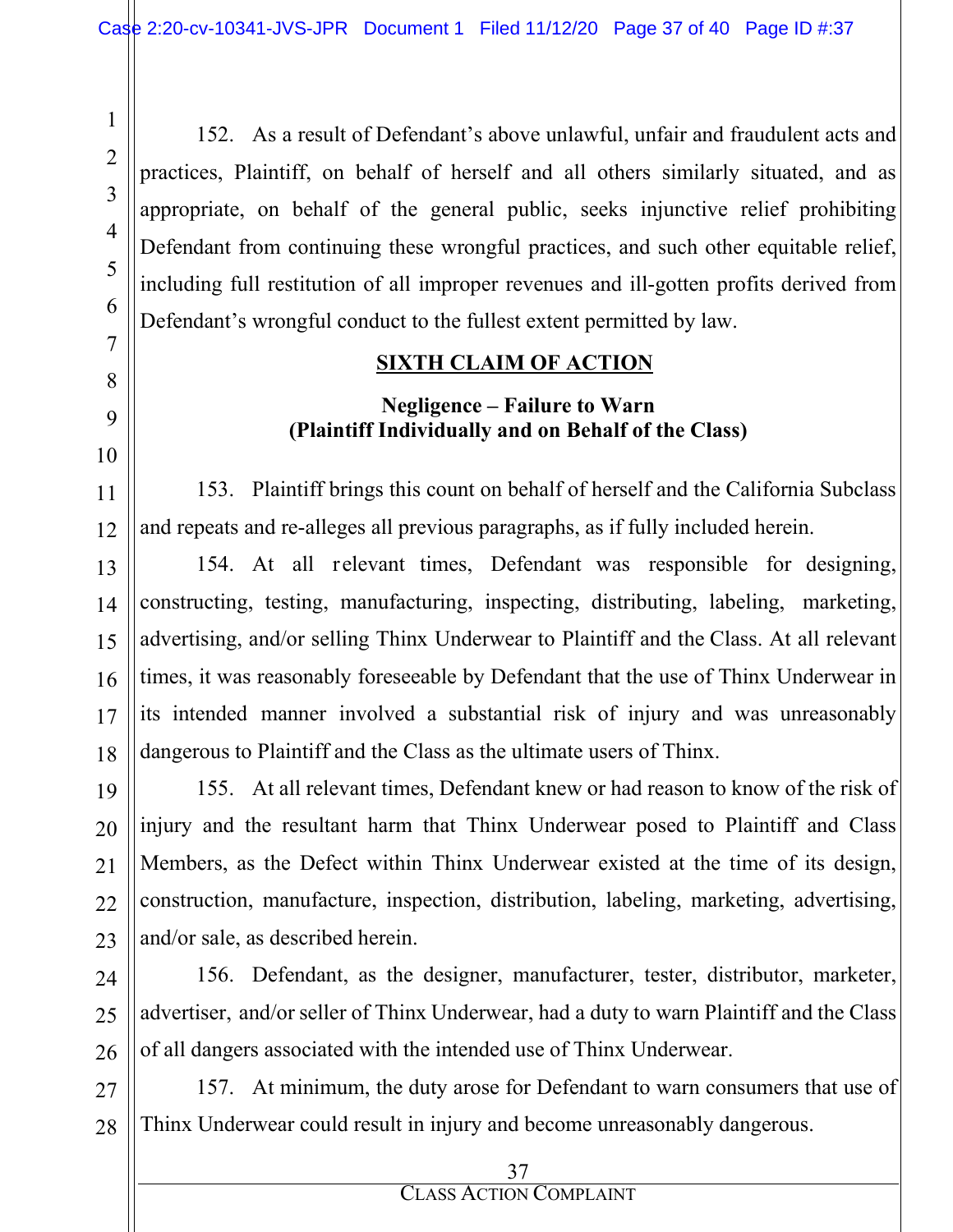158. Defendant was negligent and breached its duty of care by negligently failing to provide adequate warnings to purchasers and users of Thinx Underwear, including Plaintiff and the Class, regarding the Defect, risks, and potential dangers of Thinx Underwear.

159. Defendant was negligent and breached its duty of care by concealing the risks of and failing to warn consumers that the Thinx Underwear contains ingredients known to cause adverse health effects in humans.

160. Defendant knew, or through the exercise of reasonable care, should have known of the inherent Defect and resulting dangers associated with using Thinx Underwear as described herein, and knew that Plaintiff and Class Members could not reasonably be aware of those risks. Defendants failed to exercise reasonable care in providing Plaintiff and the Class with adequate warnings.

161. As a direct and proximate result of Defendant's failure to adequately warn consumers that the use of Thinx Underwear, including its intended use, could cause and has caused injuries and other damages, Plaintiff and the Class have suffered damages, as described herein.

#### **RELIEF DEMANDED**

WHEREFORE, Plaintiff, individually and on behalf of all others similarly situated, seeks a judgment against Defendant, as follows:

- a. For an order certifying the Class under Fed. R. Civ. P. 23 and naming Plaintiff as representative of the Class and the Subclass and Plaintiff's attorneys as Class Counsel;
- b. For an order declaring that Defendant's conduct violates the statutes referenced herein;
- c. For an order finding in favor of Plaintiff and the Class and the Subclass on all counts asserted herein;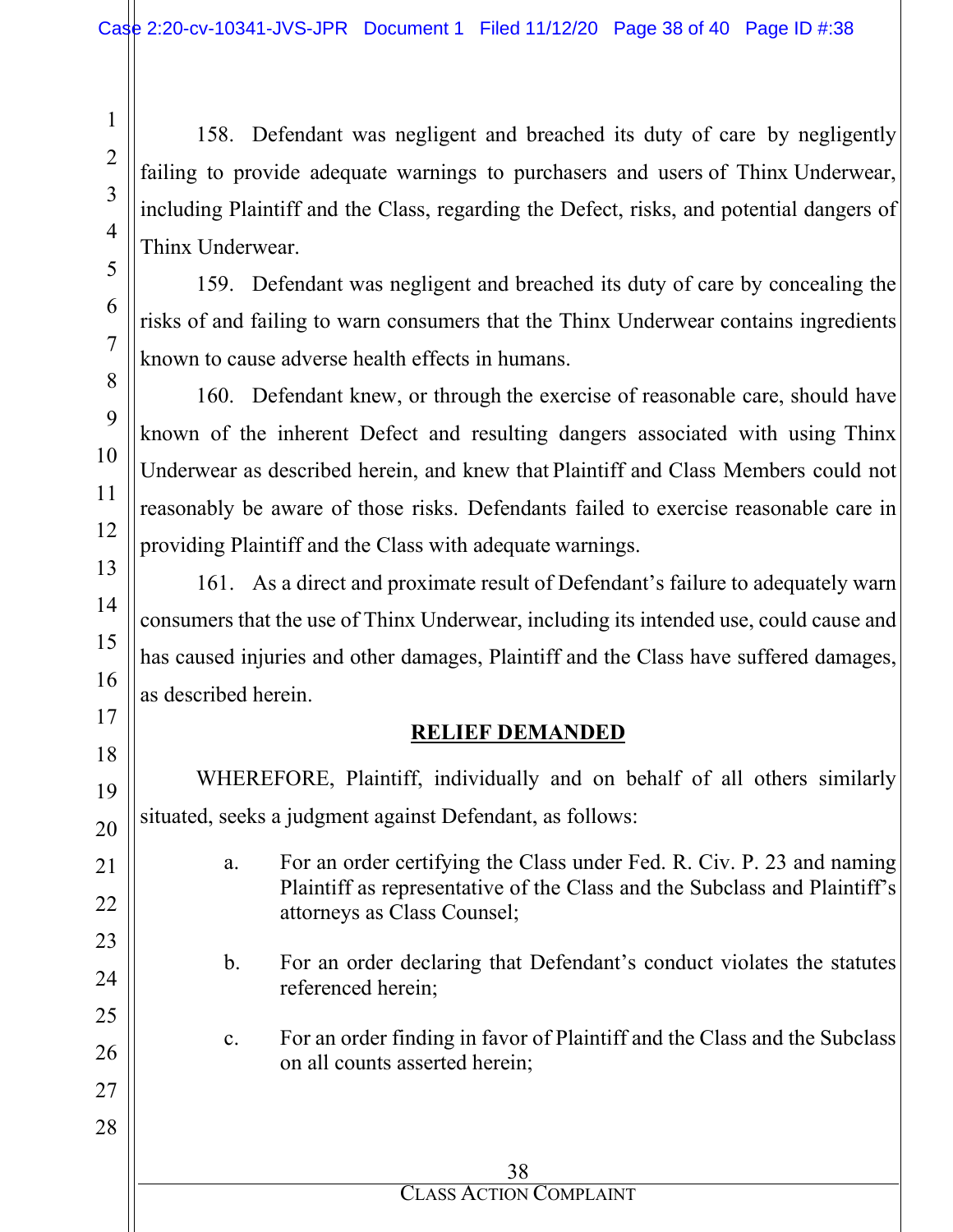|                                |    | Case 2:20-cv-10341-JVS-JPR Document 1 Filed 11/12/20 Page 39 of 40 Page ID #:39                                                  |
|--------------------------------|----|----------------------------------------------------------------------------------------------------------------------------------|
|                                |    |                                                                                                                                  |
| $\mathbf{1}$<br>$\overline{2}$ | d. | For compensatory, statutory, and punitive damages in amounts to be<br>determined by the Court and/or jury;                       |
| $\overline{3}$                 | e. | For prejudgment interest on all amounts awarded;                                                                                 |
| $\overline{4}$<br>5            | f. | For an order of restitution and all other forms of equitable monetary<br>relief;                                                 |
| 6                              |    |                                                                                                                                  |
| 7                              | g. | For injunctive relief as pled or as the Court may deem proper; and                                                               |
| 8                              | h. | For an order awarding Plaintiff and the Class and the Subclass their<br>reasonable attorneys' fees, expenses, and costs of suit. |
| 9<br>10                        |    |                                                                                                                                  |
| 11                             |    |                                                                                                                                  |
| 12                             |    |                                                                                                                                  |
| 13                             |    |                                                                                                                                  |
| 14                             |    |                                                                                                                                  |
| 15                             |    |                                                                                                                                  |
| 16                             |    |                                                                                                                                  |
| 17                             |    |                                                                                                                                  |
| 18                             |    |                                                                                                                                  |
| 19<br>20                       |    |                                                                                                                                  |
| 21                             |    |                                                                                                                                  |
| 22                             |    |                                                                                                                                  |
| 23                             |    |                                                                                                                                  |
| 24                             |    |                                                                                                                                  |
| 25                             |    |                                                                                                                                  |
| 26                             |    |                                                                                                                                  |
| 27                             |    |                                                                                                                                  |
| 28                             |    |                                                                                                                                  |
|                                |    | 39<br><b>CLASS ACTION COMPLAINT</b>                                                                                              |
|                                |    |                                                                                                                                  |